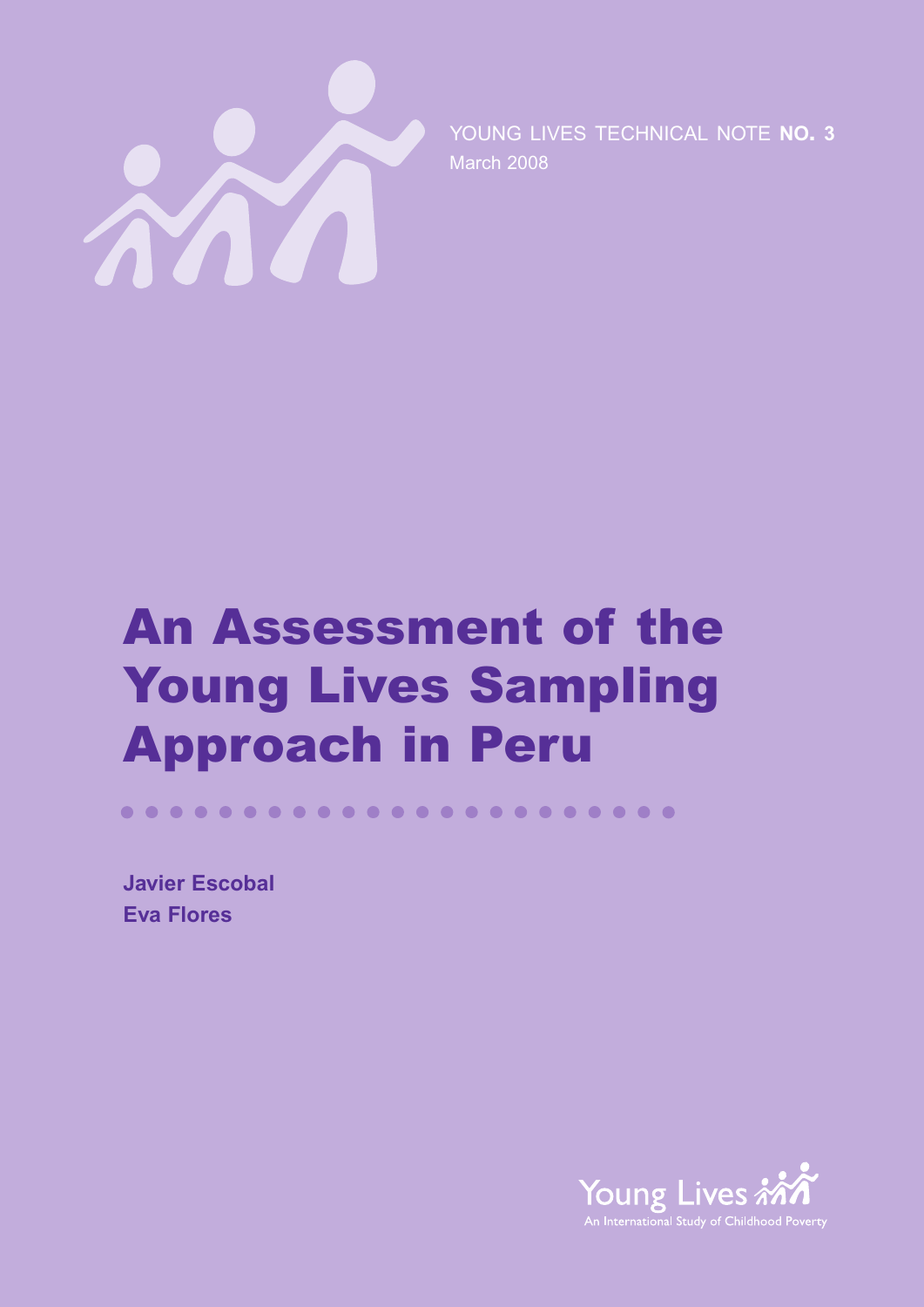## **Contents**

|    | Abstract                                                                                                                      | iii                     |
|----|-------------------------------------------------------------------------------------------------------------------------------|-------------------------|
|    | Executive summary                                                                                                             | iv                      |
| 1. | <b>Introduction</b>                                                                                                           | 1                       |
| 2. | <b>Young Lives sampling strategy</b>                                                                                          | $\overline{\mathbf{2}}$ |
| 3. | Potential biases in the Young Lives sample<br>and suggested adjustments                                                       | 5                       |
| 4. | Using the Census 2005 for post-stratification                                                                                 | 9                       |
| 5. | <b>Conclusion</b>                                                                                                             | 13                      |
| 6. | <b>References</b>                                                                                                             | 14                      |
|    | Appendix 1: Positions and characteristics of districts selected<br>by Young Lives                                             | 15                      |
|    | Appendix 2: Sampling procedure for the Demographic<br>and Health Survey 2000                                                  | 17                      |
|    | Appendix 3: Comparison of Young Lives and the Demographic<br>and Health Survey 2000 at national level                         | 19                      |
|    | Appendix 4: Comparison of Young Lives and the Demographic<br>and Health Survey 2000 with sample frame                         | 22                      |
|    | Appendix 5: Comparison of Young Lives and the Demographic<br>and Health Survey 2000 with sample frame and wealth index groups | 25                      |
|    | Appendix 6: Comparison of Young Lives and the Demographic<br>and Health Survey 2000 with raking weights                       | 28                      |
|    | Appendix 7: Raking                                                                                                            | 31                      |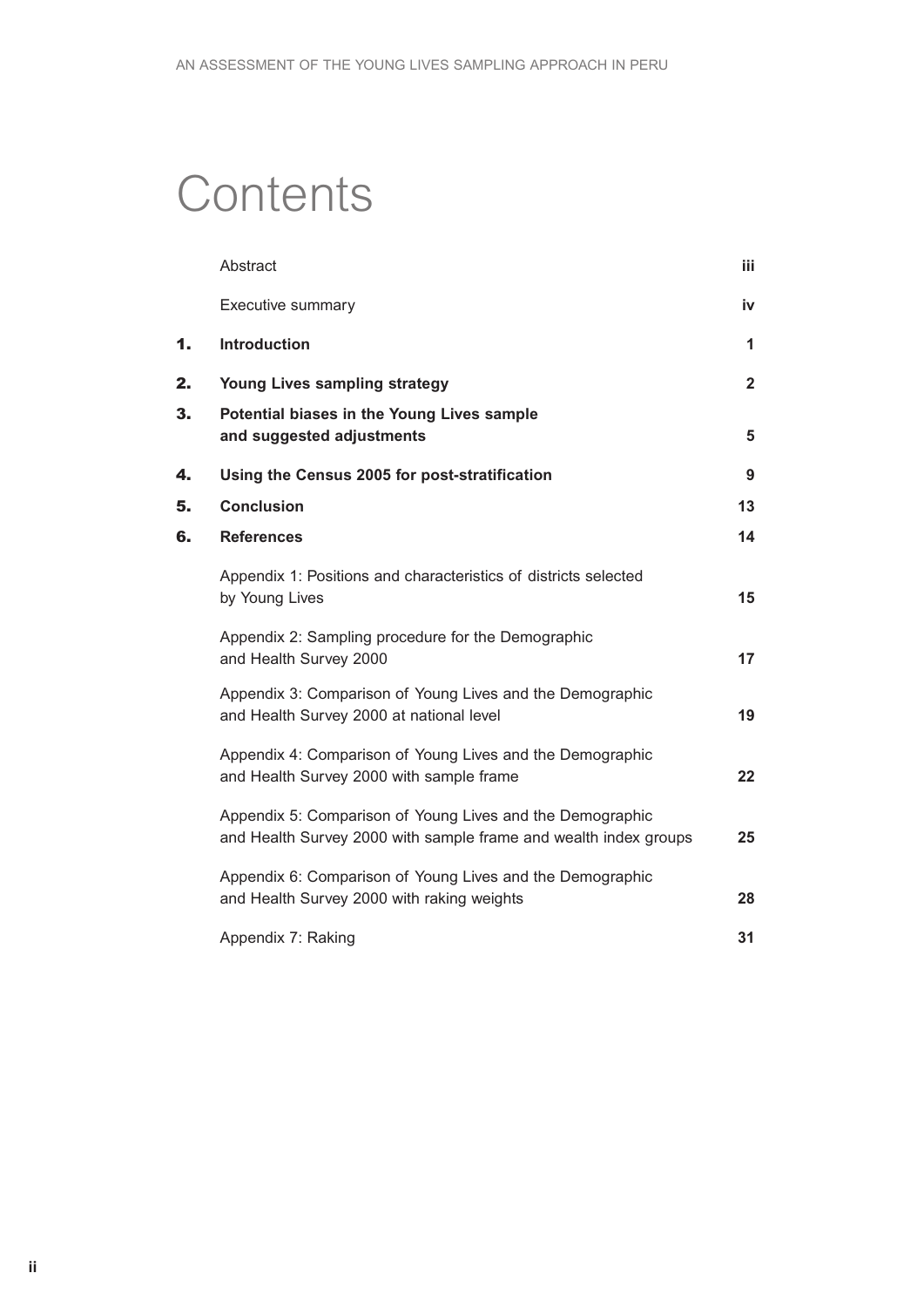## Executive summary

Young Lives is a longitudinal research project investigating the changing nature of childhood poverty. The study is tracking the development of 12,000 children in Ethiopia, Peru, India (Andhra Pradesh) and Vietnam through qualitative and quantitative research over a 15-year period. Since 2002, the study has been following two cohorts in each study country. The younger cohort consists of 2,000 children per study country aged between 6 and 18 months in 2002. The older cohort consists of 1,000 children per country aged between 7.5 and 8.5 in 2002. The key objectives of Young Lives are: (i) to improve the understanding of causes and consequences of childhood poverty, (ii) to examine how policies affect children's well-being and (iii) to inform the development and implementation of future policies and practices that will reduce childhood poverty.

In Peru the Young Lives team used multi-stage, cluster-stratified, random sampling to select the two cohorts of children. This methodology, unlike the one applied in the other Young Lives countries, randomised households within a site as well as sentinel site locations. To ensure the sustainability of the study, and for resurveying purposes, a number of well-defined sites were chosen. These were selected with a pro-poor bias, ensuring that randomly selected clusters of equal population excluded districts located in the top five per cent of the poverty map developed in 2000 by the *Fondo Nacional de Cooperacion para el Desarrollo* (FONCODES, the National Fund for Development and Social Compensation).

This paper assesses the sampling methodology by comparing the Young Lives sample with larger, nationally representative samples. The Peru team sought to:

- analyse how the Young Lives children and households compare with other children in Peru in terms of their living standards and other characteristics
- examine whether this may affect inferences between the data
- establish to what extent the Young Lives sample is a relatively poorer or richer sub-population in Peru
- determine whether different levels of living standards are represented within the dataset.

We used two nationally representative comparison samples: the Living Standard Measurement Survey 2001 (ENAHO 2001) and the Demographic and Health Survey 2000 (DHS 2000). We used two different methodologies to assess the Young Lives sample. We first compared poverty rates calculated for Young Lives and the ENAHO 2001, then compared wealth index scores for the Young Lives households with those for DHS 2000 households. This provided a graphical illustration of the relative wealth of the Young Lives sample relative to the population of Peru. We went on to use standard t-tests to test for statistical significance of the differences in several living standard indicators between Young Lives, the DHS 2000, and the ENAHO 2001 samples. Finally, we investigated potential biases in the Young Lives and DHS 2000 samples by comparing these with the Census 2005. We compared variables that are common in the Census 2005, the DHS 2000, and Young Lives – area of residence, access to electricity and access to drinking water. In order to ensure comparability of the different samples we imposed constraints on the comparison samples to accommodate the fact that the Young Lives sample only includes households with at least one child aged between 6 and 18 months.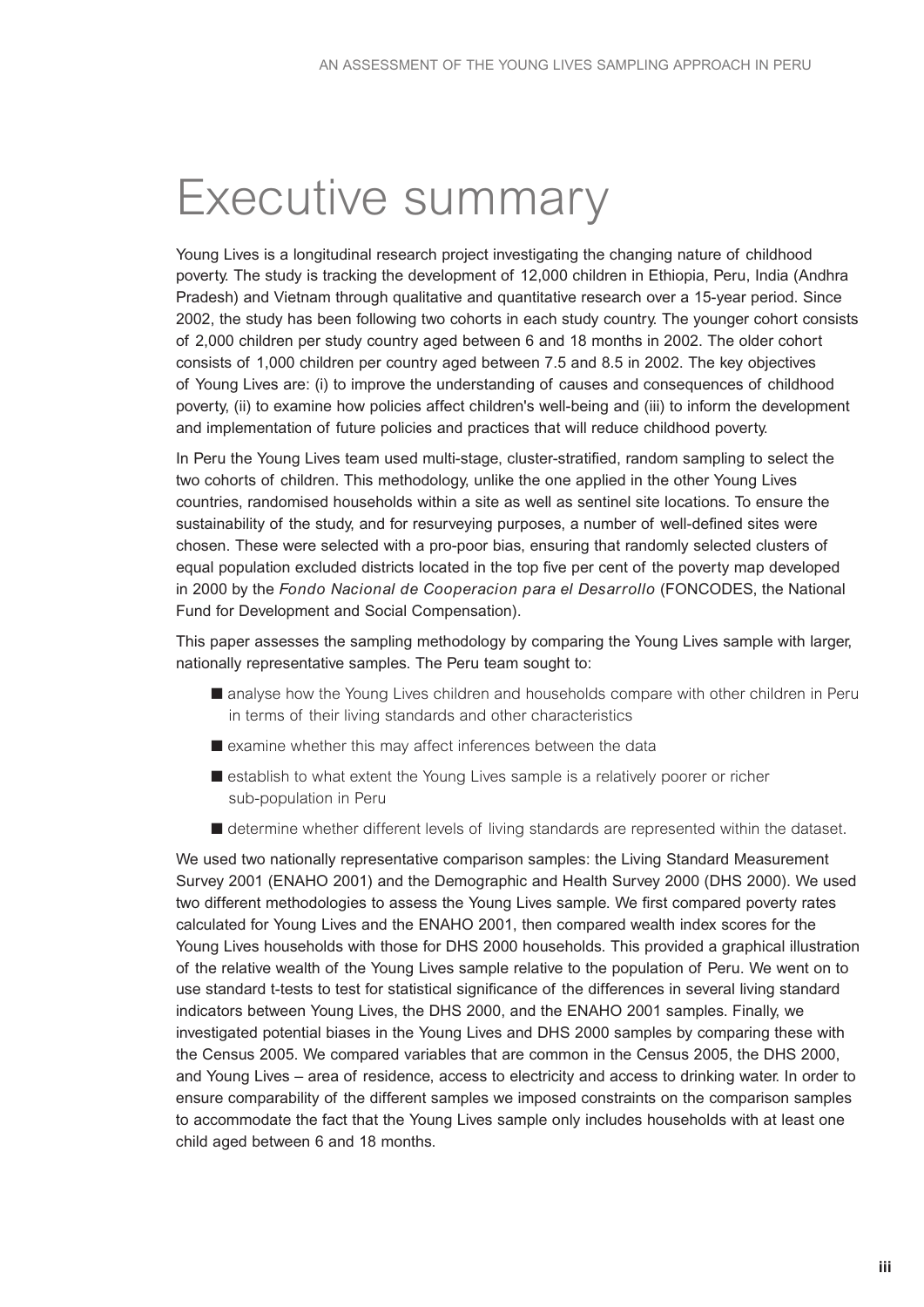We found that the poverty rates of the Young Lives sample are similar to the urban and rural averages derived from the ENAHO 2001. Households in the Young Lives sample were found to be slightly wealthier than households in the DHS 2000 sample. A similar picture emerged when we use unweighted t-tests to compare the means for a range of living standard indicators between the Young Lives and the DHS 2000 samples. Young Lives households own more private assets and have better access to public services such as drinking water and electricity supply. Similarly, members of households in the Young Lives sample are better educated and have better access to vaccinations and prenatal care than DHS 2000 households. To establish the existence of biases in the Young Lives and the DHS 2000 samples we compared both with data from the Census 2005. It was evident that the Young Lives sample includes households with better access to electricity and drinking water than the Census 2005.

To reduce these noticeable biases and to improve the comparability of the Young Lives sample at national and regional levels we used post-stratification, a technique used in survey analysis to incorporate the population distribution of important characteristics into survey estimates. We post-stratified the Young Lives sample and the DHS 2000 sample against the Census 2005. Many of the differences, which we observed in the comparison of Young Lives to the DHS 2000 without post-stratification, were reduced. However, differences in access to health services and prenatal care persist.

The analyses show that households in the Young Lives sample are better-off than the average household in Peru, as measured by the nationally representative DHS 2000. However, most of the differences initially observed between the samples disappear when the sampling frames are taken into consideration. Nevertheless, households in Young Lives appear to be located in sites with better access to health, education and other services.

After using post-stratification to control for potential biases in the Young Lives sample and in the DHS 2000 sample, many differences between the samples are not significant. However, some differences between the Young Lives sample and the DHS 2000 sample remain. It is evident that post-stratification can help to better balance the Young Lives samples, especially in comparison to nationally representative samples.

In summary, we find that Young Lives households are very similar to the average household in Peru, although they may have better access to some services. Despite these biases, it is shown that the Young Lives sample covers the full diversity of children in Peru in a wide variety of attributes and experiences. Therefore while not suited for simple monitoring of child outcome indicators, the Young Lives sample will be an appropriate and valuable instrument for analysing causal relations and modelling child welfare, and its longitudinal dynamics in Peru.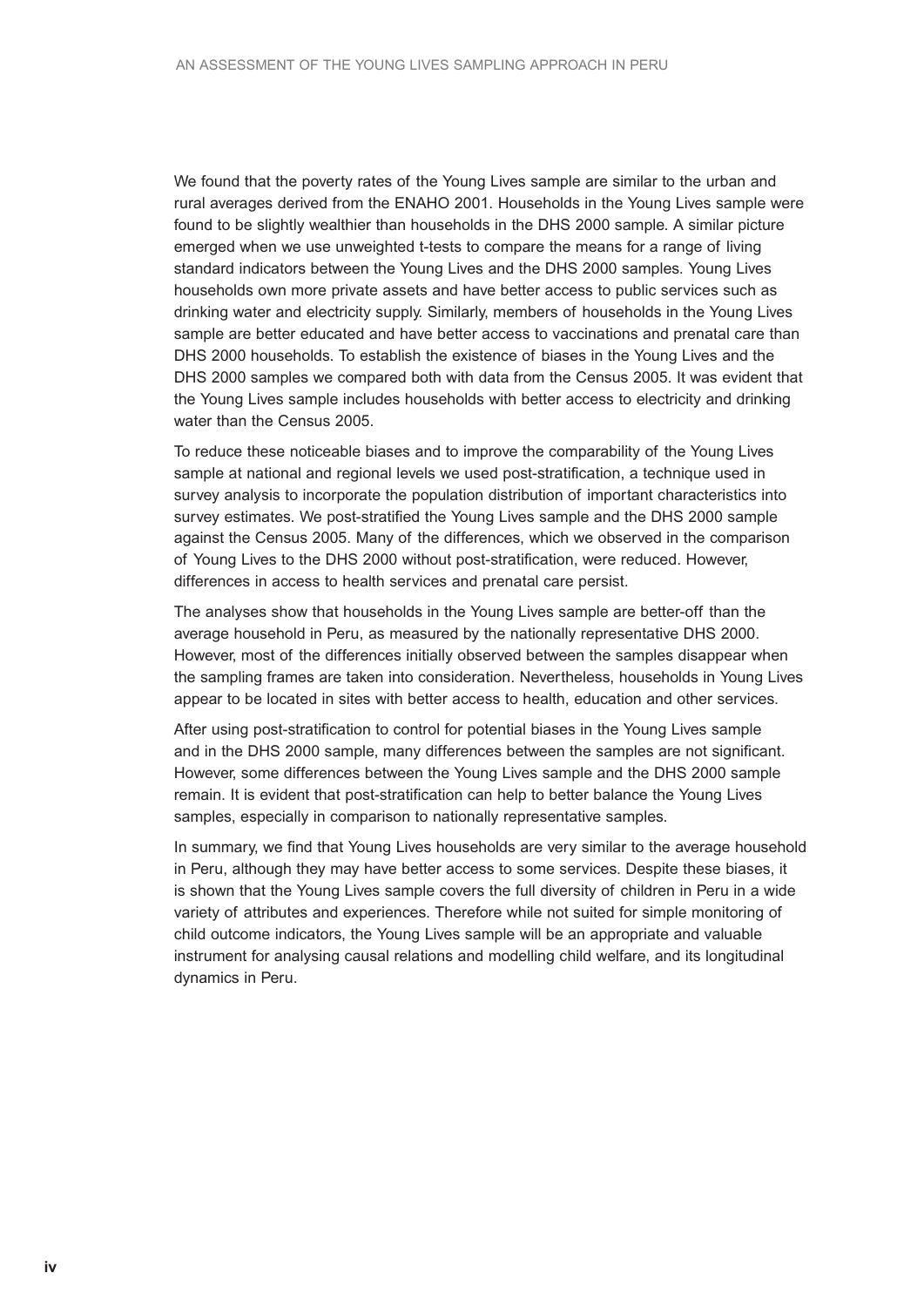## **1.** Introduction

Young Lives is a longitudinal research project investigating the changing nature of childhood poverty. The study is tracking the development of 12,000 children in Ethiopia, Peru, India (Andhra Pradesh) and Vietnam through qualitative and quantitative research over a 15-year period. Since 2002 has been following two cohorts in each study country. The younger cohort or one-year-old cohort consists of 2,000 children per study country aged between 6 and 18 months in 2002. The older cohort of eight-year-olds consists of 1,000 children per country who were aged between 7.5 and 8.5 years in 2002. The key objectives of Young Lives are: (i) to improve the understanding of causes and consequences of childhood poverty, (ii) to examine how policies affect children's well-being, (iii) to inform the development and implementation of future policies and practices that will reduce childhood poverty.

To expand the utility of the data generated by Young Lives and to enhance the policy impact of the research there is a need to understand the nature of the data gathered and, at the same time, to connect the data to national or regional statistics available in each country. A better understanding of how Young Lives data is related to national census data or to data from nationally representative surveys such as Living Standard Measurement Surveys (LSMS) or Demographic and Health Surveys (DHS) can provide guidance for interpreting research that uses Young Lives data.

The objectives of this report are to describe the first round sample and the sampling design of Young Lives in Peru, and to derive appropriate sampling weights needed to use the data. In addition, by comparing Young Lives with nationally representative surveys that were carried out at the same time that the Young Lives sample was collected, we provide an assessment of potential biases in the Young Lives data. Finally, the comparison between the national census data and Young Lives allows us to suggest potential poststratification weights that may be used to adjust Young Lives sample estimates to a known population at national or regional level.

The report examines how appropriate it is to use Young Lives sample averages without considering the sampling design. The finding of this analysis might also be applicable to the three other Young Lives countries. The comparison of Young Lives data to other datasets allows us to: (i) make Young Lives comparable with national surveys carried out in the country at specific periods; (ii) identify and characterise potential biases in the Young Lives sample; and (iii) evaluate scope for adjusting Young Lives sample estimates to known population figures through post-stratification.

This report is structured as follows. In section 2, we review the sampling strategy used in the four countries to select the Young Lives samples. Then we specify the strategy used in Peru. In section 3, we compare simple, weight-adjusted averages of Young Lives data with data from the Peruvian LSMS (ENAHO 2001) from the *Instituto Nacional de Estadística e Informática* (INEI, National Institute for Statistics and Informatics) (INEI 2001a) and the Peruvian Demographic and Health Survey 2000 (DHS 2000) (INEI 2001b). The comparison allows us to assess biases in the Young Lives sample. In section 4, we compare data from Young Lives and the DHS 2000 with data from the Peruvian Household and Population Census 2005 (INEI 2006). We use a post-stratification strategy in the comparisons that may be used to adjust Young Lives sampling averages. Finally, section 5 summarises the results and defines the methodological steps needed to do similar adjustments in the other Young Lives countries.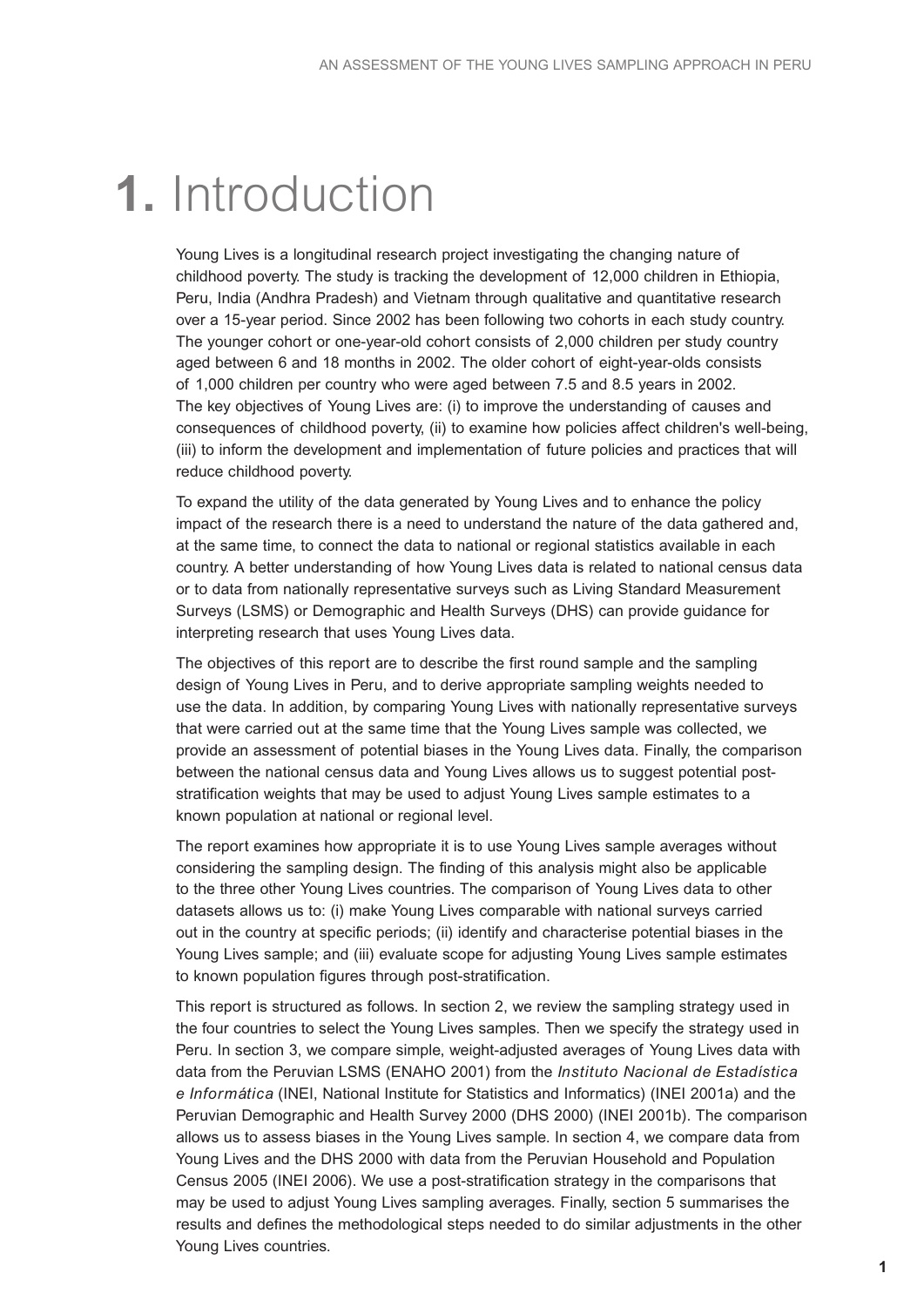## **2.** Young Lives sampling strategy

Young Lives used a sentinel site sampling approach. This consisted of a multistage sampling procedure, whereby 20 sentinel sites per study country were selected nonrandomly, while 100 households within a sentinel site were chosen randomly. According to Wilson et al. (2006), this strategy was thought as a way of looking at 'mini-universes' in which detailed data could be collected in order to build up a comprehensive picture of the site as well as tracking changes over time. To fit the main objectives of Young Lives, poor areas were purposively over-sampled and rich areas were excluded from the sample.

Young Lives wants to investigate characteristics of children living in poverty rather than to produce national average statistics. Therefore, the sampling approach differs from a random cluster sampling. Given this decision, the project was originally framed as:

… much more as an in-depth study of relationships between pieces of information, rather than an instrument to collect national statistical results, as is the requirement from the more traditional systems.

(Wilson et al. 2006, p. 358)

Young Lives includes 2,000 children per country who were aged between 6 and 18 months in 2002. This small sample size has a limited statistical basis. Nevertheless, the project needs to develop a way to relate to the entire population of the country from which the samples were drawn.

### **2.1 Sampling strategy used in Peru**

While the Peru research team followed the general principles laid out by Young Lives there were some differences that affected the way the sample relates to the entire population. In Peru, the sentinel sites were chosen using a multi-stage, cluster-stratified, random sampling approach, while in the three other countries a non-random sampling approach was used.

The procedure followed in Peru was as follows: (Escobal et al. 2003)

1. The initial sample frame used in Peru was the district level. The most recent poverty map1 of the 1,818 districts in Peru at that time was developed by *Fondo Nacional de Compensación y Desarrollo Social* (FONCODES, the National Fund for Development and Social Compensation) in 2000 and was used as the basis for selecting the 20 sentinel sites. FONCODES ranked all districts in Peru by a poverty index, which was calculated from variables such as infant mortality rates, housing, schooling, roads, and access to services. To achieve the aim of over-sampling poor areas, the five per cent of districts ranked highest were excluded from the sample. This then enabled a systematic selection of the remaining districts yielding approximately 75 per cent of sample sites considered as poor and 25 per cent as non-poor. Districts were listed in rank order with their population sizes and divided into equal population groups. A random starting point was selected and a systematic sample of districts was chosen using the population list.

<sup>1</sup> Poverty maps are geographical profiles that show the spatial distribution of poverty within a country, and where policies could have the greatest impact on poverty reduction.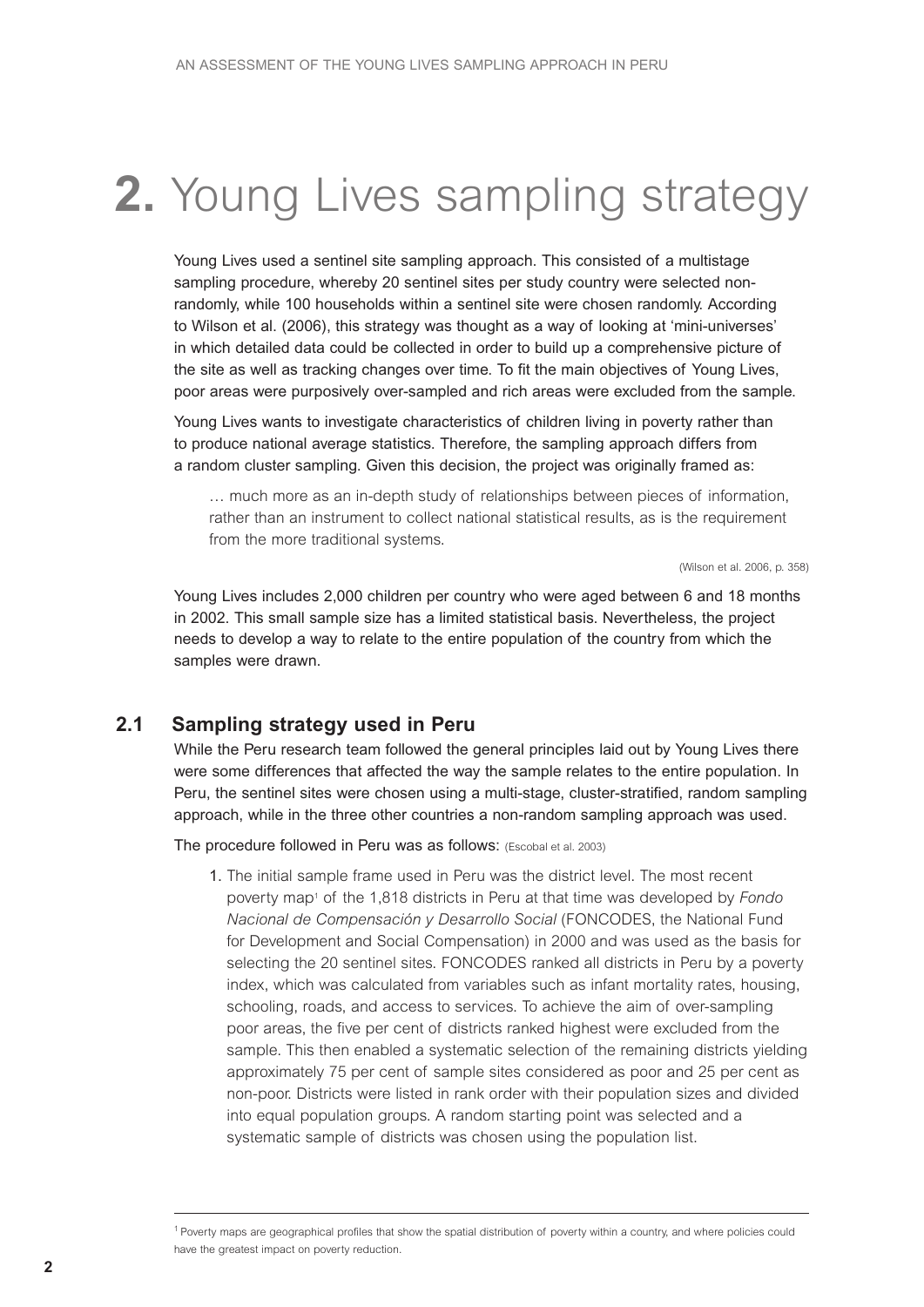Ten selection runs were made by computer and the resulting samples of districts were examined for their coverage of rural, urban, peri-urban, and Amazonian areas and for logistical feasibility. We chose the sample of districts that best satisfied the requirements of the study. Figure 2 in Appendix 1 shows the positions of the selected districts along the FONCODES poverty index scale.

- 2. Once the districts were chosen, maps were obtained from INEI of census tracts a small geographical area that can be covered by one census worker in a short time. Census tracts can vary in size according to density of the population, geographical dispersion, and other characteristics. Using random number tables, one census tract in each district was randomly selected. All *manzanas* (blocks of houses) and *centros poblados* (clusters of houses) in the chosen census tract were counted. Using random number tables, one *manzana* or *centro poblado* was randomly selected per district.
- 3. All households in the selected manzanas or centros poblados were visited by a fieldworker to identify households with at least one child who was aged between 6 and 18 months in 2002. Then, the neighbouring *manzanas* or *centros poblados* were visited until a total of 100 eligible households were found. This method introduced a spatial correlation problem into the sample.

### *Probability of selecting a district*

Since all districts were divided into equal population groups before selecting 20 sentinel sites, the probability of selecting a district was proportional to its population size. Similarly, all census tracts within a district and all manzanas or centros poblados within a census tract had the same probability of being selected. Finally, the probability of selecting a child is proportional to the average number of eligible children per household in this district. Hence, the expansion factors for the Young Lives sample in Peru can be calculated as follows:

$$
f_{\text{exp}} = \frac{Pop_{T}}{Pop_{d.}} * \frac{NHou_{e_i}}{NChild_{d.}}
$$

Where  $Pop_\tau$  is the total population in the country;  $Pop_{d_i}$  is the total population in the selected district;  $NHou_e$ , the number of eligible households in the district; and,  $NChild_d$ . is the number of eligible children in the district.

Table 1 summarises the selected districts, the regions in which they are located, the FONCODES poverty index, the poverty ranking, the population size, the number of eligible households, the number of eligible children selected, and the expansion factor. Table 7 in Appendix 1 presents some additional information for the selected districts.

The population size of the selected districts varies strongly. Hence, the proportion of eligible children per selected district differs. We account for these differences by different weighting factor.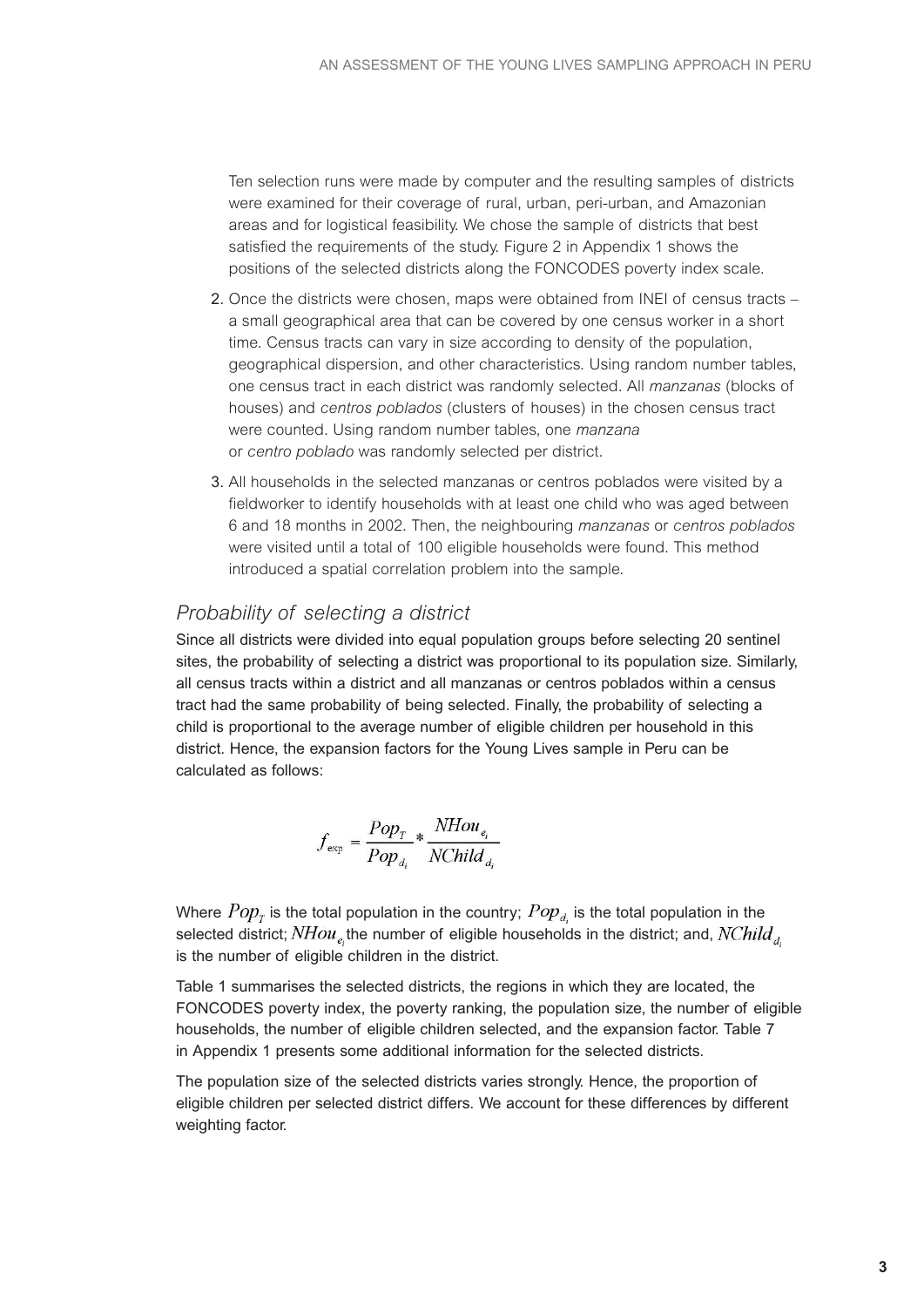|                           | District Region  | <b>Poverty</b><br><b>Index</b> | <b>Poverty</b><br>classification | Population | Number of<br>eligible<br>households selected | Number of<br>children | <b>Expansion</b><br>factor |
|---------------------------|------------------|--------------------------------|----------------------------------|------------|----------------------------------------------|-----------------------|----------------------------|
| 1                         | <b>Tumbes</b>    | 15.07                          | average                          | 90,625     | 5,350                                        | 100                   | 522                        |
| $\overline{2}$            | Piura            | 21.08                          | poor                             | 22,279     | 1,462                                        | 100                   | 580                        |
| $\ensuremath{\mathsf{3}}$ | Piura            | 38.43                          | very poor                        | 11,564     | 523                                          | 101                   | 392                        |
| $\overline{4}$            | Amazonas         | 32.99                          | very poor                        | 7,697      | 478                                          | 101                   | 538                        |
| 5                         | San Martín 30.25 |                                | very poor                        | 16,194     | 1,237                                        | 101                   | 662                        |
| 6                         | San Martín 16.28 |                                | average                          | 66,997     | 3,045                                        | 102                   | 386                        |
| $\overline{7}$            | Cajamarca 22.35  |                                | poor                             | 141,588    | 7,950                                        | 107                   | 434                        |
| $\,8\,$                   | La<br>Libertad   | 20.35                          | poor                             | 124,766    | 7,070                                        | 102                   | 482                        |
| $\mathcal{G}% _{0}$       | Ancash           | 26.05                          | poor                             | 9,585      | 476                                          | 103                   | 414                        |
| 10                        | Ancash           | 17.97                          | average                          | 55,732     | 2,306                                        | 105                   | 332                        |
| 11                        | Huánuco          | 42.69                          | extremely<br>poor                | 10,773     | 757                                          | 101                   | 609                        |
| 12                        | Lima             | 14.60                          | average                          | 713,018    | 39,943                                       | 100                   | 495                        |
| 13                        | Lima             | 17.81                          | average                          | 380,480    | 21,245                                       | 102                   | 475                        |
| 14                        | Lima             | 14.24                          | average                          | 324,107    | 18,205                                       | 103                   | 468                        |
| 15                        | Junín            | 27.41                          | poor                             | 24,376     | 1,839                                        | 105                   | 605                        |
| 16                        | Ayacucho         | 35.50                          | very poor                        | 7,392      | 1,064                                        | 108                   | 1091                       |
| 17                        | Ayacucho         | 23.00                          | poor                             | 17,068     | 1,052                                        | 102                   | 524                        |
| 18                        | Apurimac         | 28.99                          | poor                             | 15,282     | 1,099                                        | 105                   | 577                        |
| 19                        | Arequipa         | 19.12                          | average                          | 10,329     | 310                                          | 102                   | 255                        |
| 20                        | Puno             | 23.12                          | poor                             | 189,275    | 10,150                                       | 102                   | 456                        |
| <b>Total</b>              |                  |                                |                                  | 2,239 127  | 125,561                                      | 2,052                 |                            |

## **Table 1.** *Characteristics of districts sampled in Young Lives in Peru*

Sources: FONCODES 2000 and INEI 2006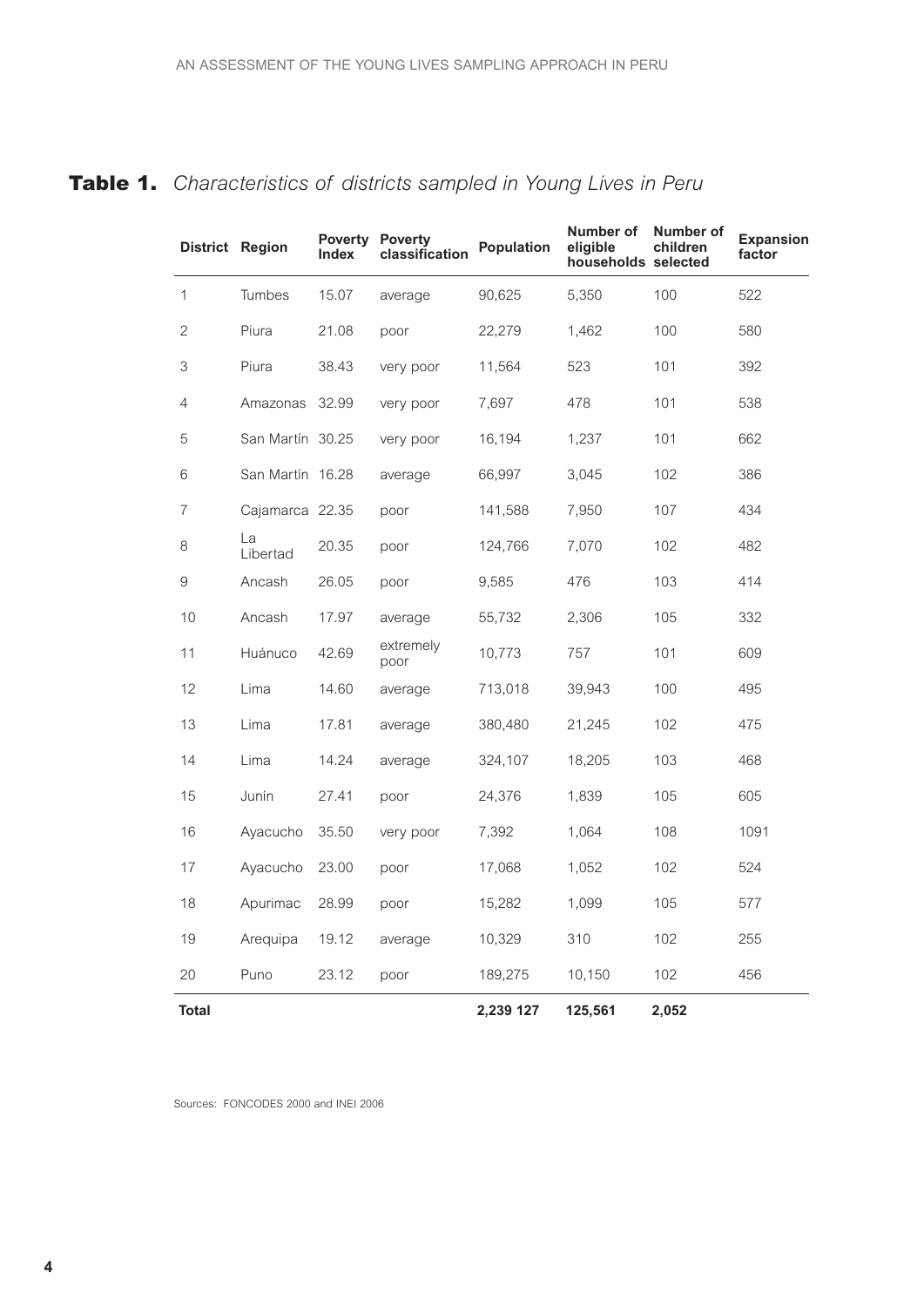# **3.** Potential biases in the Young Lives sample and suggested adjustments

To assess how the Young Lives sample relates to nationally representative samples we calculated poverty rates for both the Young Lives sample and the ENAHO 2001 sample. To assure comparability we narrowed the ENAHO 2001 sample down to include only households with at least one child aged below the age of one. We further excluded households from districts located in the top five per cent of the FONCODES poverty map. The ENAHO 2001 used a three-stage, stratified, random, cluster sampling approach. Since we had information about the sampling design, we adjusted the standard errors and confidence intervals of our estimations in view of the fact that we used a sub-sample of the original sample.

Table 2 compares the poverty rates calculated for the Young Lives sample and the ENAHO 2001 sample. As can be seen, the confidence intervals overlap which means that the poverty rates of the Young Lives sample are similar to the urban and rural averages derived from the nationally representative ENAHO 2001. 2

## **Table 2.** *Comparison of poverty rates of Young Lives and ENAHO 2001 (in %)*

|                              |                 | Young Lives poverty rates <sup>a</sup>   |                         |
|------------------------------|-----------------|------------------------------------------|-------------------------|
|                              | <b>Estimate</b> |                                          | 99% confidence interval |
| Rural (based on income)      | 86.3            | 81.0                                     | 91.5                    |
| Urban (based on income)      | 68.3            | 63.0                                     | 73.6                    |
| Total Peru (based on income) | 77.3            | 70.3                                     | 84.3                    |
|                              |                 | ENAHO 2001-IV poverty rates <sup>b</sup> |                         |
|                              | <b>Estimate</b> |                                          | 99% confidence interval |
| Rural (based on income)      | 90.0            | 80.0                                     | 99.9                    |
| Rural (based on expenditure) | 89.6            | 86.4                                     | 92.8                    |
| Urban(based on expenditure)  | 55.9            | 51.1                                     | 60.7                    |
| Total (based on expenditure) | 69.9            | 66.4                                     | 73.5                    |

Notes: <sup>a</sup> For this exercise we assumed equally-proportion clustered sampling

b For households with at least one year-old child

Sources: Young Lives first round data and INEI 2001a

 $2A$  confidence interval is an interval estimate of a population parameter. For example, a 95 per cent confidence interval means that there is a 95 per cent confidence that the true population value of a variable falls within this interval.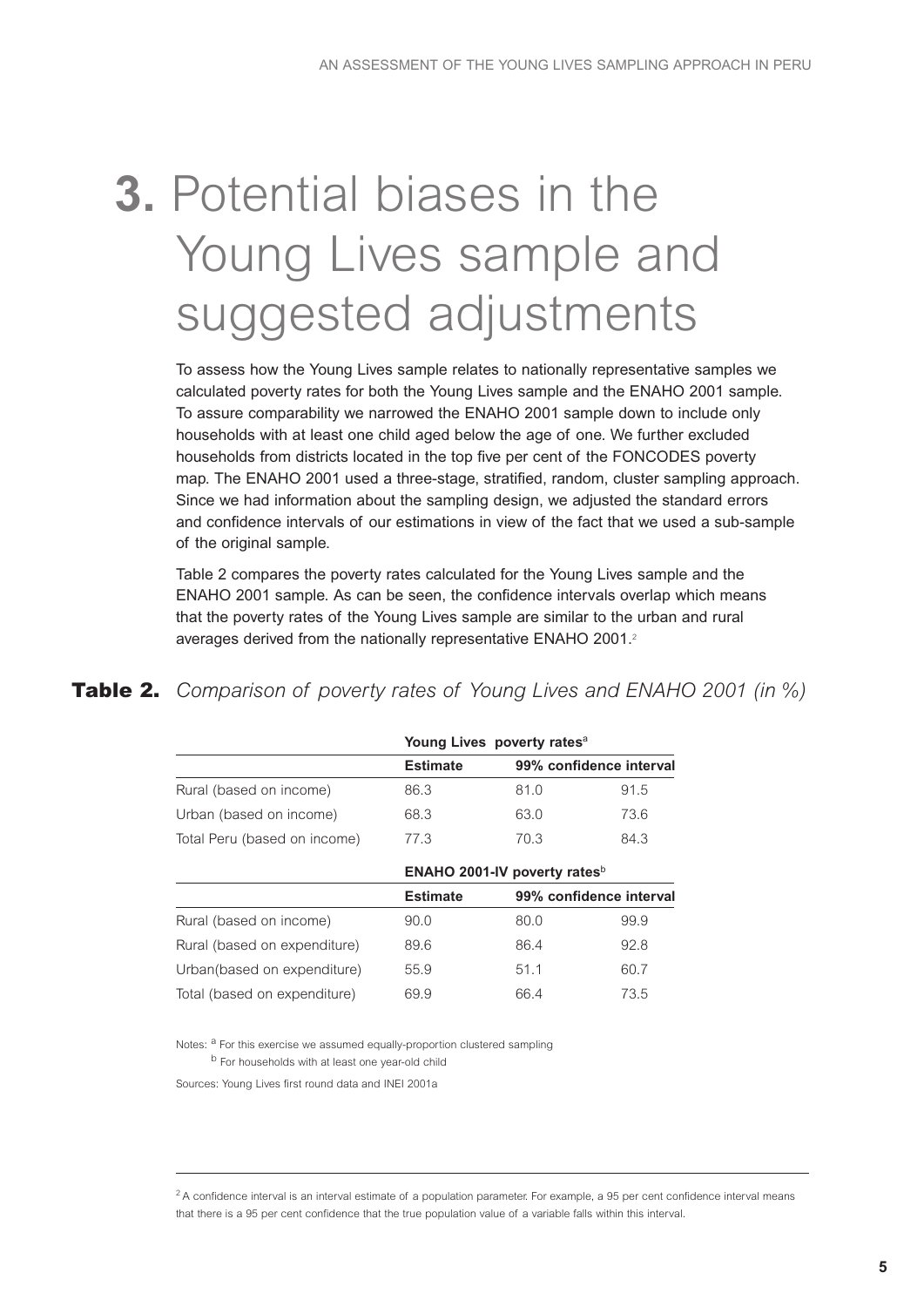Poverty rates cannot be calculated for all four Young Lives countries because income data were not always collected. However, in all four countries wealth index scores were calculated for each sentinel site as a measure of economic well-being. Arbitrary thresholds of the wealth index of 0.2 and 0.4 were introduced to classify the sites in the poorest, the moderately poor, and the least poor sites. This approach was justified by work undertaken by the World Bank and Macro International that developed a wealth index cited in the UNICEF Multiple Indicator Cluster Surveys (UNICEF 2007). <sup>3</sup> A wealth index is commonly used by countries when DHS samples are described (Filmer and Pritchett 1999). The index is designed to include sufficient variables that can vary substantially across a sample according to wealth (Filmer and Pritchett 1998).

The wealth index does not capture changes in wealth (except dramatic changes) and is therefore not a good indicator for longitudinal studies. Nevertheless, wealth indexes were calculated in round one of Young Lives. Because of this shortcoming, we did not use the arbitrary thresholds but divided the Young Lives sample into three groups based on the wealth index scores: poorest (T1), moderately poor (T2), and least poor (T3).

Figure 1 shows the wealth index distribution across the Young Lives sample and the DHS 2000 sample. The distributions are very similar; however, the Young Lives sample is slightly wealthier than the DHS 2000 sample.





<sup>&</sup>lt;sup>3</sup> Macro International is a company that focuses on research and evaluation, management consulting, information technology, and social marketing communications. It provides research-based solutions, for the private and public sector and contributes to Demographic and Health Surveys.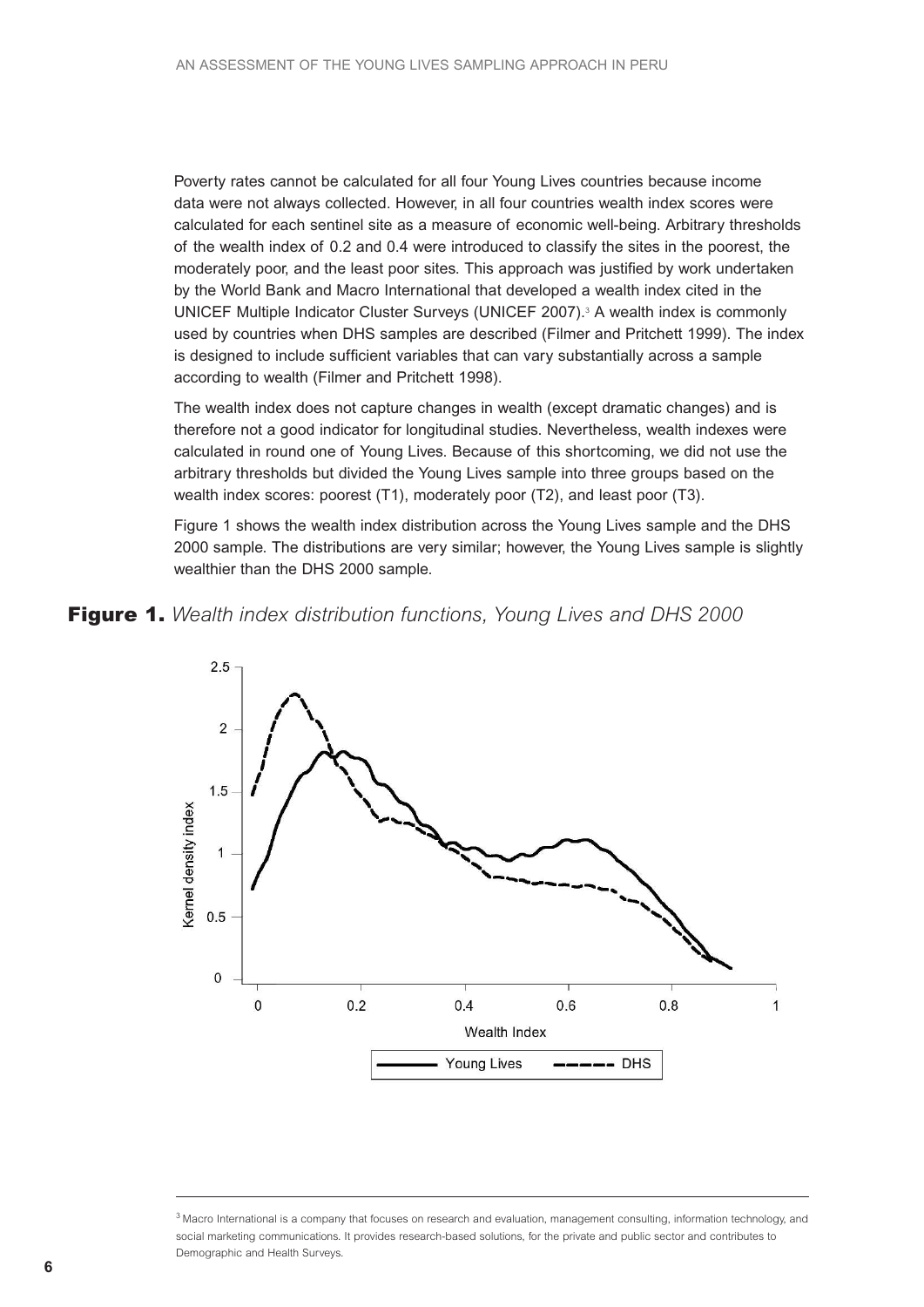To assure comparability between the Young Lives sample and nationally or regionally representative survey, both samples have to refer to the same population.

Demographic and Health Surveys are nationally representative household surveys that provide data for a wide range of monitoring and impact evaluation indicators in the areas of population, health, and nutrition (Measure DHS 2007). They are a helpful tool for Ministries of Health and others institutions, providing reliable data on maternal and child health patterns. In Peru, only women of reproductive age (between the ages of 15 and 49 and children under the age of five years were targeted by the DHS 2000. Probability sampling was used and the sample was self-weighted by administrative department and area. It was a stratified, multistage, and independent sample within each region. Further information about the DHS 2000 sampling frame can be found in Appendix 2.

To assure comparability we limited the DHS 2000 sample to only include households with at least one child between 6 and 18 months and excluded households from the top five per cent of the FONCODES poverty map. See Table 3 for details of the DHS 2000 sub-sample.

### **Table 3.** *Sub-sample of the DHS 2000*

| <b>Region</b>       | Population | <b>Number</b><br>of eligible<br>households | <b>Number</b><br>of selected<br>children | <b>Correction</b><br>factor |
|---------------------|------------|--------------------------------------------|------------------------------------------|-----------------------------|
| Amazonas            | 389,700    | 24,359                                     | 116                                      | 332258                      |
| Ancash              | 788,542    | 51,107                                     | 83                                       | 1085852                     |
| Apurimac            | 418,882    | 24,019                                     | 120                                      | 345080                      |
| Arequipa            | 601,581    | 50,692                                     | 45                                       | 1070930                     |
| Ayacucho            | 592,193    | 33,880                                     | 154                                      | 358036                      |
| Cajamarca           | 1,359,023  | 73,278                                     | 99                                       | 1579339                     |
| Cusco               | 1,116,979  | 62,753                                     | 101                                      | 1224672                     |
| Huancavelica        | 425,472    | 26,273                                     | 182                                      | 419986                      |
| Huánuco             | 705,647    | 40,510                                     | 129                                      | 712182                      |
| Ica                 | 400,527    | 32,949                                     | 50                                       | 779227                      |
| Junín               | 1,090,429  | 52,894                                     | 93                                       | 1214519                     |
| La Libertad         | 1,154,962  | 80,206                                     | 77                                       | 1325097                     |
| Lambayeque          | 1,080,794  | 54,682                                     | 74                                       | 1270310                     |
| Lima 1 <sup>ª</sup> | 3,975,923  | 393,296                                    | 91                                       | 2808774                     |
| Lima $2^a$          |            |                                            | 25                                       | 913382                      |
| Loreto              | 778,073    | 61,552                                     | 146                                      | 767424                      |
| Madre de Dios       | 83,894     | 5,657                                      | 115                                      | 62710                       |
| Moquegua            | 33,949     | 6,959                                      | 8                                        | 166967                      |
| Pasco               | 266,764    | 13,646                                     | 92                                       | 239195                      |
| Piura               | 1,526,284  | 91,730                                     | 90                                       | 1625586                     |
| Puno                | 1,237,413  | 57,241                                     | 125                                      | 937963                      |
| San Martín          | 669,973    | 39,723                                     | 85                                       | 705976                      |
| Tacna               | 105,816    | 12,320                                     | 22                                       | 345686                      |
| Tumbes              | 191,713    | 11,312                                     | 96                                       | 221088                      |
| Ucayali             | 402,445    | 25,884                                     | 109                                      | 371044                      |
| <b>Total</b>        | 19,396,978 | 1,326,922                                  | 2,327                                    |                             |

Source: INEL 2001b

Note: <sup>a</sup> Lima is divided into 35 districts called Lima 1 to 35.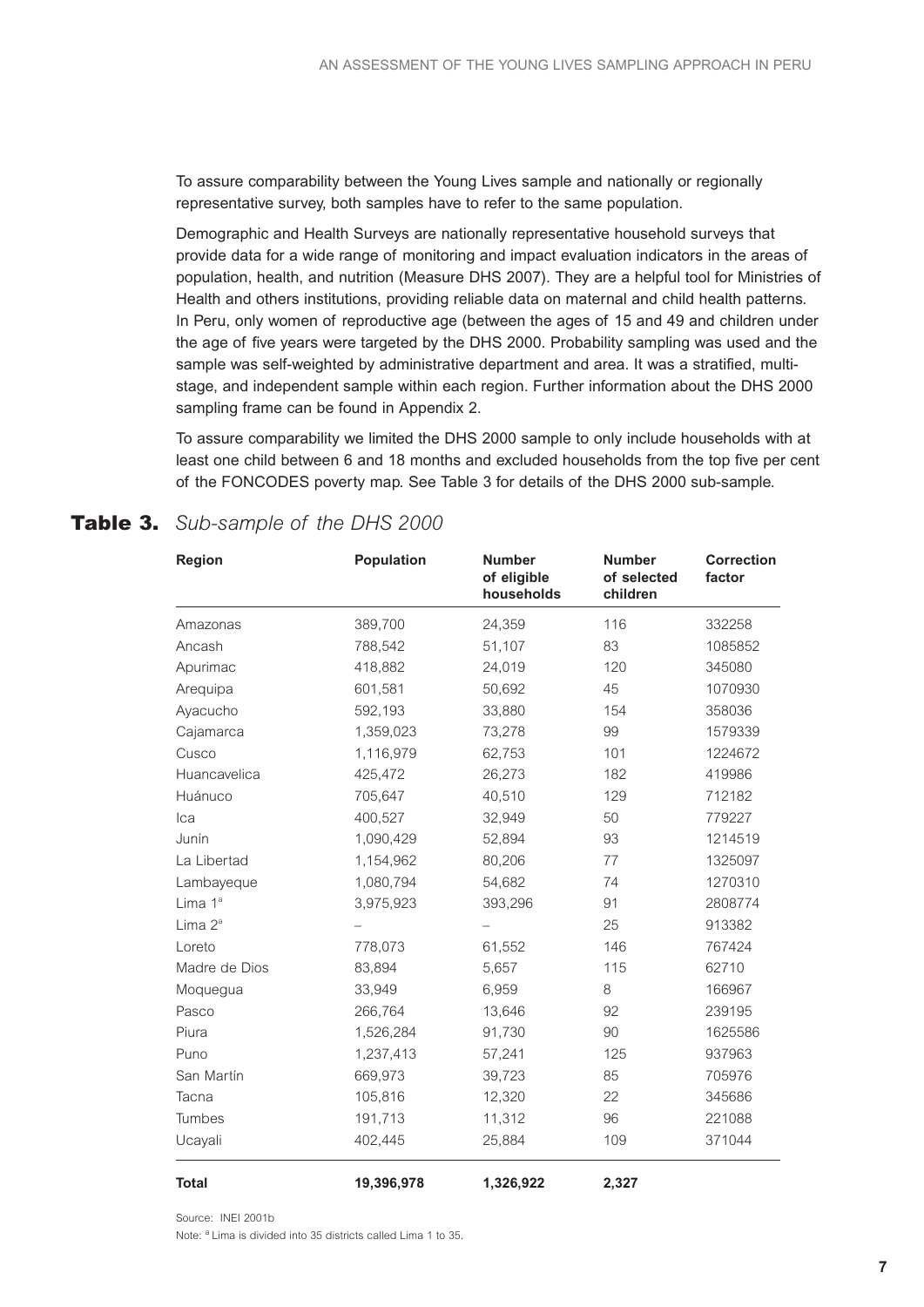The comparison is carried out at national, rural, urban, and regional levels. We divided the samples into three wealth segments based on wealth index scores: poorest (T1), moderately poor (T2), and least poor (T3).

Appendix 3 presents the results of the comparison of Young Lives to the DHS 2000 at national level. The table shows simple averages for key variables. Standard t-tests<sup>4</sup> were used to test for the statistical significance of differences between the samples. The sample frames were not taken into consideration in this comparison.

The differences between both samples are highly significant. Households in the Young Lives sample seem to have better access to private assets and public services such as electricity supply, drinking water, and sewerage. The unweighted sample averages also show that households in the Young Lives sample are slightly better educated, have greater access to health services, vaccinations, prenatal visits, and midwife services. However, children in the Young Lives sample are more likely to be underweight than children in the DHS 2000 sample.

When we include the samples frame in the calculation, differences found between the Young Lives and the DHS 2000 samples are not significant anymore. Hence, we conclude that the differences between the samples can be almost fully accounted for by the different sample frames used (see Appendix 4).

Nevertheless, some differences between the samples remain. For example, although, there is no significant difference between ownership of private assets in the samples, households in the Young Lives sample are more likely to be in areas with better access to public services. Furthermore, households in the Young Lives sample receive more prenatal and child health care than households in the DHS 2000 sample.

There are two possible explanations for these potential biases. First, we do not know whether the DHS 2000 itself has some biases. It might be that the DHS 2000 is slightly biased towards households with low access to public services and health facilities. Second, both samples could be biased with respect to census estimates. We assess potential biases of the DHS 2000 and the Young Lives sample in section 4.

<sup>&</sup>lt;sup>4</sup> The standard t-test is used to establish the significance of the difference between the means of two samples.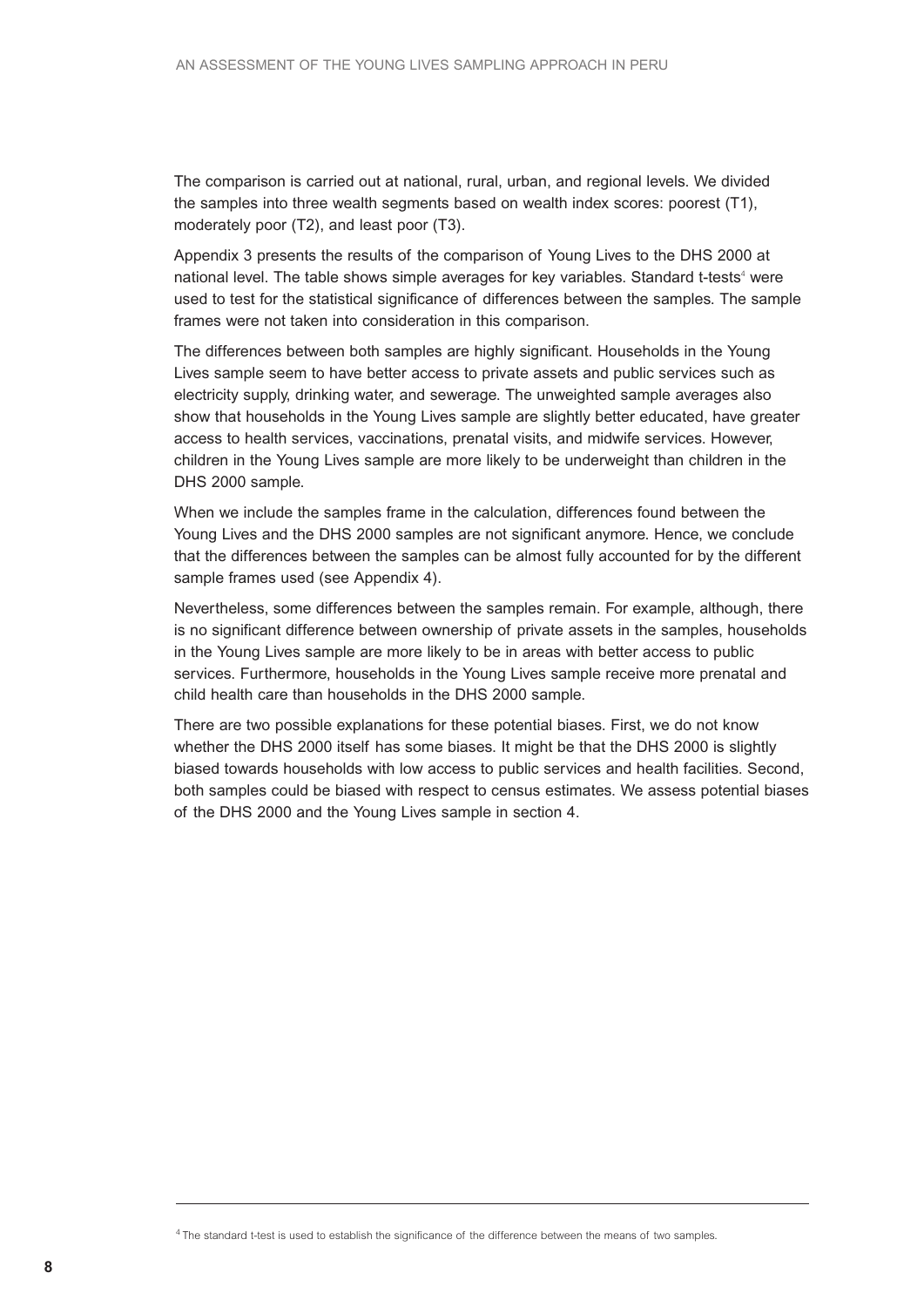# **4.** Using the Census 2005 for post-stratification

To establish whether biases exist, and if so, their nature, we compare the DHS 2000 and the Young Lives sample with the most reliable information available: the Census 2005.

For comparison purposes, we limit the Census 2005 sample to only include households with at least one child aged between 6 and 18 months<sup>5</sup> and exclude households that are located in the top five per cent of districts in the FONCODES poverty map. We compare variables that are common in the Census 2005, the DHS 2000, and Young Lives: area of residence, access to electricity and access to drinking water. Table 4 presents the results for the Census 2005. As can be seen, 38 per cent of households in the Census 2005 sample are in rural areas, while 62 per cent are in urban areas. 43.9 per cent of households in the Census 2005 sample do not have access to electricity and 55.5 per cent do not have drinking water supply. In rural areas, 78.7 per cent of households do not have access to drinking water and 79.8 per cent have no electricity supply.

**Table 4.** *Area of residence and access to public services, Census 2005*

|                 |       |      | Access to drinking water (%) |       |
|-----------------|-------|------|------------------------------|-------|
|                 |       | yes  | no                           | total |
| electricity (%) | yes   | 53.9 | 24.2                         | 78.1  |
| Access to       | no    | 4.8  | 17.2                         | 21.9  |
|                 | total | 58.7 | 41.3                         | 100.0 |

#### **Urban (62% of households)**

#### **Rural (38% of households)**

|                 |       |      | Access to drinking water (%) |       |
|-----------------|-------|------|------------------------------|-------|
|                 |       | yes  | no                           | total |
| electricity (%) | yes   | 8.4  | 11.8                         | 20.2  |
| $\mathbf{S}$    | no    | 12.9 | 66.9                         | 79.8  |
| Access          | total | 21.3 | 78.7                         | 100.0 |

Overall access to drinking water: 44.5 % of households Overall access to electricity: 56.1 % of households Source: INEI 2006

 $5$  In the Census 2005, the age of children is not given in months but in years. Therefore, we included all households with at least one child below the age of two in the sub-sample.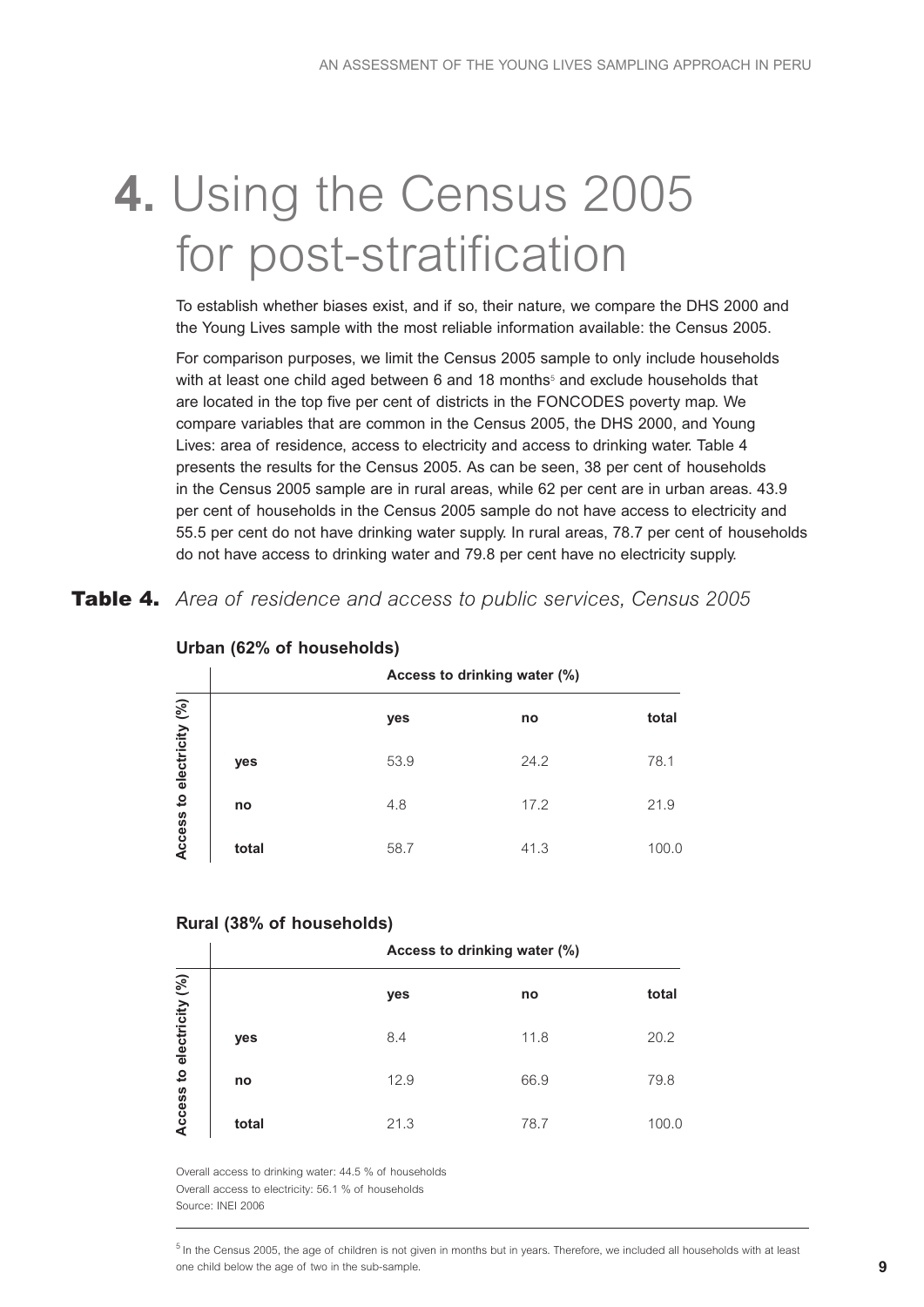Table 5 and 6 show the same variables for the Young Lives sample and the DHS 2000 sample. Comparing the three samples, it becomes evident that the Young Lives sample includes households with better access to electricity and drinking water. For example, while in the Census 2005 sample 56 per cent and in the DHS 2000 sample 49 per cent of households have access to electricity, in the Young Lives sample 60 per cent of households have electricity access. Furthermore, 44 per cent of households in the Census 2005 sample and 48 per cent of households in the DHS 2000 sample have drinking water supply, while 75 per cent of households in the Young Lives sample have access to this service. These differences could be due to biases in the Young Lives sample. Logistical feasibility and budget constraints of Young Lives meant that some better-endowed areas with better access to public services were selected.

#### **Table 5.** *Area of residence and access to public services, DHS 2000*

|                 |       |      | Access to drinking water (%) |       |
|-----------------|-------|------|------------------------------|-------|
| electricity (%) |       | yes  | no                           | total |
|                 | yes   | 62.8 | 20.9                         | 83.7  |
| $\mathbf{S}$    | no    | 4.0  | 12.3                         | 16.3  |
| Access          | total | 66.8 | 33.2                         | 100.0 |

#### **Urban (40% of households)**

#### **Rural (60% of households)**

|                 |       |      | Access to drinking water (%) |       |
|-----------------|-------|------|------------------------------|-------|
|                 |       | yes  | no                           | total |
| electricity (%) | yes   | 13.1 | 7.4                          | 20.5  |
| $\mathbf{S}$    | no    | 19.1 | 60.4                         | 79.5  |
| Access          | total | 32.2 | 67.8                         | 100.0 |

Overall access to drinking water: 47.9 % of households Overall access to electricity: 49.3 % of households Source: INEI 2001b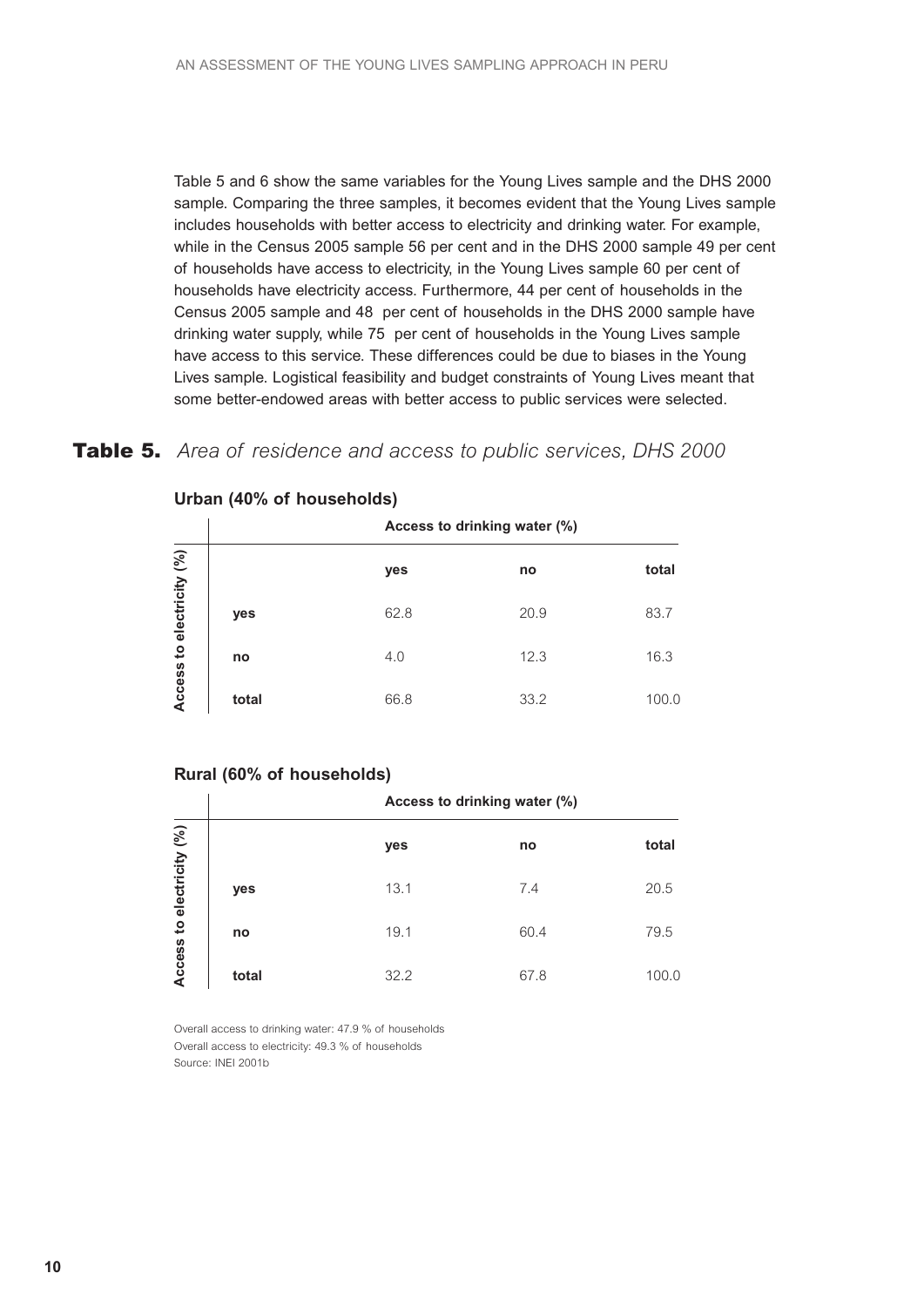### **Table 6.** *Area of residence and access to public services, Young Lives 2002*

|                 |       | .    |                              |       |
|-----------------|-------|------|------------------------------|-------|
|                 |       |      | Access to drinking water (%) |       |
|                 |       | yes  | no                           | total |
| electricity (%) | yes   | 75.6 | 9.3                          | 85.0  |
| $\mathbf{c}$    | no    | 6.8  | 8.2                          | 15.0  |
| Access          | total | 82.4 | 17.6                         | 100.0 |

#### **Urban (66% of households)**

#### **Rural (34% of households)**

|                 |       |      | Access to drinking water (%) |       |
|-----------------|-------|------|------------------------------|-------|
| electricity (%) |       | yes  | no                           | total |
|                 | yes   | 16.8 | 5.1                          | 21.9  |
| $\mathbf{S}$    | no    | 46.7 | 31.4                         | 78.1  |
| Access          | total | 63.5 | 36.5                         | 100.0 |

Overall access to drinking water: 74.8 % of households Overall access to electricity: 59.6 % of households

Source: Escobal et al. 2003

These biases in the Young Lives sample could affect our analysis, especially if we want to engage in national policy discussions.

To reduce biases in the Young Lives sample, we use post-stratification, a technique used in survey analysis to incorporate the population distribution of important characteristics into survey estimates. Post-Stratification can improve the accuracy of survey estimates both by reducing biases and by increasing precision (Zhang 2000). It may also correct for non-response bias. However, post-stratification has limitations that need to be assessed carefully. For example, if the study population is a sample drawn from the entire population, post-stratification cannot claim that the reweighed sample can approximate the entire population.

Post-Stratification takes advantage of the random clustered (and eventually, stratified) nature of the sample and combines it with complementary knowledge of the population.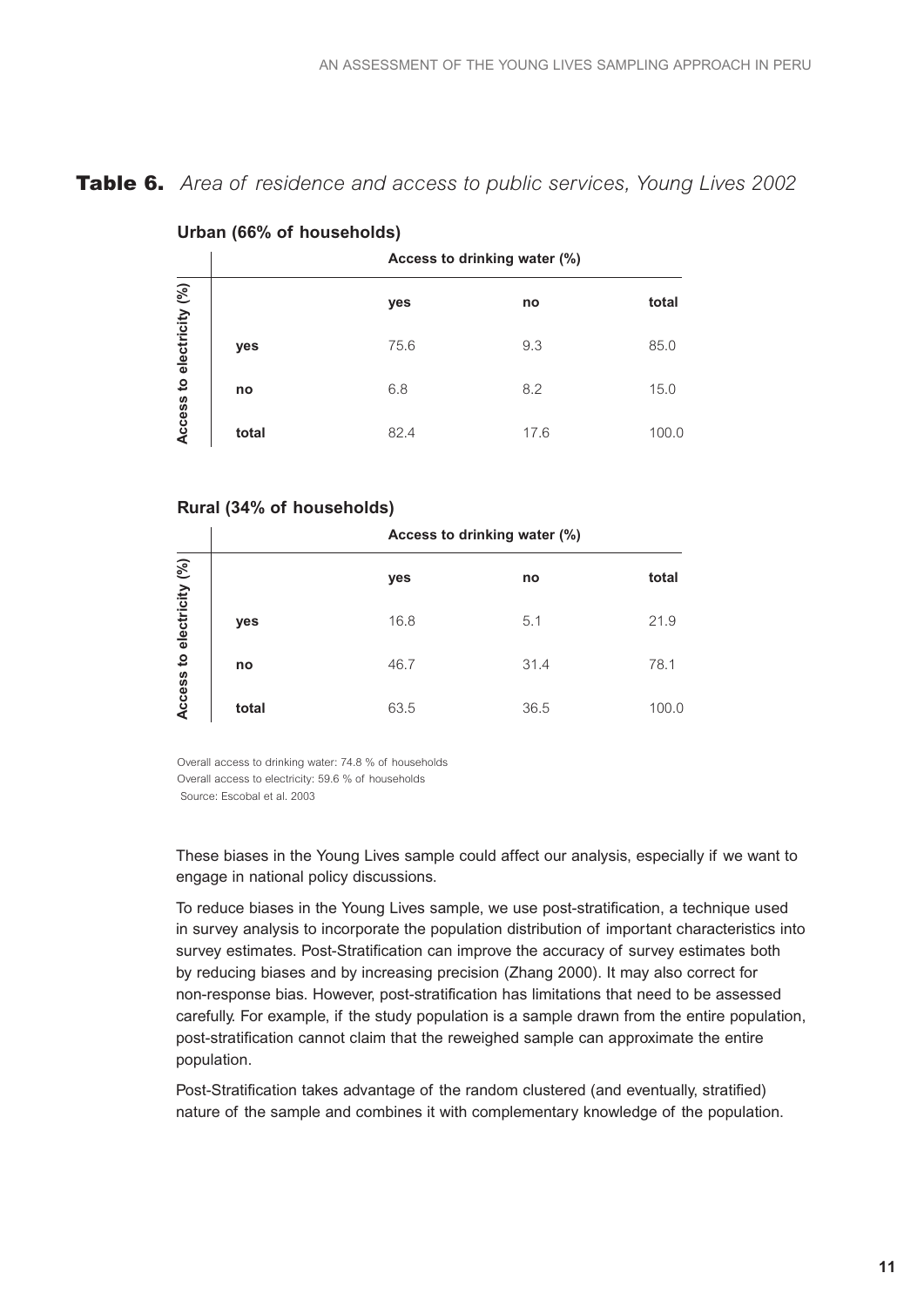In post-stratification, the sample is divided into strata based on characteristics of the population. Then individuals in each cell (post-stratum) are weighted up to the population total count for that cell. This procedure is called raking. The weights can be calculated with the following formula:

$$
w_k = u_k \frac{N_{ij}}{\hat{N}_{ij}}
$$

Where  $u_k$  is the sample unit weight to be modified;  $w_k$  is the modified weight;  $N_{ii}$  is the known population count for cell *ij*, and  $\hat{N}_{ii}$  is the estimated population count for cell *ij*.

If modified weights are used for analysis, there is the implicit assumption of equal probability of inclusion in the sample within cells. The probability includes both design and non-response issues (Gelman and Carlin 2001).

The raking process is an iterative process that reaches a convergence according to the set of weights presented as result. <sup>6</sup> See Appendix 7 for more information on raking.

Some common variables that could be used for post-stratification of our samples are:

- area of residence (urban /rural)
- access to public services (electricity, piped water, sewerage)
- characteristics of the dwelling (number of rooms, type of floor, wall, roof)
- maternal characteristics (age, level of education).

We use three strata to post-stratify the Young Lives and the DHS 2000 sample against the totals obtained from the Census 2005. These strata are used to reweight the sample against area of residence, access to electricity and access to drinking water. As shown, there are some biases related to these variables. We explored if post-stratification can help to reduce these biases and further biases that might have been generated by them. Appendix 6 compares the Young Lives and the DHS 2000 sample after raking. Many of the differences, which we observed in the comparison of the samples without raking, are reduced and no longer significant. For instance, there were no significant differences in the access to sewerage using raking. The Young Lives wealth index that was higher and significantly different from the DHS 2000 wealth index before raking, was now slightly lower and non-significant. In some cases, differences between the samples disappeared entirely after raking.

Nevertheless, some differences persisted even after raking. For example, there were still significant differences in child health variables such as recently having had a fever and in the prevalence of stunting and underweight.

This exercise showed that raking or some other post-stratification technique can be used for Young Lives data and the results (with and without post-stratification) can be compared with the nationally representative sample, the sampling frames can be taken into consideration. Moreover, we could test whether the Young Lives sample averages fall within the 95 per cent confidence intervals of the nationally representative sample. However, this is not strictly needed for the Young Lives sample in Peru since we were able to construct appropriate sampling weights.

<sup>&</sup>lt;sup>6</sup> If one has detailed information on the marginal cells, a variation of the raking command can be used in STATA SE v 9.1: instead of the raking option, a post option can converge the results not only at aggregate level, but also at each of the sub-group levels specified as stratum.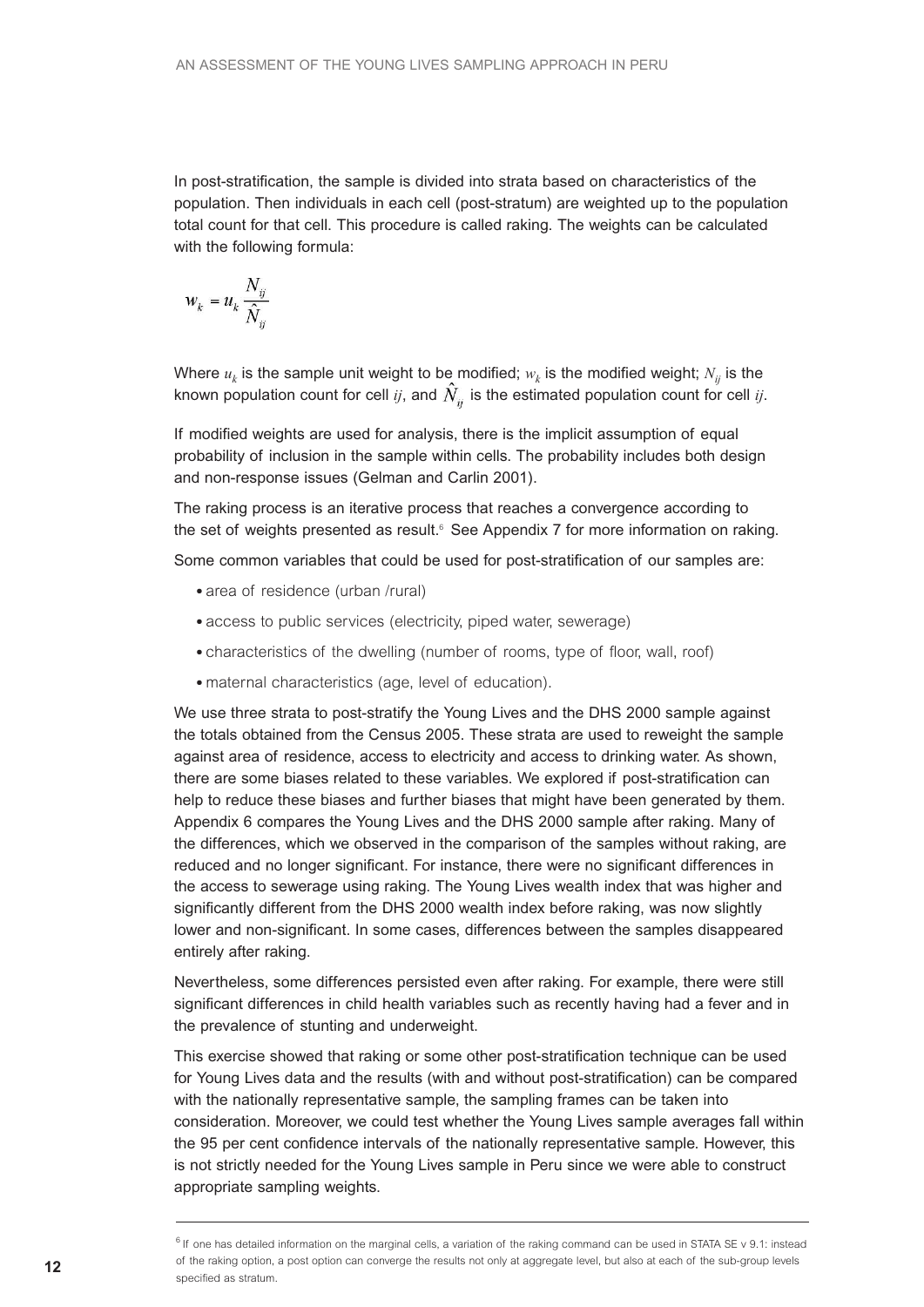# **5.** Conclusion

We have described the process we developed to compare the Young Lives sample with nationally or regionally representative surveys. We identified that a better understanding of possible, intentional, or unintentional biases is the first step for their correction. We defined the following steps to identify and address biases in the Young Lives sample:

- **1.** Identification of a nationally representative survey (for example a DHS or a LSMS) as a comparator.
- **2.** Sub-samples comparable with the Young Lives sample are created from the nationally representative survey and common variables with compatible definitions and categories are identified. In this case, we chose to calculate a wealth index to assess the existence of potential biases and as a comparative tool between surveys.
- **3.** We made an initial comparison between the Young Lives sample and a nationally representative survey (in our case the DHS 2000). We used standard t-tests to test for significance of differences between the samples. We did not consider the different sample frames in our analysis.
- **4.** We did the same comparison between the Young Lives sample and the DHS 2000 sample but considered the sample frames. Many of the significant differences observed without considering the sample frames were reduced or eliminated showing that the initial analysis might be misleading.
- **5.** We used a post-stratification technique called raking to control for potential biases in the Young Lives sample and in the DHS 2000 sample. We used three strata to post-stratify the samples against the totals obtained from the Census 2005. These strata were used to reweight the sample. We repeated the comparison between the samples after raking. Many differences were reduced and not significant anymore. However, some differences between the Young Lives sample and the DHS 2000 sample remained after raking.

In Peru, we found that many potential differences between the Young Lives sample and a nationally representative sample could be accounted for by incorporating the sampling frames of the surveys. Raking allowed us to better balance the sample by access to private assets and public services. However, the procedure had limited power for balancing several child and mother health outcomes that continued to be different between both surveys. Finally, we see a need for further assessment of the use of post-stratification in longitudinal studies.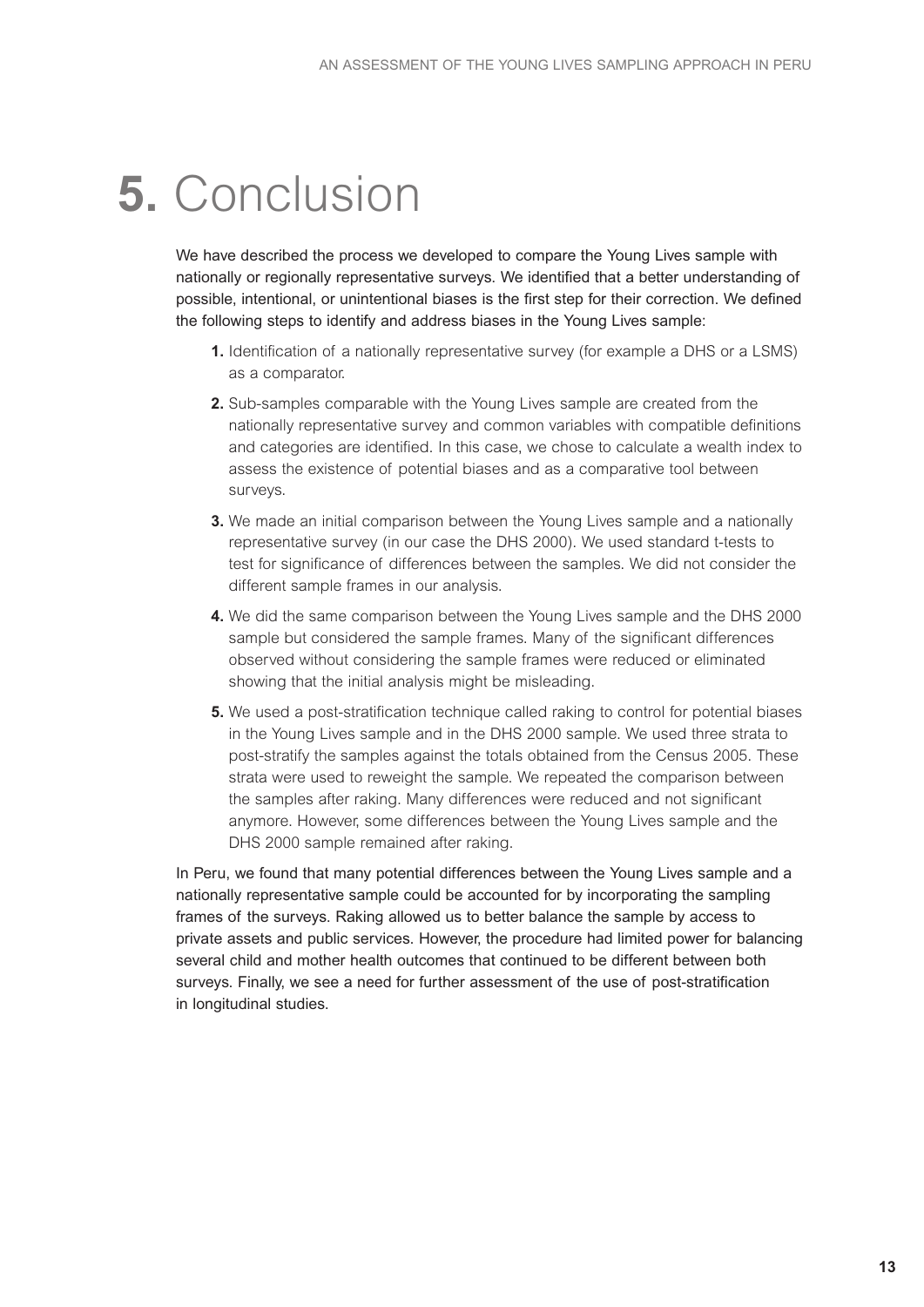## **5.** References

Escobal J., C. Lanata, S. Madrid, M. Penny, J. Saavedra, P. Suarez, H. Verastegui, E. Villar, S. Huttly (2003) *Young Lives Preliminary Country Report: Peru*, London: Young Lives

Gelman A. and J.B. Carlin (2001) 'Post-stratification and Weighting Adjustments' in R. Groves, D. Dillman, J. Eltinge, and R. Little (ed.) *Survey Non-response*, New York: Wiley

Filmer D. and L. Pritchett (1999) The Effect of Household Wealth on Educational Attainment: Evidence from 35 Countries, *Population and Development Review*, 25.1: 85-120

Filmer D. and L. Pritchett (1998) Estimating Wealth Effects without Expenditure Data – or Tears: An Application to Educational Enrolments in States of India, *Demography*, 38.1: 115-32

Fondo Nacional de Compensación y Desarrollo Social (FONCODES) (2001) Mapa de la Pobreza 2000, Lima: FONCODES

Instituto Nacional de Estadística e Informática (INEI) (2001a) *Encuesta Nacional de Hogares (ENAHO) 2001 IV Trimestre*, Lima

Instituto Nacional de Estadística e Informática (INEI) and ORC Macro (2001b) *Encuesta Demográfica de Salud Familiar 2000*, Lima and Calverton: INEI and ORC Macro http://www.measuredhs.com/pubs/pub\_details.cfm?ID=334&ctry\_id=33&SrchTp=ctry (accessed 28 April 2008)

Instituto Nacional de Estadística e Informática (INEI) (2006) *Censos Nacionales 2005*, Lima: INEI http://www.inei.gob.pe

Measure DHS (2007) *'DHS Surveys'*, http://www.measuredhs.com/aboutsurveys/dhs/start.cfm

UNICEF (2007) 'Multiple Indicator Cluster Survey-Assessing the economic status of households' http://www.childinfo.org/MICS2/finques/gj00106a.htm (accessed 28 April 2008)

Wilson I., S.R.A Huttly, and B. Fenn (2006) 'A Case Study of Sample Design for Longitudinal Research: Young Lives', *Int. J. Social Research Methodology*, 9.3: 351-65

Zhang L.C. (2000) Post-Stratification and Calibration-A Synthesis, *The American Statistical*, 54.3:178-84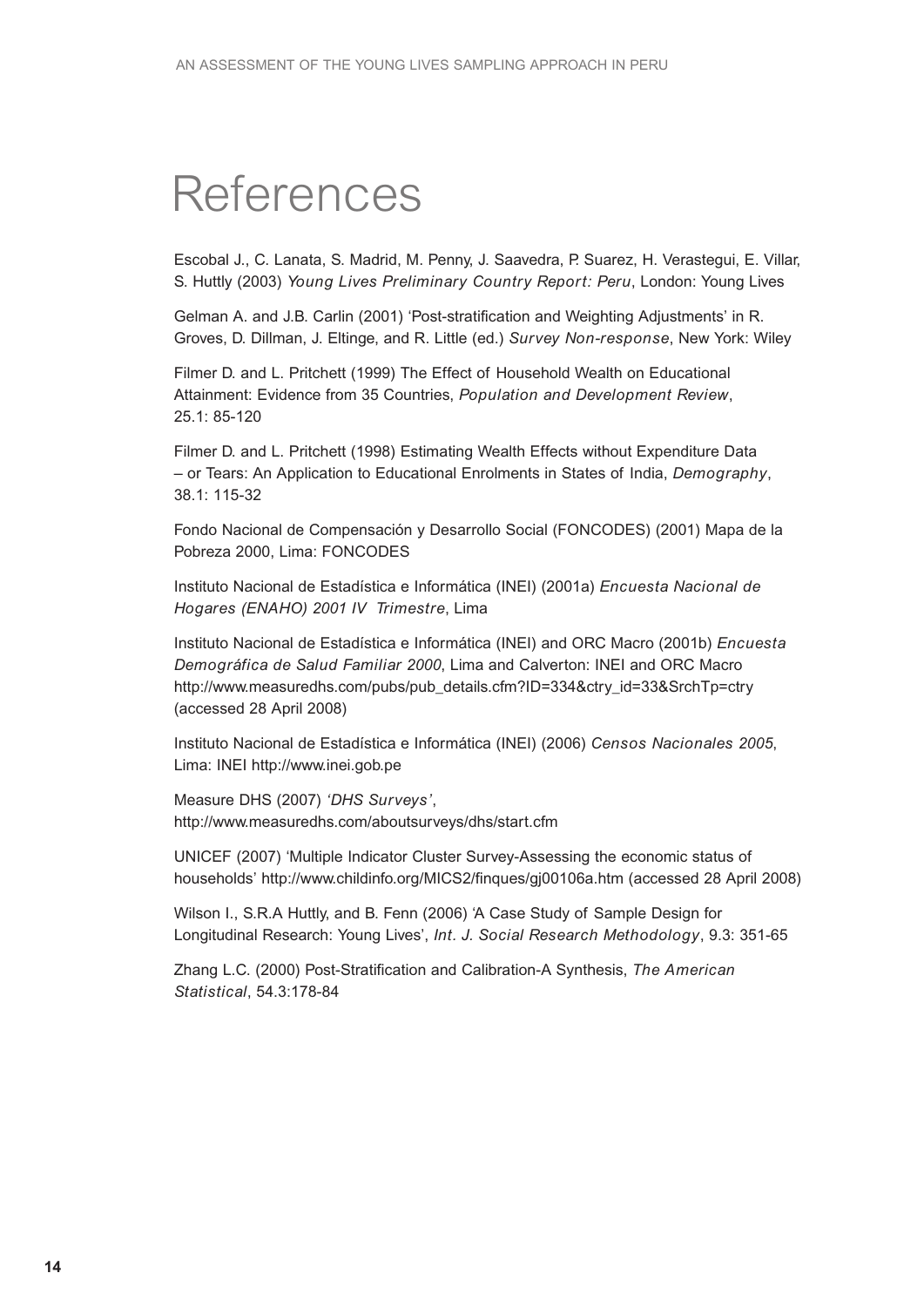## **6.** Appendix 1

### **Positions and characteristics of districts where Young Lives sentinel sites are located**

**Figure 2.** *Position of the 20 selected districts along the FONCODES poverty scale*



Source: Escobal et al. 2003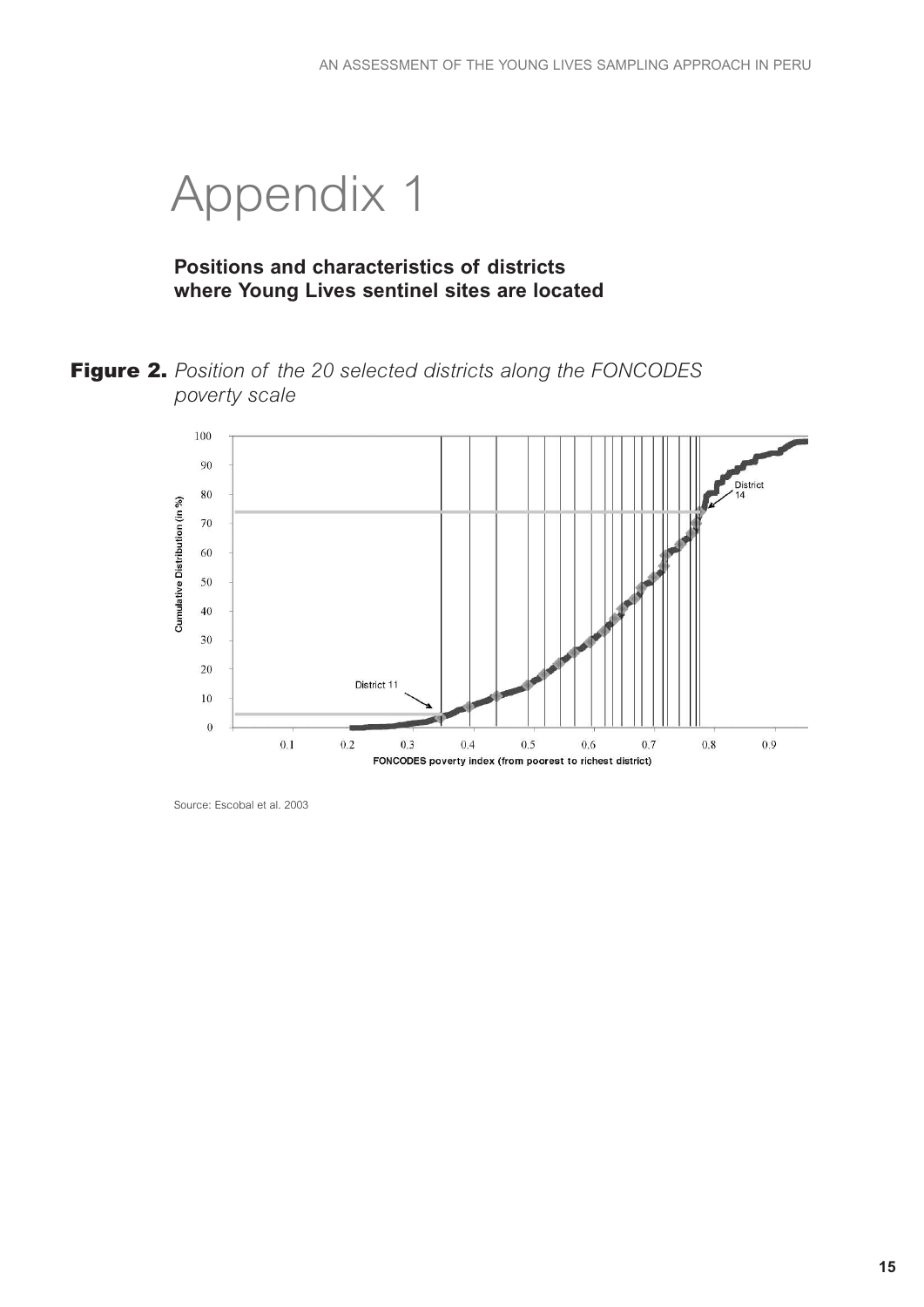|                | District Region                                         | <b>Absolute</b><br>Poverty | classification<br>Poverty | Poverty<br>Rank | Population | <b>Malnutrition Without</b><br>rate | piped water      | Without<br>sewage | electricity<br>Without |
|----------------|---------------------------------------------------------|----------------------------|---------------------------|-----------------|------------|-------------------------------------|------------------|-------------------|------------------------|
|                |                                                         | Index                      |                           |                 |            |                                     | access $(%)$     | access $(%)$      | access (%)             |
|                | Huánuco                                                 | 0.655                      | extremely poor            | 161             | 10,773     | 48.5                                | 55.4             | 94.3              | 97.2                   |
|                | Piura                                                   | 0.608                      | very poor                 | 305             | 11,564     | 46.9                                | 68.7             | 82.9              | 89.9                   |
|                |                                                         | 0.562                      | very poor                 | 462             | 7,392      | 46.7                                | 0.0              | 99.9              | 95.5                   |
|                |                                                         | 0.511                      | very poor                 | 662             | 7,697      | 42.8                                | 8.3              | 78.2              | 64.9                   |
|                | Ayacucho<br>Amazonas<br>San Martín<br>Apurimac<br>Junín | 0.484                      | very poor                 | 786             | 16,194     | 38.8                                | 94.6             | 58.7              | 52.8                   |
|                |                                                         | 0.459                      | poor                      | 919             | 15,282     | 47.9                                | 62.1             | 81.3              | 37.8                   |
|                |                                                         | 0.434                      | poor                      | 1036            | 24,376     | 44.4                                | 32.2             | 89.0              | 63.6                   |
|                |                                                         | 0.407                      | poor                      | 1150            | 9,585      | 47.1                                | $\overline{O}$ . | 96.3              | 31.8                   |
|                |                                                         | 0.384                      | poor                      | 1259            | 17,068     | 38.1                                | 31.3             | 99.2              | 32.4                   |
| $\overline{C}$ | Ancash<br>Ayacucho<br>Puno                              | 0.366                      | poor                      | 1351            | 189,275    | 24.9                                | 31.3             | 99.2              | 32.4                   |
|                |                                                         | 0.354                      | poor                      | 1401            | 141,588    | 34.7                                | 27.4             | 45.1              | 38.5                   |
|                | Cajamarca<br>Piura                                      | 0.334                      | poor                      | 1466            | 22,279     | 28.6                                | 13.1             | 82.7              | 63.2                   |
|                |                                                         | 0.322                      | poor                      | 1511            | 124,766    | 21.8                                | 34.7             | 41.2              | 24.8                   |
|                | La Libertad<br>Arequipa                                 | 0.302                      | average                   | 1564            | 10,329     | 23.6                                | 34.3             | 89.7              | 43.4                   |
|                | Ancash                                                  | 0.285                      | average                   | 1623            | 55,732     | 34.5                                | $8.\overline{8}$ | 36.9              | 28.0                   |
|                | $\lim_{h \to 0}$                                        | 0.282                      | average                   | 1631            | 380,480    | 18.5                                | 40.8             | 52.6              | 27.6                   |
|                |                                                         | 0.258                      | average                   | 1674            | 66,997     | 18.4                                | 15.2             | 0.0               | 12.0                   |
|                | San Martín<br>Tumbes<br>Lima                            | 0.239                      | average                   | 1702            | 90,625     | 16.9                                | 22.2             | 43.2              | 22.6                   |
|                |                                                         | 0.231                      | average                   | 1712            | 713,018    | 17.4                                | 43.1             | 48.5              | 23.5                   |
|                | $\overline{\text{Im}}$                                  | 0.282                      | average                   | 1726            | 324,107    | 14.8                                | 34.1             | 39.0              | တ<br>22.               |
| <b>Total</b>   |                                                         |                            |                           |                 |            | 2,239,127                           |                  |                   |                        |

## **Table 7.** *Characteristics of selected districts in Young Lives*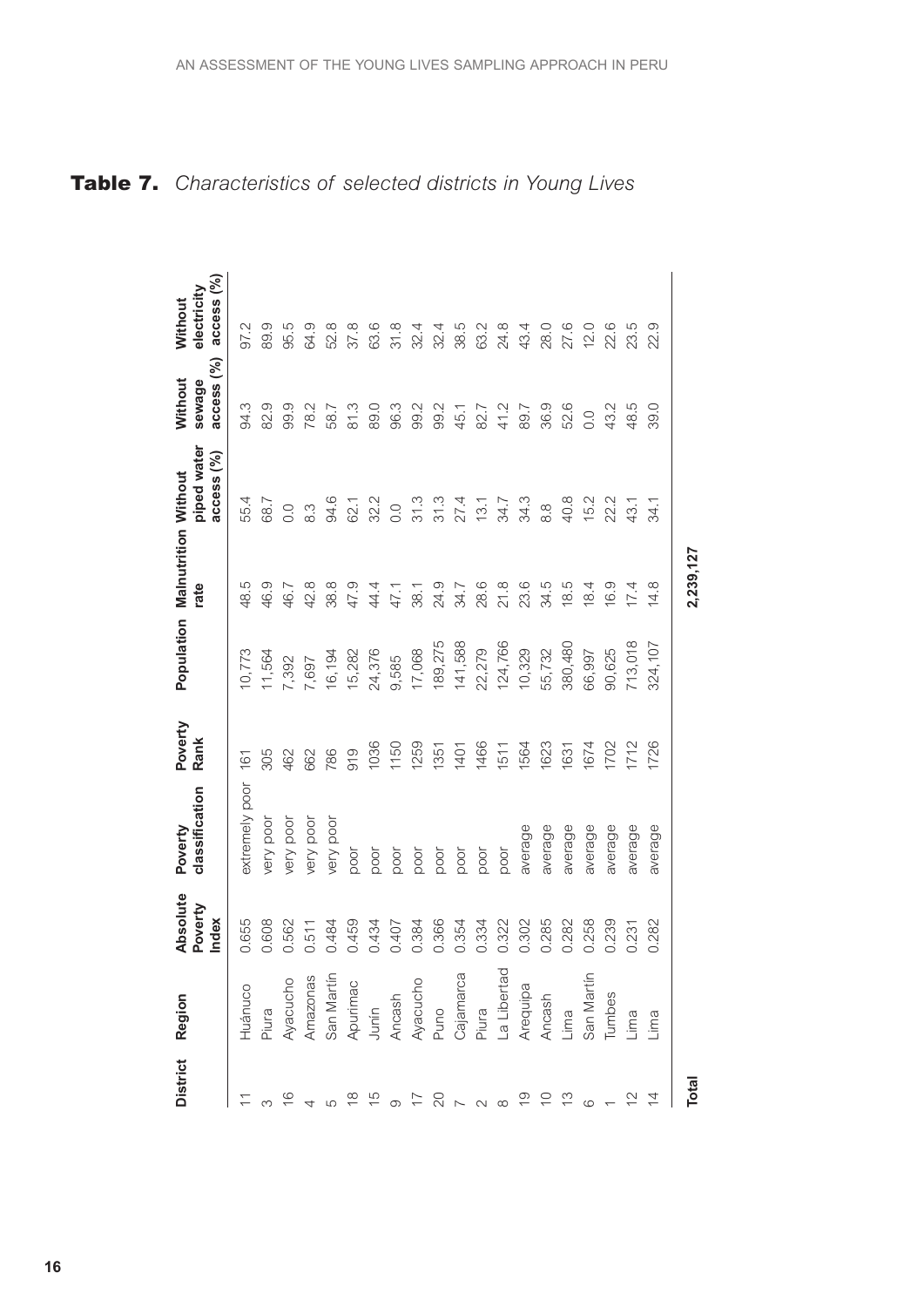# **6.** Appendix 2

## **Sampling procedure for the Demographic and Health Survey 2000**

#### Probability sampling was used in the DHS 2000. The sample was selected in three stages.

- **1.** Populated centres (cities, town, villages, etc.) were systematically selected with probability proportional to size sampling. They represent the primary sampling units (PSU).
- **2.** The PSU were divided into clusters of houses and clusters were selected. They were the secondary sampling units (SSU).
- **3.** SSU were divided into dwellings and some were selected as the tertiary sampling units (TSU). The selection assured the same sample fraction for dwellings in each department.

The sample consisted of 1,414 clusters, allocated proportionally within urban and rural areas in each department of Peru (see Table 8). The INEI keeps a list of all populated centres in Peru. They are stratified into urban centre, suburban area, and rural areas. There was an average of 50 clusters per department, with the exception of Lima, where 226 clusters were sampled. The sample is self-weighted by department. For estimates at national level appropriate correction factors must be applied for each department.

Source: INEI 2001b, Appendix A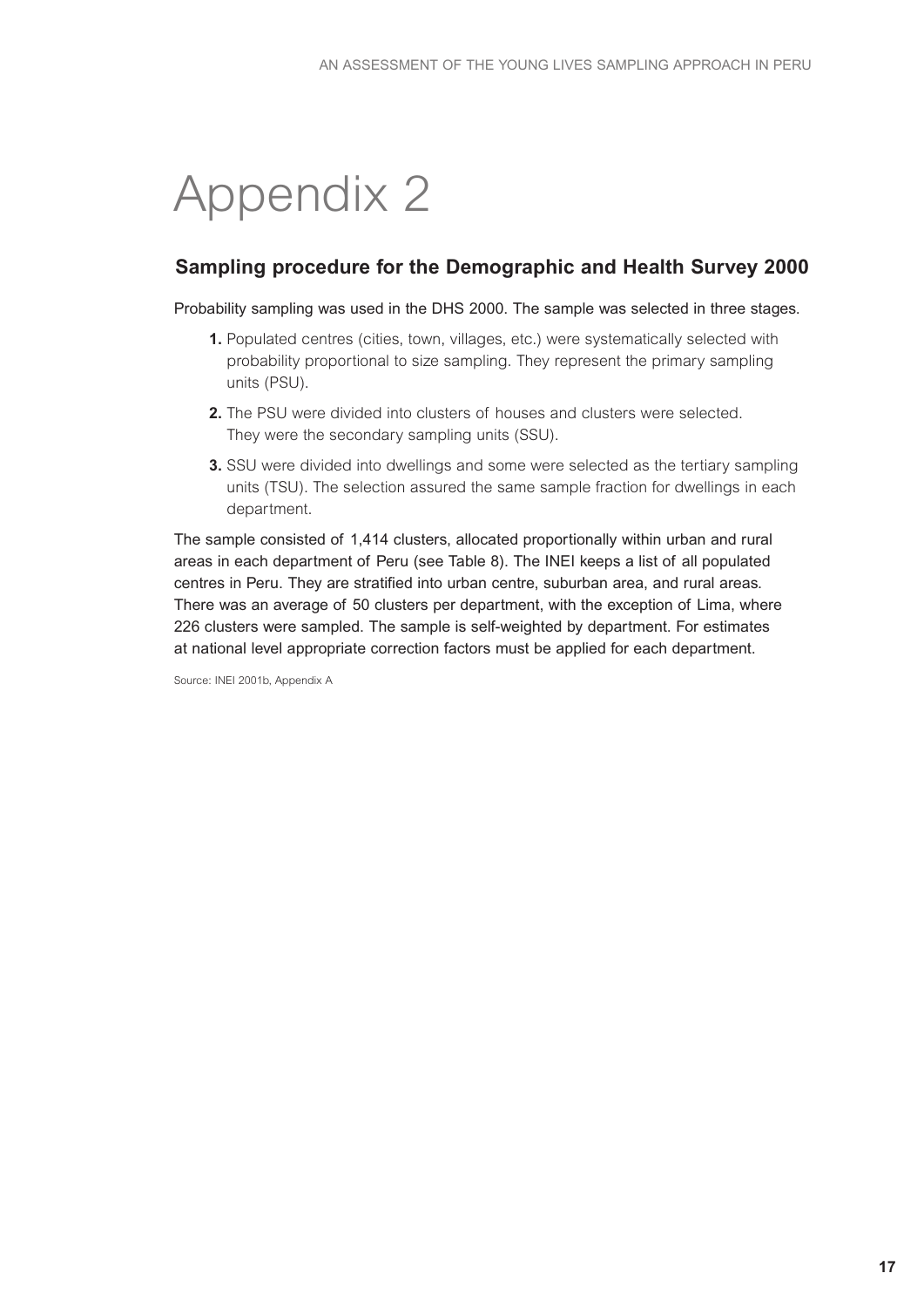## **Table 8.** *Selected clusters in the DHS 2000*

| <b>Department</b> | <b>Number</b><br>of women<br>interviewed | <b>Urban</b><br>centre | Suburban<br>area | <b>Rural area</b> | <b>Total</b> |
|-------------------|------------------------------------------|------------------------|------------------|-------------------|--------------|
| Amazonas          | 1,000                                    | 5                      | 9                | 36                | 50           |
| Ancash            | 1,100                                    | 13                     | 14               | 25                | 52           |
| Apurimac          | 1,000                                    | $\overline{7}$         | 6                | 37                | 50           |
| Arequipa          | 1,150                                    | 40                     | 5                | 11                | 56           |
| Ayacucho          | 1,200                                    | 14                     | 8                | 38                | 60           |
| Cajamarca         | 900                                      | $\overline{4}$         | 6                | 40                | 50           |
| Cusco             | 900                                      | 10                     | $\overline{7}$   | 33                | 50           |
| Huancavelica      | 1,000                                    | 6                      | $\overline{c}$   | 42                | 50           |
| Huánuco           | 1,000                                    | 13                     | 3                | 34                | 50           |
| Ica               | 1,000                                    | 28                     | 12               | 10                | 50           |
| Junín             | 1,100                                    | 17                     | 13               | 20                | 50           |
| La Libertad       | 1,200                                    | 23                     | 12               | 17                | 52           |
| Lambayeque        | 1,000                                    | 26                     | 12               | 12                | 50           |
| Lima              | 3,600                                    | 198                    | 13               | 15                | 226          |
| Loreto            | 1,200                                    | 27                     | 8                | 23                | 58           |
| Madre de Dios     | 1,000                                    | 23                     | $\overline{c}$   | 25                | 50           |
| Moquegua          | 1,000                                    | 31                     | 5                | 14                | 50           |
| Pasco             | 1,000                                    | 14                     | 9                | 27                | 50           |
| Piura             | 900                                      | 9                      | 21               | 20                | 50           |
| Puno              | 1,200                                    | 15                     | 8                | 37                | 60           |
| San Martín        | 1,000                                    | 12                     | 15               | 23                | 50           |
| Tacna             | 1,000                                    | 40                     | $\overline{2}$   | 8                 | 50           |
| Tumbes            | 1,000                                    | 24                     | 17               | 9                 | 50           |
| Ucayali           | 1,000                                    | 28                     | 6                | 16                | 50           |
| <b>Total</b>      | 27,450                                   | 627                    | 215              | 572               | 1,414        |

Source: INEI 2001b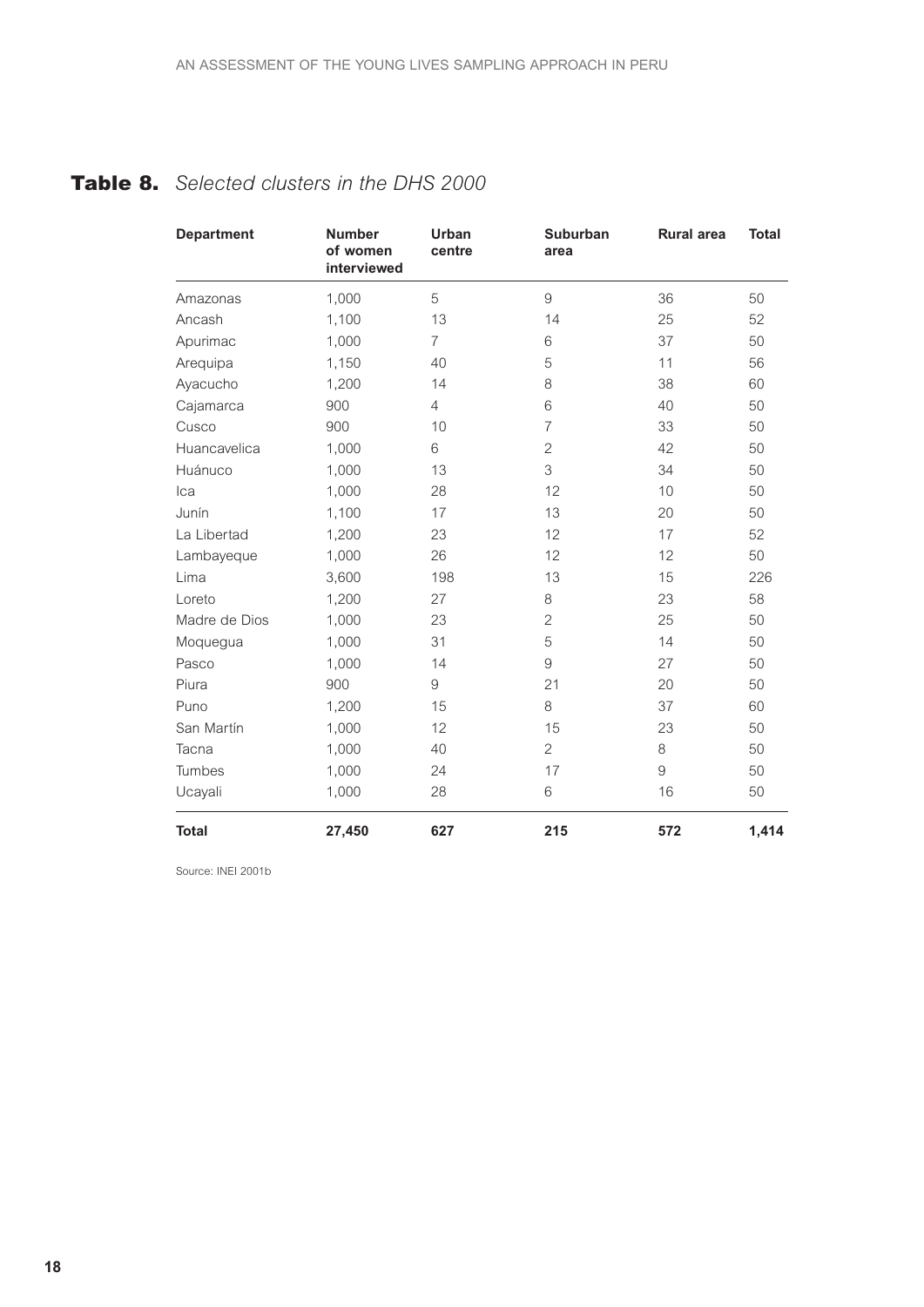# **6.** Appendix 3

## **Comparison of Young Lives to the DHS 2000 at national level without sample frame**

*(using wealth index groups (T1-T3), at national level, in %)*

#### **Socioeconomic status of the household**

|                                                                  | <b>T1</b><br>(Poorest) |                | T2         | (Moderately poor) | T3         | (Least poor)          | <b>Full sample</b> |                       |
|------------------------------------------------------------------|------------------------|----------------|------------|-------------------|------------|-----------------------|--------------------|-----------------------|
| <b>Variables</b>                                                 | <b>DHS</b>             | Young<br>Lives | <b>DHS</b> | Young<br>Lives    | <b>DHS</b> | Young<br><b>Lives</b> | <b>DHS</b>         | Young<br><b>Lives</b> |
| Main material<br>of the floor: cement,<br>ceramic tiles or vinyl | 0.0                    | 0.5            | 6.8        | 23.7              | 68.9       | 88.5                  | 25.1               | $36.9***$             |
| Main wall material:<br>bare bricks or<br>cement blocks           | 0.0                    | 0.4            | 2.7        | 11.5              | 52.8       | 83.8                  | 18.4               | $31.4***$             |
| Main roof material:<br>concrete or tiles                         | 0.0                    | 9.5            | 34.0       | 22.3              | 45.0       | 66.3                  | 25.9               | $32.4***$             |

#### **Access to public services**

|                                                            | Τ1<br>(Poorest) |                | Τ2<br>(Moderately poor) |                | T3<br>(Least poor) |                | <b>Full sample</b> |                       |
|------------------------------------------------------------|-----------------|----------------|-------------------------|----------------|--------------------|----------------|--------------------|-----------------------|
| <b>Variables</b>                                           | <b>DHS</b>      | Young<br>Lives | <b>DHS</b>              | Young<br>Lives | <b>DHS</b>         | Young<br>Lives | <b>DHS</b>         | Young<br><b>Lives</b> |
| Source of drinking water: 5.0<br>piped water into dwelling |                 | 50.1           | 43.9                    | 85.9           | 85.1               | 97.3           | 44.2               | ***<br>77.0           |
| Type of toilet facility:<br>flush toilet at home           | 0.1             | 4.0            | 3.6                     | 39.2           | 54.3               | 92.0           | 19.3               | ***<br>44.1           |
| Access to electricity                                      | 2.5             | 20.1           | 39.0                    | 80.3           | 94.4               | 99.4           | 44.8               | $65.2***$             |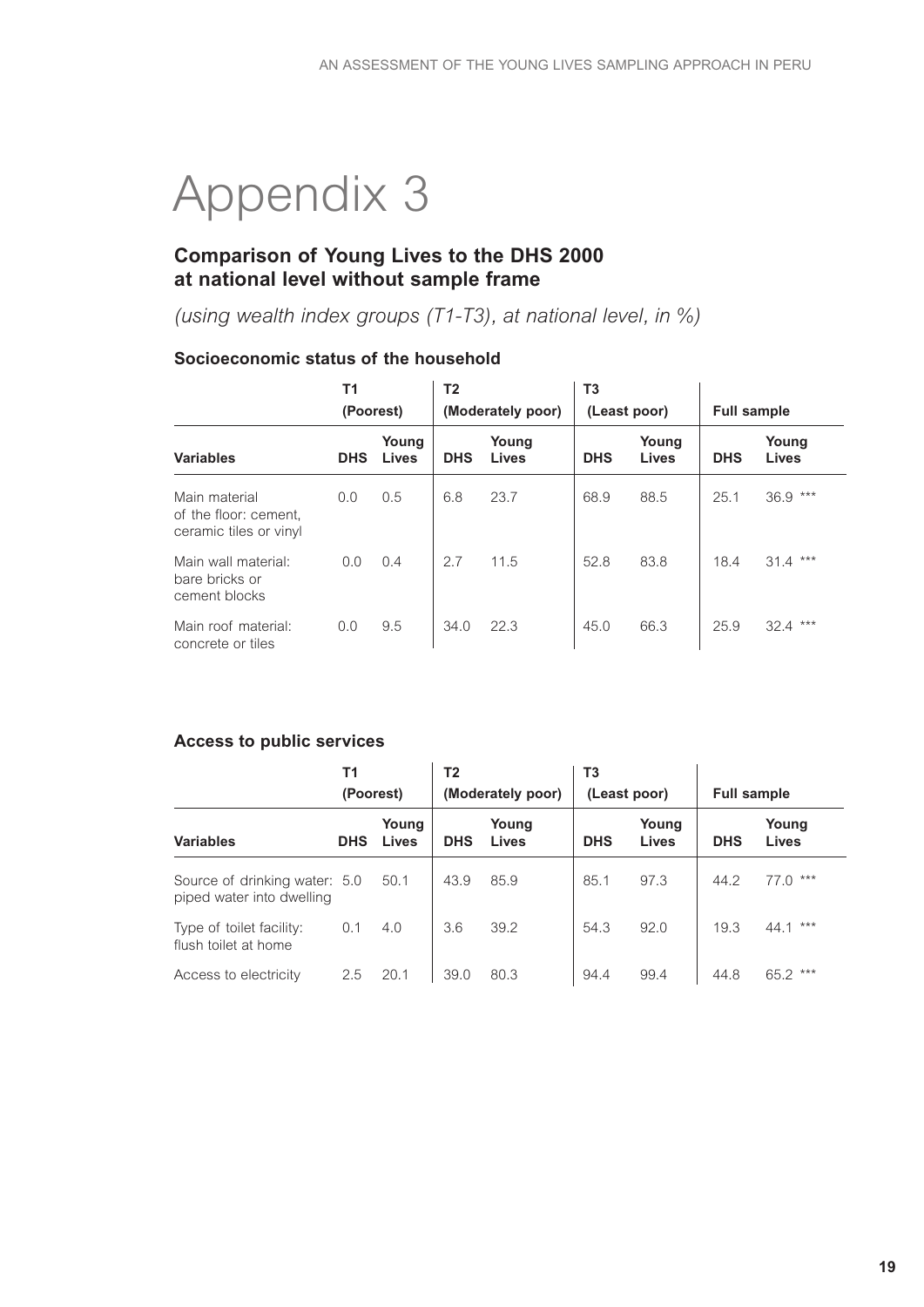#### **Household assets**

| <b>T1</b><br>(Poorest)                      |            | T <sub>2</sub> | (Moderately poor) |                       | T3<br>(Least poor) |                | <b>Full sample</b> |                   |       |
|---------------------------------------------|------------|----------------|-------------------|-----------------------|--------------------|----------------|--------------------|-------------------|-------|
| <b>Variables</b>                            | <b>DHS</b> | Young<br>Lives | <b>DHS</b>        | Young<br><b>Lives</b> | <b>DHS</b>         | Young<br>Lives | <b>DHS</b>         | Young<br>Lives    |       |
| Own fridge                                  | 0.0        | 0.5            | 3.3               | 8.0                   | 37.5               | 42.4           | 13.5               | 16.7              | $***$ |
| Own radio                                   | 52.1       | 59.5           | 82.0              | 80.5                  | 94.4               | 84.3           | 75.8               | 74.3              |       |
| Own TV                                      | 7.0        | 15.7           | 42.6              | 70.9                  | 91.2               | 92.3           | 46.5               | 58.4              | $***$ |
| Own car                                     | 0.5        | 0.0            | 1.2               | 2.3                   | 12.3               | 10.0           | 4.6                | 4.0               |       |
| Own phone                                   | 0.0        | 0.0            | 0.1               | 1.4                   | 19.1               | 23.3           | 6.4                | 8.1               | $***$ |
| Type of cooking fuel:<br>gas or electricity | 0.2        | 1.2            | 8.7               | 25.5                  | 52.7               | 76.8           | 20.4               | 33.8              | $***$ |
| Wealth index                                |            | 0.0385 0.1167  |                   | 0.1994 0.3478         | 0.5635             | 0.7121         |                    | 0.2649 0.3860 *** |       |

## **Respondent characteristics**

|                                            | <b>T1</b>  |                       | T <sub>2</sub> |                       | T <sub>3</sub> |                       |            |                       |       |
|--------------------------------------------|------------|-----------------------|----------------|-----------------------|----------------|-----------------------|------------|-----------------------|-------|
|                                            | (Poorest)  |                       |                | (Moderately poor)     |                | (Least poor)          |            | <b>Full sample</b>    |       |
| <b>Variables</b>                           | <b>DHS</b> | Young<br><b>Lives</b> | <b>DHS</b>     | Young<br><b>Lives</b> | <b>DHS</b>     | Young<br><b>Lives</b> | <b>DHS</b> | Young<br><b>Lives</b> |       |
| Average age                                | 26.9       | 26.8                  | 27.4           | 27.2                  | 27.9           | 27.5                  | 27.4       | 27.2                  |       |
| Level of Education                         |            |                       |                |                       |                |                       |            |                       |       |
| None                                       | 14.4       | 15.7                  | 11.2           | 6.7                   | 1.8            | 0.6                   | 9.2        | 7.8                   |       |
| Primary school.                            | 62.6       | 58.1                  | 53.3           | 38.7                  | 22.9           | 12.9                  | 46.4       | 37.1                  | $***$ |
| Secondary school                           | 20.0       | 23.5                  | 30.3           | 42.9                  | 46.6           | 49.9                  | 32.2       | 38.3                  | $***$ |
| Higher education                           | 3.0        | 2.3                   | 5.2            | 10.5                  | 28.7           | 36.3                  | 12.2       | 16.1                  | $***$ |
| Obese $(BMI > 30)^a$                       | 6.1        | 4.9                   | 8.1            | 7.7                   | 13.8           | 16.8                  | 9.3        | 9.8                   |       |
| Overweight<br>(BMI 25.0-29.9) <sup>a</sup> | 31.1       | 27.2                  | 37.0           | 40.7                  | 50.9           | 54.1                  | 39.6       | 40.3                  |       |
| Marital status                             |            |                       |                |                       |                |                       |            |                       |       |
| Single                                     | 5.8        | 10.0                  | 7.5            | 7.7                   | 8.8            | 9.5                   | 7.3        | 9.1                   | $**$  |
| Married                                    | 31.3       | 39.6                  | 39.8           | 35.1                  | 37.7           | 31.0                  | 36.2       | 35.3                  |       |
| Living together                            | 31.3       | 46.4                  | 39.8           | 50.8                  | 37.7           | 53.9                  | 36.2       | 50.3                  |       |
| Current pregnant                           | 3.2        | 2.2                   | 2.1            | 1.5                   | 2.3            | 1.9                   | 2.6        | 1.9                   |       |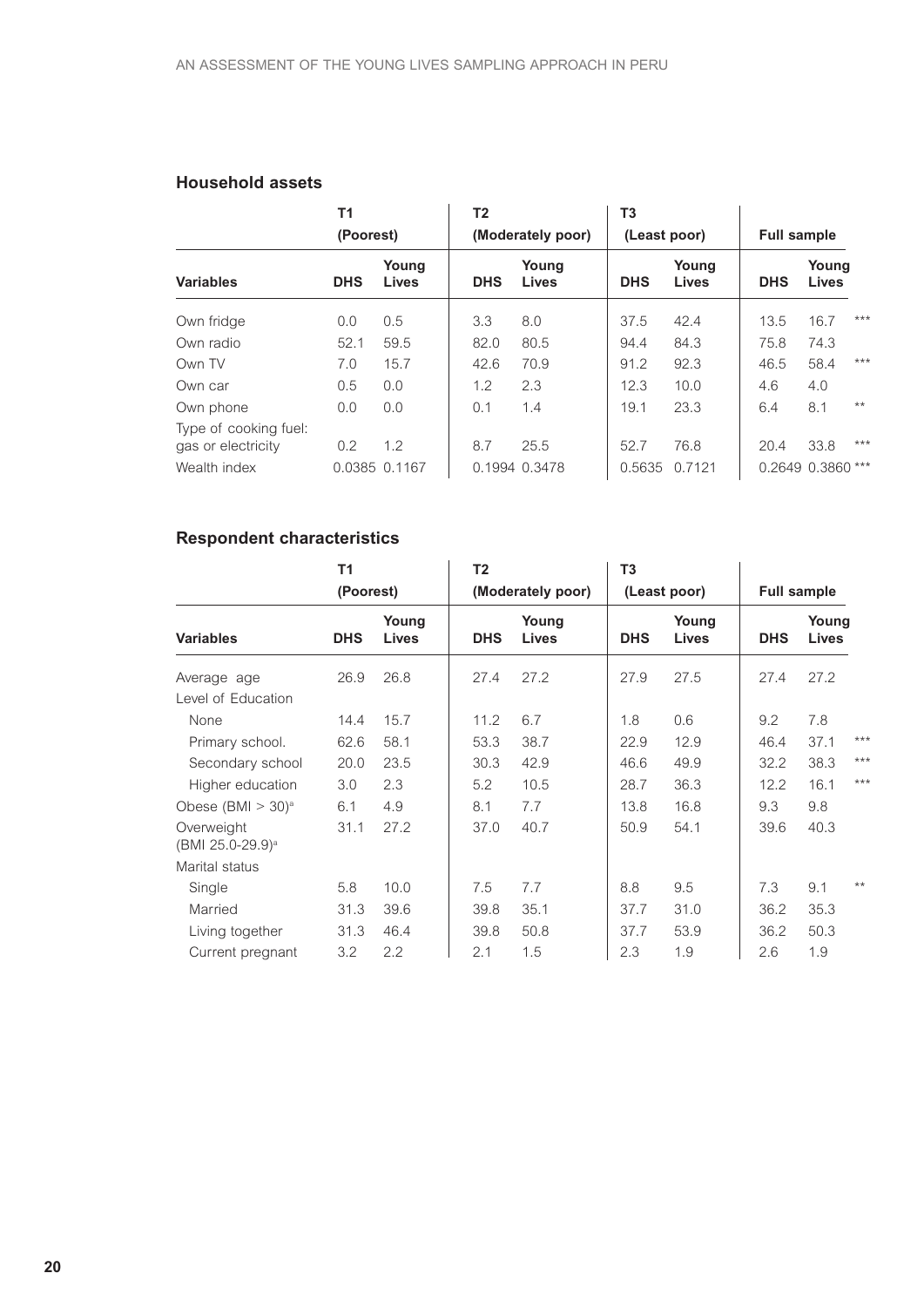## **Pregnancy and delivery**

|                                                | <b>T1</b>  |                | T <sub>2</sub> |                   | T <sub>3</sub> |                |                    |                       |
|------------------------------------------------|------------|----------------|----------------|-------------------|----------------|----------------|--------------------|-----------------------|
|                                                | (Poorest)  |                |                | (Moderately poor) |                | (Least poor)   | <b>Full sample</b> |                       |
| <b>Variables</b>                               | <b>DHS</b> | Young<br>Lives | <b>DHS</b>     | Young<br>Lives    | <b>DHS</b>     | Young<br>Lives | <b>DHS</b>         | Young<br><b>Lives</b> |
| Pregnancy not wanted                           | 54.0       | 48.2           | 52.7           | 46.9              | 47.3           | 43.7           | 51.4               | ***<br>46.3           |
| Received prenatal care                         | 48.8       | 89.8           | 55.0           | 90.9              | 72.7           | 95.6           | 58.7               | ***<br>92.1           |
| Received tetanus injection<br>during pregnancy | 43.9       | 71.8           | 47.0           | 72.3              | 60.6           | 75.2           | 50.5               | $***$<br>73.1         |
| Assistance during delivery                     |            |                |                |                   |                |                |                    |                       |
| Doctor                                         | 11.3       | 30.1           | 19.6           | 49.1              | 46.6           | 66.5           | 25.7               | ***<br>48.1           |
| <b>Nurse</b>                                   | 10.3       | 21.2           | 13.2           | 25.5              | 17.3           | 22.0           | 13.6               | $***$<br>22.8         |
| Other birth attendant                          | 6.8        | 3.0            | 8.9            | 3.6               | 16.7           | 5.5            | 10.8               | $***$<br>4.0          |
| Partner                                        | 32.7       | 23.1           | 27.8           | 9.6               | 9.6            | 2.4            | 23.4               | $***$<br>12.0         |
| Relative                                       | 33.5       | 19.9           | 26.2           | 10.1              | 8.3            | 2.8            | 22.7               | $***$<br>11.2         |
| Place of delivery                              |            |                |                |                   |                |                |                    |                       |
| Home                                           | 74.0       | 55.8           | 59.3           | 26.9              | 20.8           | 7.7            | 51.6               | $***$<br>30.8         |
| Hospital                                       | 12.7       | 21.0           | 22.7           | 46.4              | 58.3           | 72.4           | 31.1               | $***$<br>46.0         |
| Other health facility                          | 12.4       | 21.2           | 16.2           | 24.1              | 19.5           | 18.3           | 16.0               | $***$<br>21.2         |
| Other                                          | 0.9        | 1.9            | 1.1            | 2.5               | 0.5            | 1.3            | 0.8                | $***$<br>1.9          |
| Had caesarean section                          | 3.4        | 5.8            | 6.4            | 11.5              | 16.9           | 19.8           | 8.9                | ***<br>12.2           |
| Ever had an abortion                           | 10.2       | 15.7           | 9.3            | 20.3              | 14.1           | 29.1           | 11.2               | ***<br>21.6           |

#### **Child health**

|                                                  | T1         |                | T <sub>2</sub>    |                | T <sub>3</sub> |                |                    |                       |         |
|--------------------------------------------------|------------|----------------|-------------------|----------------|----------------|----------------|--------------------|-----------------------|---------|
| (Poorest)                                        |            |                | (Moderately poor) |                | (Least poor)   |                | <b>Full sample</b> |                       |         |
| <b>Variables</b>                                 | <b>DHS</b> | Young<br>Lives | <b>DHS</b>        | Young<br>Lives | <b>DHS</b>     | Young<br>Lives | <b>DHS</b>         | Young<br><b>Lives</b> |         |
| $Sex - male$                                     | 51.1       | 47.3           | 52.1              | 51.7           | 49.0           | 51.4           | 50.7               | 50.0                  |         |
| Average birth weight                             | 3128.1     | 3119.9         | 3119.2            | 3196.1         | 3230.5         | 3274.4         | 3159.3             | 3194.9                | $\star$ |
| Ever breastfed                                   | 98.6       | 99.3           | 98.3              | 98.6           | 96.9           | 97.2           | 97.9               | 98.4                  |         |
| Ever vaccinated                                  | 91.9       | 97.4           | 94.3              | 98.1           | 96.3           | 98.7           | 94.1               | 98.0                  | $***$   |
| Ever had health card                             | 90.2       | 97.7           | 92.9              | 97.8           | 96.8           | 97.0           | 93.3               | 97.5                  | $***$   |
| Had fever in the<br>previous two weeks           | 30.7       | 12.9           | 30.2              | 10.7           | 25.7           | 7.4            | 28.9               | 10.4                  | $***$   |
| Had cough in the<br>previous two weeks           | 43.2       | 44.6           | 42.1              | 41.6           | 44.6           | 39.0           | 43.3               | 41.8                  |         |
| Had rapid breathing<br>in the previous two weeks | 21.9       | 7.3            | 20.2              | 5.3            | 17.7           | 3.4            | 19.9               | 5.4                   | $***$   |
| Stunting                                         | 30.5       | 37.0           | 27.4              | 23.5           | 10.6           | 10.8           | 22.9               | 24.1                  |         |
| <b>Underweight</b>                               | 12.4       | 17.0           | 10.0              | 9.9            | 4.0            | 3.7            | 8.9                | 10.4                  | $\star$ |

Source: Young Lives and INEI 2001b

Notes: <sup>a</sup> Body mass index is an individual's weight divided by the square of their height

\*Full sample differences are significant at 10%; \*\*significant at 5%; \*\*\*significant at 1%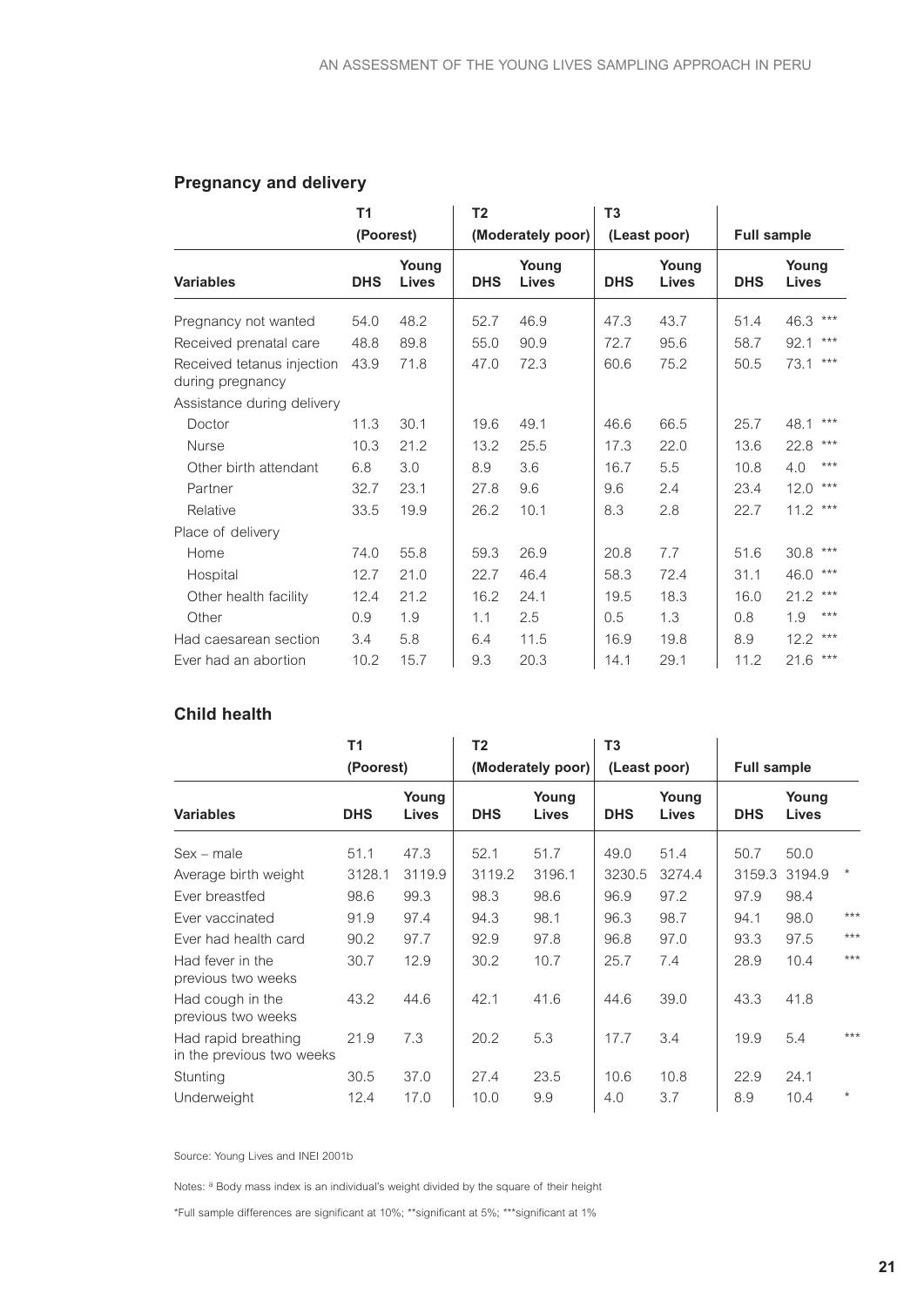## **6.** Appendix 4

## **Comparison of Young Lives and the DHS 2000 with sample frame**

*(using DHS sample frame, at national level, in %)*

#### **Socioeconomic status of the household**

| <b>Variables</b>                                                   | <b>Full sample</b> |            | 95% Confidence interval DHS |               |  |  |
|--------------------------------------------------------------------|--------------------|------------|-----------------------------|---------------|--|--|
|                                                                    | <b>Young Lives</b> | <b>DHS</b> | Lower bound                 | Upper bound   |  |  |
| Main material of the floor:<br>cement, ceramic tiles or vinyl 32.4 |                    | 30.1       | 27.1                        | 33.1          |  |  |
| Main material of the wall:<br>bare bricks or cement blocks         | - 274              | 23.9       | 21.1                        | $***$<br>26.9 |  |  |
| Main material of the roof:<br>concrete or tiles                    | 29.5               | 30.0       | 26.9                        | 33.2          |  |  |

#### **Access to public services**

| <b>Variables</b>                                                          | <b>Full sample</b> |              | 95% Confidence interval DHS |              |             |  |
|---------------------------------------------------------------------------|--------------------|--------------|-----------------------------|--------------|-------------|--|
|                                                                           | <b>Young Lives</b> | <b>DHS</b>   | Lower bound                 |              | Upper bound |  |
| Source of drinking water:<br>piped water into dwelling                    | 74.8               | 47.9         | 44.3                        | 51.5         | $***$       |  |
| Type of toilet facility:<br>flush toilet at home<br>Access to electricity | 38.3<br>59.6       | 23.7<br>49.2 | 20.6<br>45.6                | 26.7<br>52.9 | ***<br>***  |  |

#### **Household assets**

| <b>Variables</b>                            | <b>Full sample</b> |            | 95% Confidence interval DHS |             |       |  |
|---------------------------------------------|--------------------|------------|-----------------------------|-------------|-------|--|
|                                             | <b>Young Lives</b> | <b>DHS</b> | Lower bound                 | Upper bound |       |  |
| Own fridge                                  | 14.5               | 15.5       | 13.2                        | 17.7        |       |  |
| Own radio                                   | 74.3               | 78.0       | 75.7                        | 80.3        | ***   |  |
| Own TV                                      | 53.8               | 52.0       | 48.7                        | 55.3        |       |  |
| Own car                                     | 3.5                | 5.8        | 4.5                         | 7.2         | ***   |  |
| Own phone                                   | 6.9                | 8.9        | 7.1                         | 10.8        | $***$ |  |
| Type of cooking fuel:<br>gas or electricity | 29.5               | 24.8       | 22.1                        | 27.5        | ***   |  |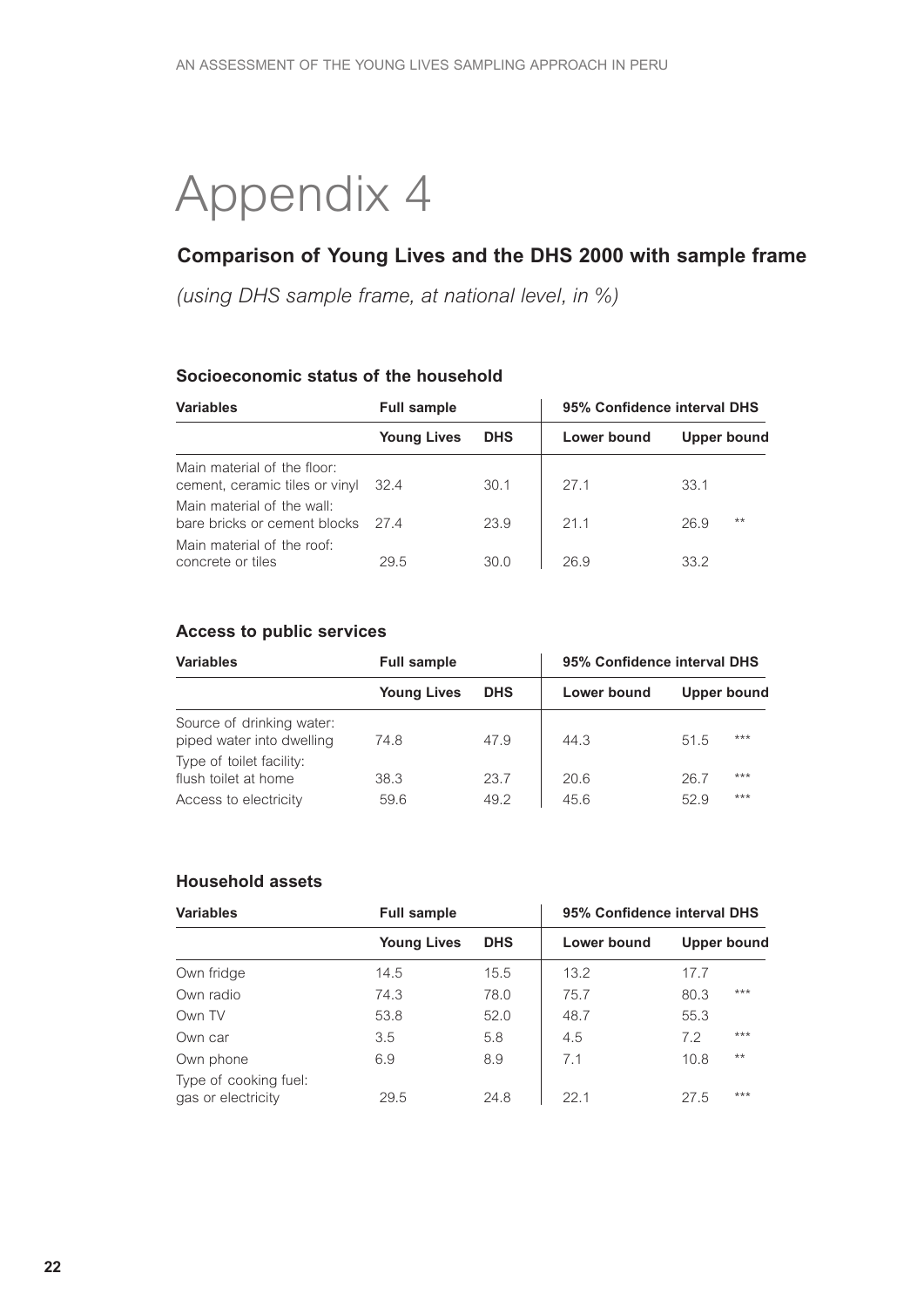| <b>Variables</b>                        | <b>Full sample</b> |                   | 95% Confidence interval DHS |      |             |  |
|-----------------------------------------|--------------------|-------------------|-----------------------------|------|-------------|--|
|                                         | <b>Young Lives</b> | <b>DHS</b>        | Lower bound                 |      | Upper bound |  |
| Average age                             | 27.1               | 27.5              | 27.1                        | 27.9 | $***$       |  |
| Level of Education                      |                    |                   |                             |      |             |  |
| None                                    | 9.3                | 8.8               | 7.25                        | 10.4 |             |  |
| Primary school                          | 40.8               | 43.3              | 40.43                       | 46.3 | $^\ast$     |  |
| Secondary school                        | 35.5               | 35.3              | 32.5                        | 38.1 |             |  |
| Higher education                        | 13.7               | 12.6              | 10.7                        | 14.5 |             |  |
| Obese $(BMI > 30)^a$                    | 8.9                | 10.2 <sub>1</sub> | 8.6                         | 11.9 |             |  |
| Overweight (BMI 25.0-29.9) <sup>a</sup> | 37.9               | 41.3              | 38.6                        | 43.9 | $***$       |  |
| Marital status                          |                    |                   |                             |      |             |  |
| Single                                  | 9.4                | 7.5               | 6.2                         | 8.9  | ***         |  |
| Married                                 | 36.5               | 36.2              | 33.5                        | 38.9 |             |  |
| Living together                         | 48.9               | 50.1              | 47.4                        | 52.8 |             |  |
| Current pregnant                        | 1.8                | 2.9               | 1.9                         | 3.7  | $***$       |  |

## **Respondent characteristics**

## **Pregnancy and delivery**

| <b>Variables</b>           | <b>Full sample</b> |            | 95% Confidence interval DHS |             |       |  |
|----------------------------|--------------------|------------|-----------------------------|-------------|-------|--|
|                            | <b>Young Lives</b> | <b>DHS</b> | Lower bound                 | Upper bound |       |  |
| Pregnancy not wanted       | 46.2               | 52.0       | 49.4                        | 54.6        | ***   |  |
| Received prenatal care     | 91.9               | 60.1       | 57.4                        | 62.7        | $***$ |  |
| Received tetanus injection |                    |            |                             |             |       |  |
| during pregnancy           | 74.4               | 51.6       | 48.9                        | 54.3        | ***   |  |
| Assistance during delivery |                    |            |                             |             |       |  |
| Doctor                     | 45.1               | 28.5       | 25.9                        | 31.1        | ***   |  |
| <b>Nurse</b>               | 23.2               | 12.1       | 10.3                        | 13.9        | ***   |  |
| Other birth attendant      | 3.9                | 11.1       | 9.3                         | 12.9        | ***   |  |
| Partner                    | 12.4               | 24.0       | 21.4                        | 26.7        | $***$ |  |
| Relative                   | 13.3               | 21.0       | 18.6                        | 23.5        | ***   |  |
| Place of delivery          |                    |            |                             |             |       |  |
| Home                       | 34.4               | 49.9       | 46.7                        | 52.9        | ***   |  |
| Hospital                   | 41.2               | 31.8       | 28.9                        | 34.6        | $***$ |  |
| Other health facility      | 22.3               | 16.4       | 14.3                        | 18.5        | $***$ |  |
| other                      | 1.9                | 1.1        | 0.5                         | 1.6365      | ***   |  |
| Had caesarean section      | 11.2               | 10.1       | 8.5                         | 11.8        |       |  |
| Ever had an abortion       | 19.8               | 12.0       | 10.3                        | 13.7        | ***   |  |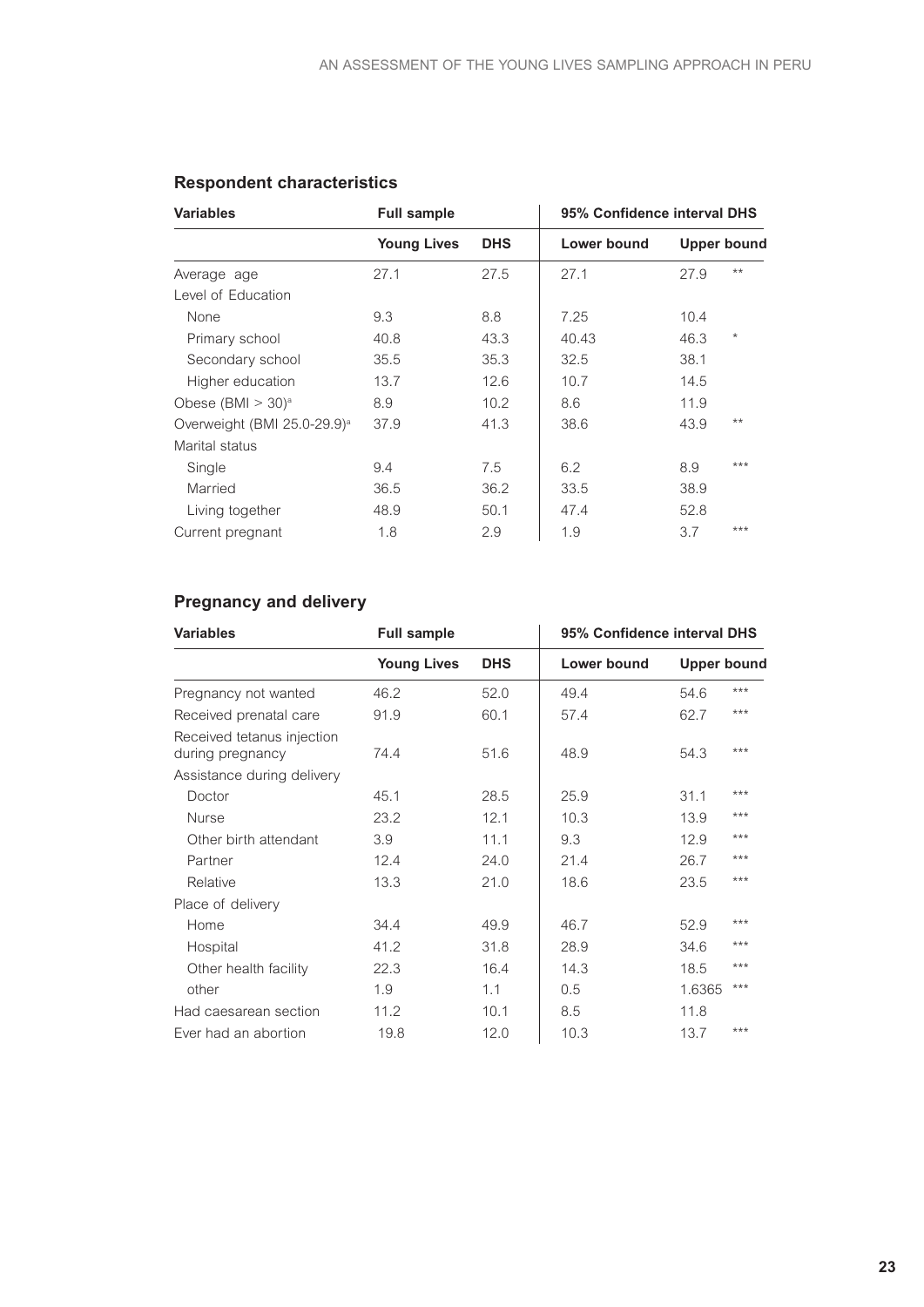### **Child health**

| <b>Variables</b>                                 | <b>Full sample</b> |            | 95% Confidence interval DHS |                    |  |  |
|--------------------------------------------------|--------------------|------------|-----------------------------|--------------------|--|--|
|                                                  | <b>Young Lives</b> | <b>DHS</b> | Lower bound                 | <b>Upper bound</b> |  |  |
| $Sex - male$                                     | 49.4               | 51.6       | 49.1                        | $\star$<br>54.2    |  |  |
| Average birth weight                             | 3170.2             | 3187.2     | 31.7                        | 3244.0             |  |  |
| Ever breastfed                                   | 98.6               | 98.0       | 97.4                        | 98.7               |  |  |
| Ever vaccinated                                  | 98.1               | 94.4       | 93.2                        | ***<br>95.5        |  |  |
| Ever had health card                             | 97.6               | 93.6       | 92.2                        | ***<br>94.9        |  |  |
| Had fever in the<br>previous two weeks           | 11.1               | 28.2       | 25.9                        | $***$<br>30.4      |  |  |
| Had cough in the<br>previous two weeks           | 42.7               | 43.4       | 41.0                        | 45.8               |  |  |
| Had rapid breathing<br>in the previous two weeks | 5.5                | 19.9       | 18.0                        | ***<br>21.9        |  |  |
| Stunting                                         | 27.0               | 15.2       | 13.4                        | ***<br>17.1        |  |  |
| Underweight                                      | 11.2               | 8.2        | 6.9                         | ***<br>9.5         |  |  |

Source: Young Lives and INEI 2001b

Notes: <sup>a</sup> Body mass index is an individual's weight divided by the square of their height

\*Full sample differences are significant at 10%; \*\*significant at 5%; \*\*\*significant at 1%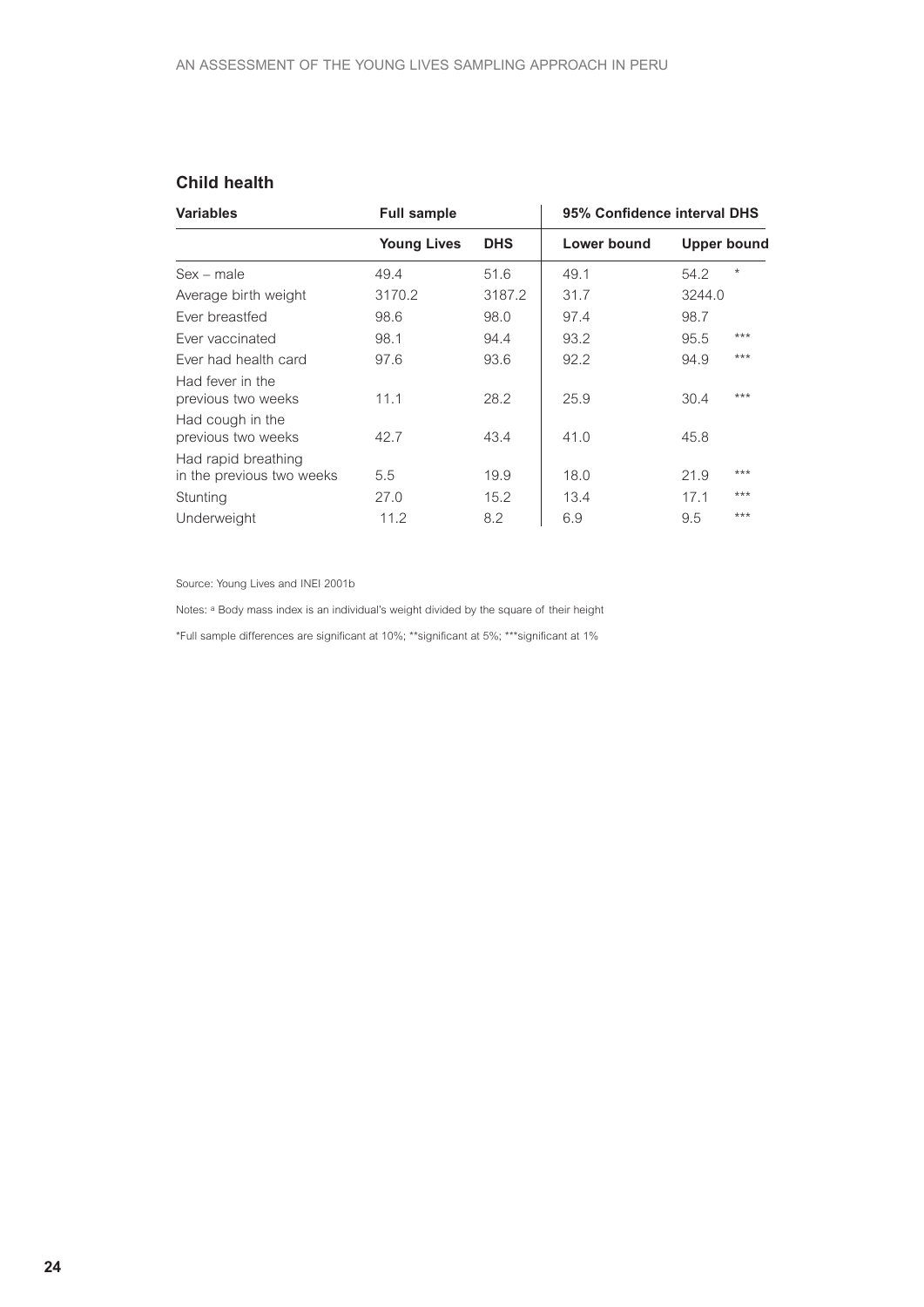# **6.** Appendix 5

### **Comparison of Young Lives and the DHS 2000 with sample frame and wealth index groups**

*(using sample frame, wealth index groups (T1-T3), at national level, in %)*

#### **Socioeconomic status of the household**

|                                                    | T <sub>1</sub> |                       | T2         |                       | T <sub>3</sub> |                       |                    |                       |
|----------------------------------------------------|----------------|-----------------------|------------|-----------------------|----------------|-----------------------|--------------------|-----------------------|
|                                                    | (Poorest)      |                       |            | (Moderately poor)     |                | (Least poor)          | <b>Full sample</b> |                       |
| <b>Variables</b>                                   | <b>DHS</b>     | Young<br><b>Lives</b> | <b>DHS</b> | Young<br><b>Lives</b> | <b>DHS</b>     | Young<br><b>Lives</b> | <b>DHS</b>         | Young<br><b>Lives</b> |
| Main material of                                   | 0.0            | 0.3                   | 12.5       | 14.2                  | 79.1           | 83.6                  | 30.1               | 32.4                  |
| the floor: cement,<br>ceramic tiles or vinyl       |                |                       |            |                       |                |                       |                    |                       |
| Main material of                                   | 0.6            | 0.0                   | 5.4        | 7.4                   | 66.4           | 75.7                  | 23.9               | 27.5                  |
| the wall: bare bricks<br>or cement blocks          |                |                       |            |                       |                |                       |                    |                       |
| Main material of<br>the roof: concrete<br>or tiles | 4.1            | 6.1                   | 40.4       | 25.0                  | 49.0           | 58.3                  | 30.0               | 29.5                  |

#### **Access to public services**

|                                                           | Τ1<br>(Poorest) |                | Τ2         | (Moderately poor) | T3<br>(Least poor) |                | <b>Full sample</b> |                       |
|-----------------------------------------------------------|-----------------|----------------|------------|-------------------|--------------------|----------------|--------------------|-----------------------|
| <b>Variables</b>                                          | <b>DHS</b>      | Young<br>Lives | <b>DHS</b> | Young<br>Lives    | <b>DHS</b>         | Young<br>Lives | <b>DHS</b>         | Young<br><b>Lives</b> |
| Source of drinking<br>water: piped water<br>into dwelling | 13.7            | 45.6           | 46.2       | 84.1              | 87.0               | 96.9           | 47.9               | $***$<br>74.8         |
| Type of toilet facility:<br>flush toilet at home          | 0.4             | 2.5            | 4.8        | 25.2              | 66.5               | 88.3           | 23.7               | 38.3                  |
| Access to electricity                                     | 6.0             | 11.5           | 50.3       | 72.5              | 95.7               | 98.1           | 49.2               | $***$<br>59.6         |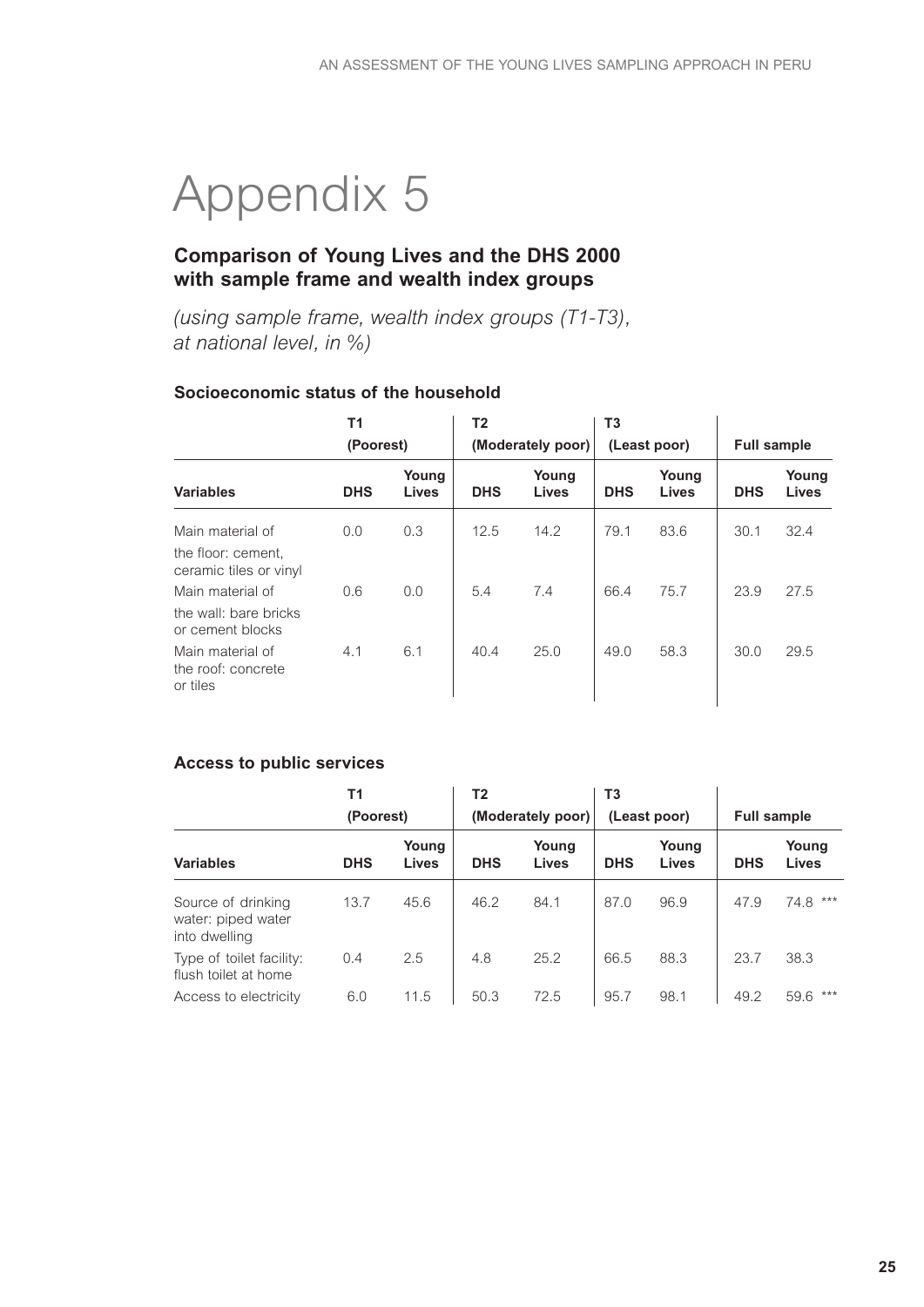#### **Household assets**

|                                             | <b>T1</b>  |                | Τ2         |                   | T3           |                |                    |                       |
|---------------------------------------------|------------|----------------|------------|-------------------|--------------|----------------|--------------------|-----------------------|
|                                             | (Poorest)  |                |            | (Moderately poor) | (Least poor) |                | <b>Full sample</b> |                       |
| <b>Variables</b>                            | <b>DHS</b> | Young<br>Lives | <b>DHS</b> | Young<br>Lives    | <b>DHS</b>   | Young<br>Lives | <b>DHS</b>         | Young<br><b>Lives</b> |
| Own fridge                                  | 0.0        | 0.4            | 5.0        | 5.0               | 42.0         | 38.3           | 15.5               | 14.5                  |
| Own radio                                   | 55.3       | 62.0           | 88.5       | 77.7              | 93.1         | 84.2           | 78.0               | 74.3                  |
| Own TV                                      | 8.3        | 14.3           | 58.0       | 57.7              | 94.3         | 91.9           | 52.0               | 53.8                  |
| Own car                                     | 0.4        | 0.0            | 2.5        | 1.9               | 14.9         | 8.6            | 5.8                | 3.5                   |
| Own phone                                   | 0.0        | 0.0            | 0.5        | 0.6               | 26.4         | 20.1           | 8.9                | 6.9                   |
| Type of cooking fuel:<br>gas or electricity | 1.2        | 0.4            | 11.9       | 16.3              | 62.6         | 72.6           | 24.8               | 29.5                  |
| Wealth index                                | 0.0568     | 0.1010         | 0.2451     | 0.2970            | 0.6753       | 0.6753         | 0.3021             | 0.3541                |

## **Respondent characteristics**

|                                            | <b>T1</b>  |                       | Τ2         |                   | T3         |                       |            |                       |
|--------------------------------------------|------------|-----------------------|------------|-------------------|------------|-----------------------|------------|-----------------------|
|                                            | (Poorest)  |                       |            | (Moderately poor) |            | (Least poor)          |            | <b>Full sample</b>    |
| <b>Variables</b>                           | <b>DHS</b> | Young<br><b>Lives</b> | <b>DHS</b> | Young<br>Lives    | <b>DHS</b> | Young<br><b>Lives</b> | <b>DHS</b> | Young<br><b>Lives</b> |
| Average age                                | 27.6       | 26.6                  | 27.1       | 27.3              | 27.9       | 27.3                  | 27.5       | 27.1                  |
| Level of education                         |            |                       |            |                   |            |                       |            |                       |
| None                                       | 16.8       | 17.4                  | 6.6        | 9.7               | 1.9        | 0.5                   | 8.8        | 9.4                   |
| Primary school                             | 61.9       | 61.3                  | 50.1       | 45.7              | 16.8       | 14.6                  | 43.3       | 40.8                  |
| Secondary school                           | 17.8       | 18.9                  | 36.8       | 36.4              | 53.1       | 52.1                  | 35.3       | 35.5                  |
| Higher                                     | 3.5        | 2.0                   | 6.5        | 7.1               | 28.1       | 32.3                  | 12.6       | 13.7                  |
| Obese $(BMI > 30)^a$                       | 6.6        | 4.6                   | 8.6        | 6.9               | 15.8       | 15.1                  | 10.2       | 8.8                   |
| Overweight<br>(BMI 25.0-29.9) <sup>a</sup> | 32.8       | 24.8                  | 39.7       | 38.1              | 51.9       | 51.5                  | 41.3       | 37.9                  |
| Marital status                             |            |                       |            |                   |            |                       |            |                       |
| Single                                     | 5.5        | 11.4                  | 7.2        | 7.3               | 10.2       | 9.4                   | 7.5        | 9.5                   |
| Married                                    | 33.4       | 39.3                  | 37.6       | 41.8              | 37.9       | 28.6                  | 36.2       | 36.5                  |
| Living together                            | 53.7       | 45.2                  | 49.8       | 46.4              | 46.5       | 55.4                  | 50.1       | 49.0                  |
| <b>Current Pregnancy</b>                   | 3.2        | 1.6                   | 2.7        | 2.1               | 2.7        | 1.8                   | 2.9        | 1.8                   |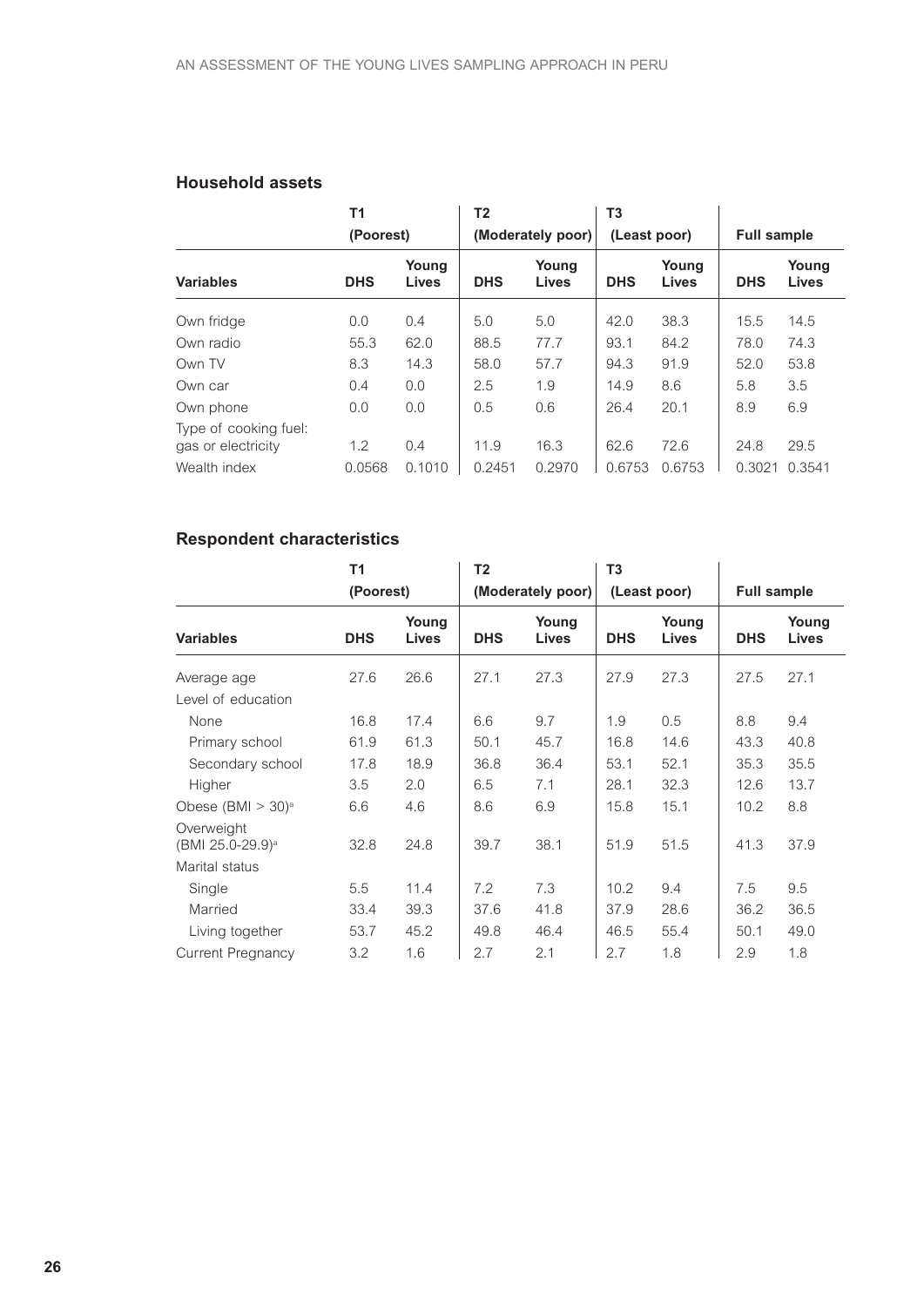|                                                | <b>T1</b>  |                | T <sub>2</sub> |                       | T <sub>3</sub> |                       |            |                    |
|------------------------------------------------|------------|----------------|----------------|-----------------------|----------------|-----------------------|------------|--------------------|
|                                                | (Poorest)  |                |                | (Moderately poor)     |                | (Least poor)          |            | <b>Full sample</b> |
| <b>Variables</b>                               | <b>DHS</b> | Young<br>Lives | <b>DHS</b>     | Young<br><b>Lives</b> | <b>DHS</b>     | Young<br><b>Lives</b> | <b>DHS</b> | Young<br>Lives     |
| Pregnancy not wanted                           | 54.2       | 46.9           | 53.6           | 47.7                  | 48.2           | 44.2                  | 52.0       | 46.3 *             |
| Received prenatal care                         | 48.3       | 90.9           | 57.3           | 89.3                  | 75.5           | 95.5                  | 60.1       | 91.9 ***           |
| Received tetanus injection<br>during pregnancy | 43.2       | 73.6           | 47.9           | 73.7                  | 64.3           | 75.8                  | 51.6       | 74.4 ***           |
| Assistance during delivery                     |            |                |                |                       |                |                       |            |                    |
| Doctor                                         | 11.6       | 28.0           | 23.4           | 43.3                  | 51.7           | 64.7                  | 28.5       | $***$<br>45.1      |
| <b>Nurse</b>                                   | 7.7        | 20.3           | 12.6           | 26.1                  | 16.4           | 23.5                  | 12.1       | $***$<br>23.2      |
| Other birth attendant                          | 6.5        | 3.2            | 8.9            | 3.5                   | 18.0           | 5.2                   | 11.1       | $***$<br>3.9       |
| Partner                                        | 36.3       | 22.8           | 27.3           | 11.3                  | 7.6            | 2.5                   | 24.0       | $12.4$ **          |
| <b>Relatives</b>                               | 32.2       | 22.6           | 25.4           | 13.5                  | 4.8            | 3.4                   | 21.0       | $13.3$ **          |
| Place of delivery                              |            |                |                |                       |                |                       |            |                    |
| Home                                           | 75.5       | 59.7           | 57.3           | 33.7                  | 14.9           | 8.6                   | 49.9       | $34.5$ *           |
| Hospital                                       | 13.5       | 18.0           | 25.2           | 37.2                  | 57.7           | 69.3                  | 31.8       | 41.1               |
| Other health facility                          | 9.4        | 20.2           | 15.6           | 26.7                  | 24.9           | 20.3                  | 16.4       | 22.3               |
| Other                                          | 1.1        | 2.0            | 1.1            | 2.4                   | 1.0            | 1.5                   | 1.1        | 1.9                |
| Had caesarean section                          | 3.4        | 5.4            | 8.0            | 9.7                   | 19.4           | 18.5                  | 10.1       | 11.2               |
| Ever had an abortion                           | 10.1       | 13.9           | 9.7            | 17.9                  | 16.1           | 27.8                  | 12.0       | $19.8$ **          |

### **Pregnancy and delivery**

#### **Child health**

|                                                  | T1         |                       | Τ2         |                       | T <sub>3</sub> |                |                    |                       |
|--------------------------------------------------|------------|-----------------------|------------|-----------------------|----------------|----------------|--------------------|-----------------------|
|                                                  | (Poorest)  |                       |            | (Moderately poor)     | (Least poor)   |                | <b>Full sample</b> |                       |
| <b>Variables</b>                                 | <b>DHS</b> | Young<br><b>Lives</b> | <b>DHS</b> | Young<br><b>Lives</b> | <b>DHS</b>     | Young<br>Lives | <b>DHS</b>         | Young<br><b>Lives</b> |
| $Sex - male$                                     | 52.8       | 46.4                  | 49.1       | 52.6                  | 52.7           | 49.3           | 51.6               | 49.3                  |
| Average birth weight                             | 3142.4     | 3062.1                | 3122.3     | 3182.2                | 3295.9         | 3273.2         |                    | 3187.2 3170.3         |
| Ever breastfed                                   | 98.8       | 99.3                  | 97.6       | 98.9                  | 97.7           | 97.4           | 98.0               | 98.6                  |
| Ever vaccinated                                  | 91.5       | 97.2                  | 95.4       | 98.5                  | 96.6           | 98.5           | 94.4               | ***<br>98.1           |
| Ever had health card                             | 89.6       | 97.8                  | 94.7       | 98.2                  | 97.0           | 96.8           | 93.6               | ***<br>97.6           |
| Had fever in the<br>previous two weeks           | 33.0       | 14.5                  | 27.6       | 11.1                  | 23.5           | 7.5            | 28.2               | $***$<br>11.1         |
| Had cough in the<br>previous two weeks           | 45.2       | 45.1                  | 42.3       | 42.6                  | 42.5           | 40.1           | 43.4               | 42.7                  |
| Had rapid breathing<br>in the previous two weeks | 23.1       | 7.7                   | 18.2       | 5.5                   | 18.0           | 3.4            | 19.9               | $***$<br>5.5          |
| Stunting                                         | 31.4       | 38.8                  | 25.7       | 28.7                  | 6.2            | 11.4           | 21.3               | 26.5                  |
| Underweight                                      | 12.3       | 17.0                  | 9.4        | 12.9                  | 2.6            | 3.5            | 8.2                | 11.2                  |

Source: Young Lives and INEI 2001b

Notes: <sup>a</sup> Body mass index is an individual's weight divided by the square of their height

\*Full sample differences are significant at 10%; \*\*significant at 5%; \*\*\*significant at 1%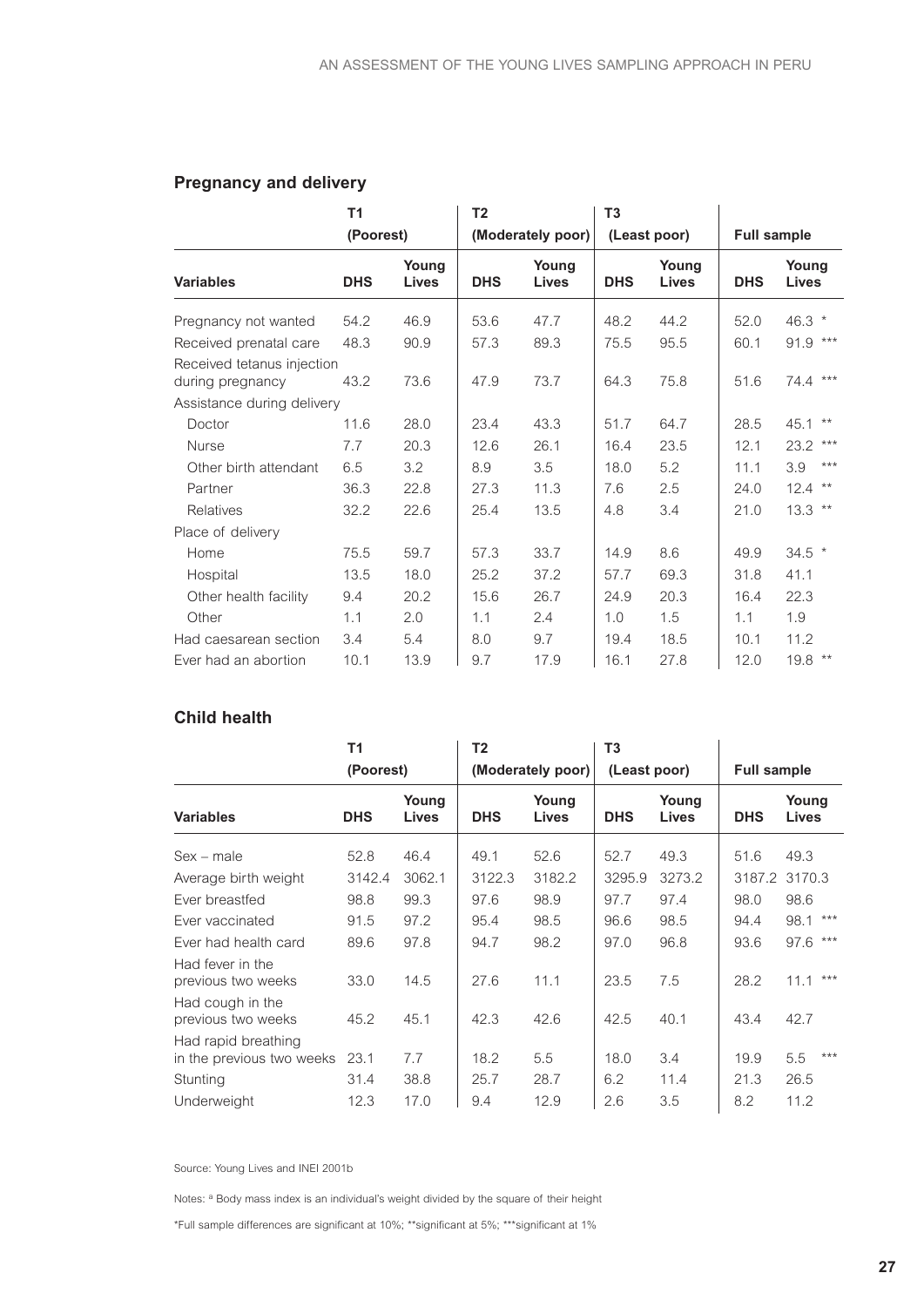## **6.** Appendix 6

## **Comparison of Young Lives and the DHS 2000 with raking weights**

*(using raking weights, wealth index groups (T1-T3), at national level, in %)*

#### **Socioeconomic status of the household**

|                                                                  | <b>T1</b><br>(Poorest) |                       | T <sub>2</sub> | (Moderately poor) | T3         | (Least poor)          | <b>Full sample</b> |                |
|------------------------------------------------------------------|------------------------|-----------------------|----------------|-------------------|------------|-----------------------|--------------------|----------------|
| <b>Variables</b>                                                 | <b>DHS</b>             | Young<br><b>Lives</b> | <b>DHS</b>     | Young<br>Lives    | <b>DHS</b> | Young<br><b>Lives</b> | <b>DHS</b>         | Young<br>Lives |
| Main material of<br>the floor: cement,<br>ceramic tiles or vinyl | 0.0                    | 0.7                   | 19.5           | 9.9               | 85.9       | 75.0                  | 34.7               | 28.1           |
| Main material of<br>the wall: bare bricks<br>or cement blocks    | 1.0                    | 0.0                   | 12.1           | 3.5               | 73.9       | 65.4                  | 28.7               | 22.7           |
| Main material of<br>the roof: concrete<br>or tiles               | 3.8                    | 2.9                   | 30.8           | 24.2              | 54.9       | 46.4                  | 29.5               | 23.9           |

#### **Access to public services**

|                                                           | Τ1         |                | T2         |                   | T <sub>3</sub> |                |                    |                       |
|-----------------------------------------------------------|------------|----------------|------------|-------------------|----------------|----------------|--------------------|-----------------------|
|                                                           | (Poorest)  |                |            | (Moderately poor) |                | (Least poor)   | <b>Full sample</b> |                       |
| <b>Variables</b>                                          | <b>DHS</b> | Young<br>Lives | <b>DHS</b> | Young<br>Lives    | <b>DHS</b>     | Young<br>Lives | <b>DHS</b>         | Young<br><b>Lives</b> |
| Source of drinking<br>water: piped water<br>into dwelling | 8.5        | 13.4           | 40.6       | 42.9              | 85.6           | 79.5           | 44.5               | 44.5                  |
| Type of toilet facility:<br>flush toilet at home          | 0.6        | 3.1            | 10.4       | 12.3              | 70.4           | 76.7           | 26.9               | 30.3                  |
| Access to electricity                                     | 8.4        | 13.4           | 64.6       | 60.8              | 97.1           | 97.8           | 56.1               | 56.1                  |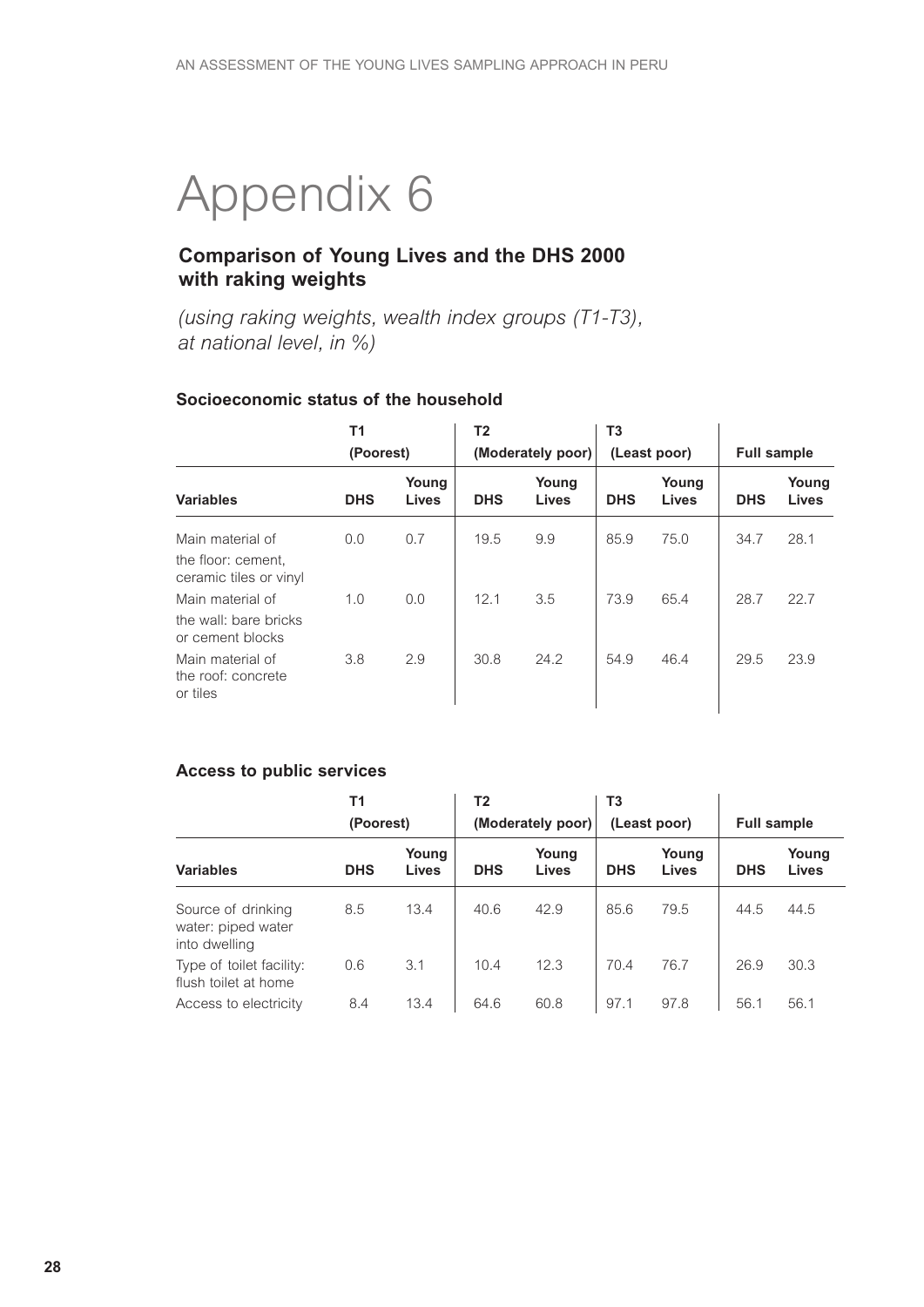#### **Household assets**

|                                             | T1         |                       | T2         |                   | T3         |                |            |                    |
|---------------------------------------------|------------|-----------------------|------------|-------------------|------------|----------------|------------|--------------------|
|                                             | (Poorest)  |                       |            | (Moderately poor) |            | (Least poor)   |            | <b>Full sample</b> |
| <b>Variables</b>                            | <b>DHS</b> | Young<br><b>Lives</b> | <b>DHS</b> | Young<br>Lives    | <b>DHS</b> | Young<br>Lives | <b>DHS</b> | Young<br>Lives     |
| Own fridge                                  | 0.1        | 0.0                   | 8.8        | 2.8               | 47.3       | 32.2           | 18.5       | 11.5               |
| Own radio                                   | 52.2       | 55.2                  | 88.0       | 81.5              | 93.5       | 82.1           | 77.5       | 72.3               |
| Own TV                                      | 13.0       | 7.1                   | 67.5       | 57.9              | 96.0       | 88.2           | 58.2       | 49.7               |
| Own car                                     | 0.6        | 0.0                   | 2.6        | 0.2               | 17.3       | 7.8            | 6.8        | $***$<br>2.6       |
| Own phone                                   | 0.0        | 0.0                   | 2.1        | 0.1               | 31.7       | 15.3           | 11.1       | $***$<br>5.1       |
| Type of cooking fuel:<br>gas or electricity | 1.7        | 0.3                   | 20.6       | 12.7              | 68.5       | 65.5           | 30.0       | 25.7               |
| Wealth index                                | 0.0573     | 0.0650                | 0.2757     | 0.2315            | 0.6604     | 0.6012         | 0.3279     | 0.2943             |

## **Respondent characteristics**

|                                            | T1         |                | T <sub>2</sub> |                   | T <sub>3</sub> |                |                    |                       |
|--------------------------------------------|------------|----------------|----------------|-------------------|----------------|----------------|--------------------|-----------------------|
|                                            | (Poorest)  |                |                | (Moderately poor) |                | (Least poor)   | <b>Full sample</b> |                       |
| <b>Variables</b>                           | <b>DHS</b> | Young<br>Lives | <b>DHS</b>     | Young<br>Lives    | <b>DHS</b>     | Young<br>Lives | <b>DHS</b>         | Young<br><b>Lives</b> |
| Average age                                | 27.6       | 26.6           | 26.8           | 26.9              | 28.3           | 27.0           | 27.6               | 26.8                  |
| Level of education                         |            |                |                |                   |                |                |                    |                       |
| None                                       | 15.0       | 18.3           | 4.6            | 9.9               | 1.5            | 1.3            | 7.1                | 10.1                  |
| Primary school                             | 57.7       | 57.7           | 40.0           | 52.7              | 14.8           | 19.1           | 37.8               | 43.4                  |
| Secondary school                           | 22.3       | 21.4           | 47.4           | 32.0              | 52.9           | 52.6           | 40.6               | 35.0                  |
| Higher                                     | 4.9        | 2.4            | 8.0            | 4.3               | 30.8           | 26.7           | 14.5               | 11.0                  |
| Obese $(BMI > 30)$ <sup>a</sup>            | 8.0        | 5.5            | 9.9            | 7.6               | 16.5           | 13.5           | 11.4               | 8.8                   |
| Overweight<br>(BMI 25.0-29.9) <sup>a</sup> | 34.6       | 25.0           | 41.7           | 34.1              | 53.3           | 50.7           | 43.1               | 36.5                  |
| Marital status                             |            |                |                |                   |                |                |                    |                       |
| Single                                     | 6.5        | 11.2           | 7.6            | 7.3               | 9.5            | 9.4            | 7.8                | 9.4                   |
| Married                                    | 30.0       | 37.5           | 34.9           | 38.8              | 39.8           | 29.8           | 34.8               | 35.4                  |
| Living together                            | 54.0       | 48.1           | 50.9           | 49.7              | 45.7           | 54.2           | 50.2               | 50.6                  |
| <b>Current Pregnancy</b>                   | 3.2        | 1.6            | 2.9            | 2.9               | 2.5            | 1.3            | 2.9                | 1.9                   |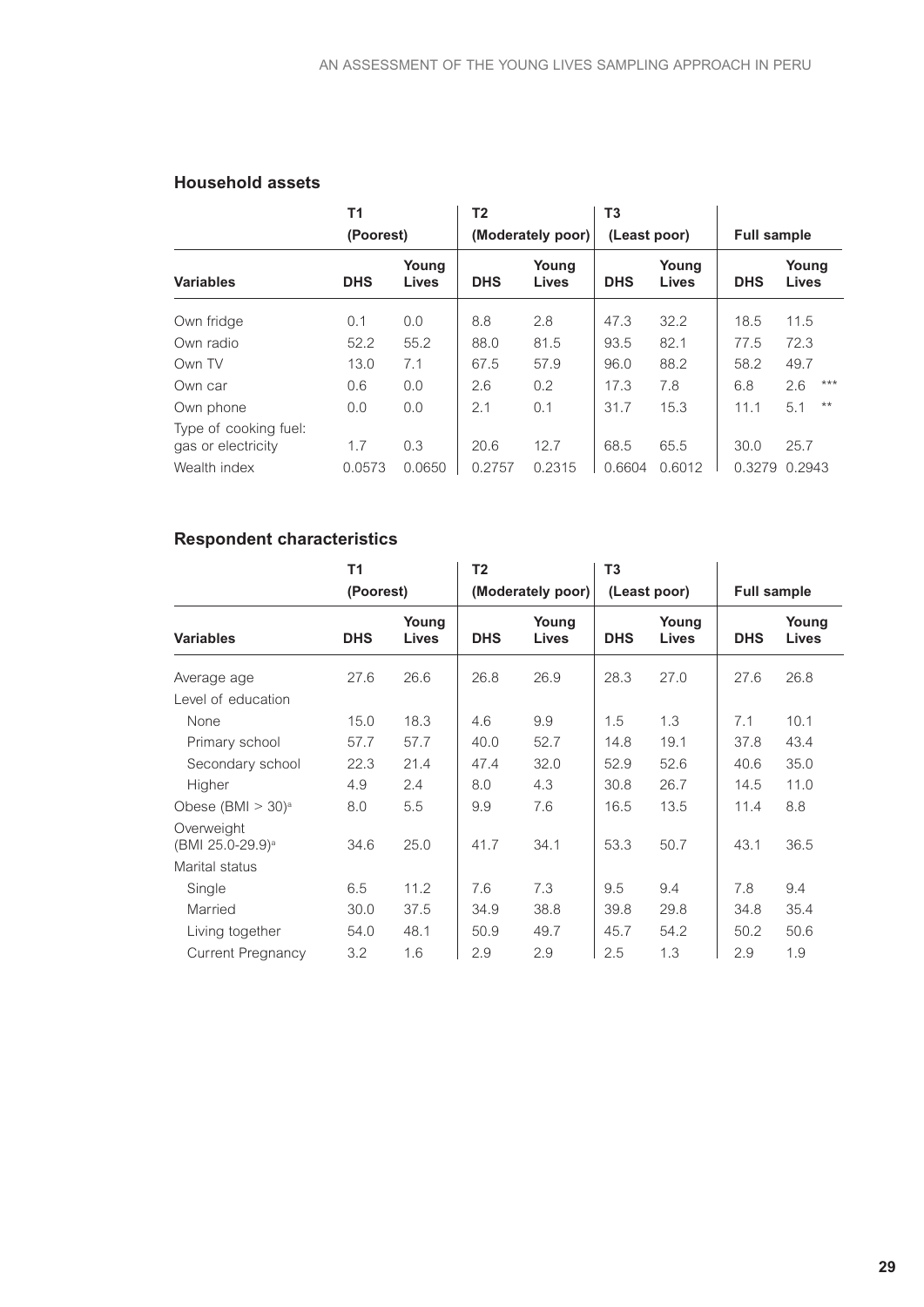## **Pregnancy and delivery**

|                                                | Τ1         |                | T <sub>2</sub> |                       | T <sub>3</sub> |                |            |                             |
|------------------------------------------------|------------|----------------|----------------|-----------------------|----------------|----------------|------------|-----------------------------|
|                                                | (Poorest)  |                |                | (Moderately poor)     |                | (Least poor)   |            | <b>Full sample</b>          |
| <b>Variables</b>                               | <b>DHS</b> | Young<br>Lives | <b>DHS</b>     | Young<br><b>Lives</b> | <b>DHS</b>     | Young<br>Lives | <b>DHS</b> | Young<br><b>Lives</b>       |
| Pregnancy not wanted                           | 55.1       | 46.7           | 53.1           | 47.9                  | 46.7           | 44.4           | 51.7       | 46.3                        |
| Received prenatal care                         | 51.1       | 89.3           | 61.3           | 90.0                  | 77.3           | 94.2           | 63.1       | $91.2***$                   |
| Received tetanus injection<br>during pregnancy | 45.9       | 72.1           | 51.9           | 75.3                  | 65.2           | 74.7           | 54.2       | ***<br>73.9                 |
| Assistance during delivery                     |            |                |                |                       |                |                |            |                             |
| Doctor                                         | 15.2       | 26.3           | 31.7           | 40.4                  | 54.1           | 62.0           | 33.5       | 42.5                        |
| <b>Nurse</b>                                   | 8.3        | 20.6           | 17.3           | 24.8                  | 15.5           | 24.3           | 13.6       | $***$<br>23.1               |
| Other birth attendant                          | 8.6        | 3.6            | 10.0           | 4.2                   | 19.6           | 4.8            | 12.7       | $***$<br>4.2                |
| Partner                                        | 34.9       | 23.5           | 20.6           | 11.5                  | 6.6            | 2.7            | 20.9       | $***$<br>12.9               |
| <b>Relatives</b>                               | 28.3       | 22.7           | 18.4           | 15.5                  | 2.8            | 5.6            | 16.6       | 14.8                        |
| Place of delivery                              |            |                |                |                       |                |                |            |                             |
| Home                                           | 68.4       | 61.3           | 42.9           | 35.1                  | 12.2           | 11.8           | 41.5       | 36.8                        |
| Hospital                                       | 19.2       | 18.9           | 36.8           | 36.0                  | 61.0           | 65.5           | 38.8       | 39.6                        |
| Other health facility                          | 10.1       | 18.4           | 18.3           | 24.3                  | 24.8           | 20.8           | 17.6       | $21.0$ **                   |
| Other                                          | 1.5        | 1.5            | 0.7            | 4.0                   | 1.2            | 1.8            | 1.1        | $2.4^{\circ}$<br>$^{\star}$ |
| Had caesarean section                          | 4.4        | 5.7            | 11.1           | 10.3                  | 20.5           | 17.9           | 11.9       | 11.2                        |
| Ever had an abortion                           | 11.3       | 16.1           | 10.2           | 15.6                  | 17.2           | 26.4           | 12.9       | $19.4$ *                    |

#### **Child health**

|                                                      | Τ1         |                       | T2         |                       | T <sub>3</sub> |                |                    |                       |
|------------------------------------------------------|------------|-----------------------|------------|-----------------------|----------------|----------------|--------------------|-----------------------|
|                                                      | (Poorest)  |                       |            | (Moderately poor)     | (Least poor)   |                | <b>Full sample</b> |                       |
| <b>Variables</b>                                     | <b>DHS</b> | Young<br><b>Lives</b> | <b>DHS</b> | Young<br><b>Lives</b> | <b>DHS</b>     | Young<br>Lives | <b>DHS</b>         | Young<br><b>Lives</b> |
| $Sex - male$                                         | 52.7       | 44.9                  | 48.5       | 54.0                  | 52.0           | 48.8           | 51.1               | 49.0                  |
| Average birth weight                                 | 3105.8     | 3094.1                | 3174.9     | 3166.2                | 3299.0         | 3278.6         |                    | 3192.2 3177.6         |
| Ever breastfed                                       | 98.5       | 99.2                  | 97.9       | 98.9                  | 97.5           | 98.0           | 98.0               | 98.7                  |
| Ever vaccinated                                      | 92.5       | 96.4                  | 96.1       | 98.2                  | 96.4           | 98.3           | 95.0               | $97.6*$               |
| Ever had health card                                 | 89.9       | 97.1                  | 95.8       | 98.7                  | 96.7           | 96.1           | 94.1               | $97.3$ **             |
| Had fever in the<br>previous two weeks               | 33.7       | 15.8                  | 24.6       | 12.0                  | 24.1           | 6.9            | 27.5               | 11.7<br>***           |
| Had cough in the<br>previous two weeks               | 47.5       | 47.8                  | 42.0       | 49.5                  | 43.4           | 41.5           | 44.4               | 46.3                  |
| Had has rapid breathing<br>in the previous fortnight | 23.5       | 8.1                   | 18.4       | 7.8                   | 18.2           | 3.5            | 20.1               | 6.5                   |
| Stunting                                             | 29.5       | 40.1                  | 20.9       | 29.3                  | 4.9            | 13.2           | 18.6               | $27.9*$               |
| Underweight                                          | 12.3       | 15.9                  | 7.4        | 15.0                  | 2.3            | 3.1            | 7.4                | $11.4$ *              |

Source: Young Lives and INEI 2001b

Notes: <sup>a</sup> Body mass index is an individual's weight divided by the square of their height

\*Full sample differences are significant at 10%; \*\*significant at 5%; \*\*\*significant at 1%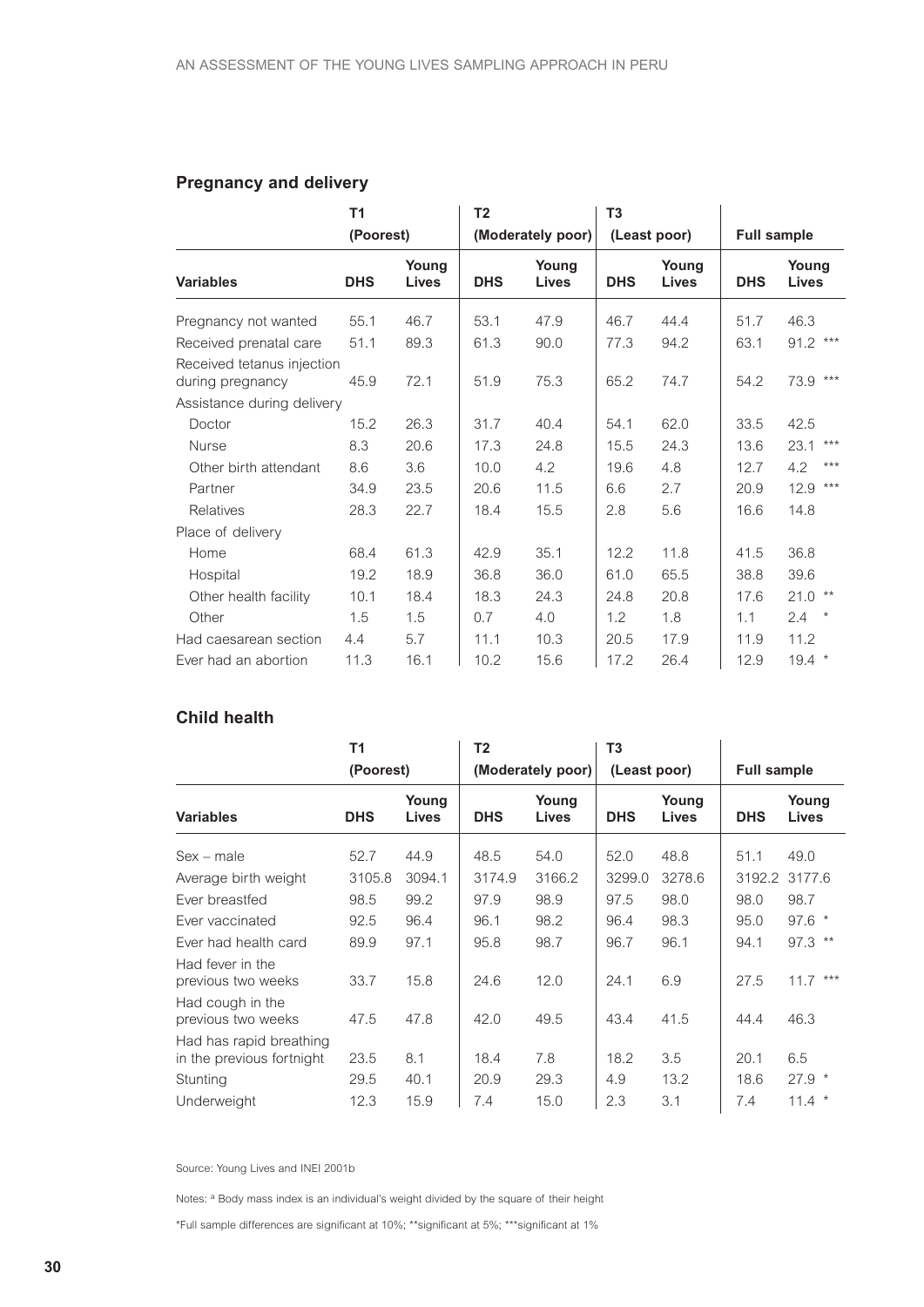# **6.** Appendix 7

## **Raking**

**Raking**<br>Raking works as an iterative process whereby applying  $w_k = u_k \frac{N_{ij}}{\hat{N}_{ij}}$ , a convergence is reach into a new set of weights according to the distribution gave by the total marginal of a bigger survey, in our case, gave by the Census 2005.

For example, we stratify our sample (N=150) into sub-groups of gender and self-reported race:

|       | White | <b>Black</b> | Total |
|-------|-------|--------------|-------|
| Women | 36    | 46           | 82    |
| Men   | 34    | 34           | 68    |
| Total | 70    | 80           | 150   |

The marginal totals in the sample are for women 82, men 68, white 70, and black 80. There are no missing data, thus both marginals sum up to the sample total.

To use raking we need to have the control totals of both variables for the population, in our case the Census 2005 information:

| Women        | 2000 |
|--------------|------|
| Men          | 2500 |
| White        | 3000 |
| <b>Black</b> | 1500 |

The first step is to divide the universe one stratum (in this case, gender) into sample total, obtaining new multiplying factors by which the original sample can be multiplied:

|       | <b>Factor</b> |              |         |
|-------|---------------|--------------|---------|
| Women | 24.3902       | Men          | 36.7647 |
|       | White         | <b>Black</b> | Total   |
| Women | 878.05        | 1121.95      | 2000.00 |
| Men   | 1250.00       | 1250.00      | 2500.00 |
| Total | 2128.05       | 2371.95      | 4500.00 |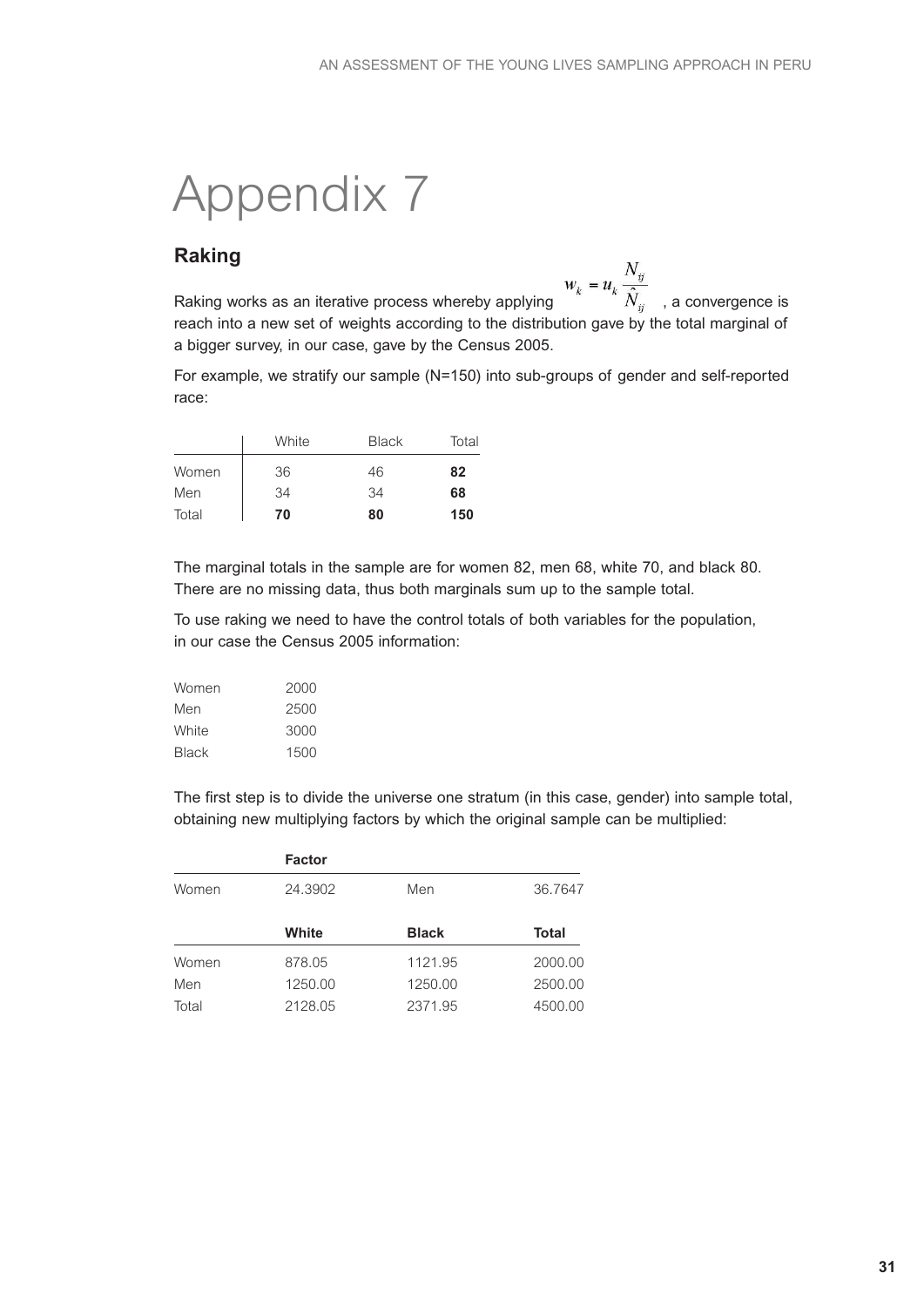As we can see, the objective of stratifying by gender has been reached, but the second strata still presents some discrepancies. Raking repeats this process, but taking the second stratum universe totals this time, meaning, the variable "race", where the new results are applied into the new set of frequencies obtain from the first weighting exercise:

|       | <b>Factor</b> |              |              |
|-------|---------------|--------------|--------------|
| White | 1.4097        | <b>Black</b> | 0.6324       |
|       | White         | <b>Black</b> | <b>Total</b> |
| Women | 1237.82       | 709.51       | 1947.33      |
| Men   | 1762.18       | 790.49       | 2552.67      |
| Total | 3000.00       | 1500.00      | 4500.00      |

In this round, the second stratum now not tallies exactly to Census 2005 totals. However, the first stratum does not tally exactly to the Census 2005 as it did previously. It is for this reason that raking is an iterative process that repeats itself until a convergence is reached. The next round will produce the following table:

|       | <b>Factor</b> |              |              |
|-------|---------------|--------------|--------------|
| Women | 1.0270        | Men          | 0.9794       |
|       | White         | <b>Black</b> | <b>Total</b> |
| Women | 1271.30       | 728.70       | 2000.00      |
| Men   | 1725.82       | 774.18       | 2500.00      |
| Total | 2997.12       | 1502.88      | 4500.00      |

Now we can see that the first stratum fits perfectly, but the second does not. Considering this example, convergence would be reached very rapidly. After convergence the next results are:

|       | <b>Factor</b> |              |              |
|-------|---------------|--------------|--------------|
| Women | 1.0001        | Men          | 0.9999       |
|       | White         | <b>Black</b> | <b>Total</b> |
| Women | 1272.63       | 727.37       | 2000.00      |
| Men   | 1727.36       | 772.64       | 2500.00      |
| Total | 2999.99       | 1500.01      | 4500.00      |

The table shows the new distribution of frequencies obtained after raking; where a reliability of the universe information would allow us post-stratify the sample.

This procedure can be achieved through the command "survwgt" in STATA version 9.